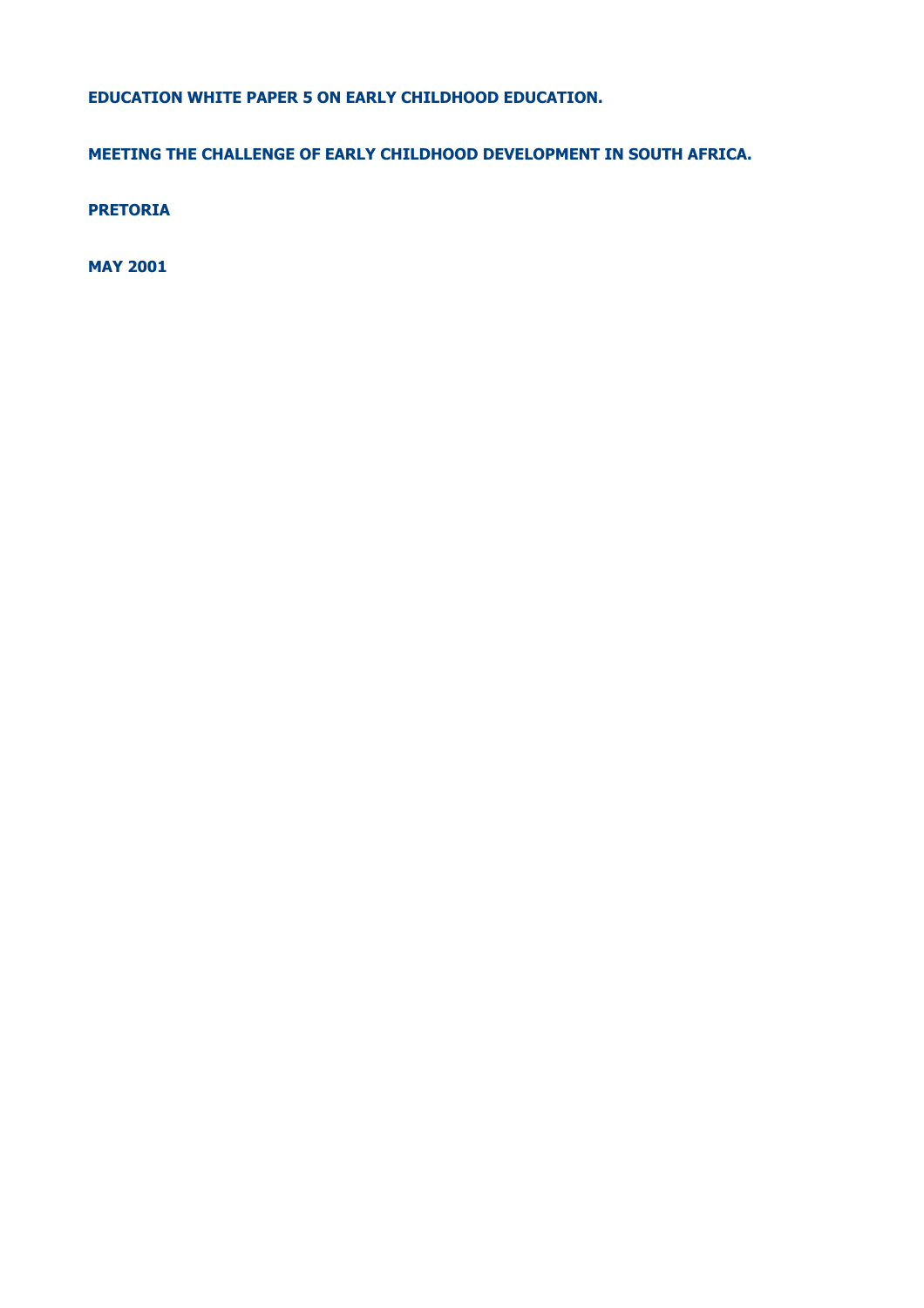# **TABLE OF CONTENTS**

PREFACE BY THE MINISTER OF EDUCATION

## **EXECUTIVE SUMMARY**

# **SECTION 1**

## **The early childhood development challenge**

- 1.1 A NEW ERA; A NEW OPPORTUNITY FOR OUR CHILDREN
- 1.2 The case for investing in early childhood development
- 1.2 Defining early childhood development
- 1.3 The policy focus of this White Paper

## **SECTION 2**

#### **The Current status of ECD provision**

- 2.1 A picture of inequity of provision and opportunity
- 2.2 Types of ECD provision in South Africa

## **SECTION THREE**

## **Government's Response to the ECD Challenge**

- 3.1 Wide-ranging and Government-wide policies and programmes
- 3.2 The National ECD Pilot Programme

### **SECTION 4**

## **SYSTEMATISING RECEPTION YEAR AND EARLIER PROVISION**

- 4.1 Three models of provision of the Reception Year
- 4.2 Financing our proposals for the expanded provision of the Reception Year
- 4.3 Implementing our proposals on the Reception Year

## **SECTION 5**

# **Expanding Provision and Building Coherent and Targeted Inter-Sectoral Programmes for Children from Birth to 4 Years**

- 5.1 Inter-sectoral efforts are essential
- 5.2 Integrated Pre-Grade R programmes for special groups of 4 year olds
- 5.3 Curriculum and practitioner development for pre-Reception Year

## **SECTION 6**

# **A SUMMARY OF ALL THE POLICY PROPOSALS CONTAINED IN THIS WHITE PAPER**

6.1 Establishing a national system of Reception Year provision for five year olds 63

6.2 Expanding provision and building coherent and targeted inter-sectoral programmes for children from birth to four years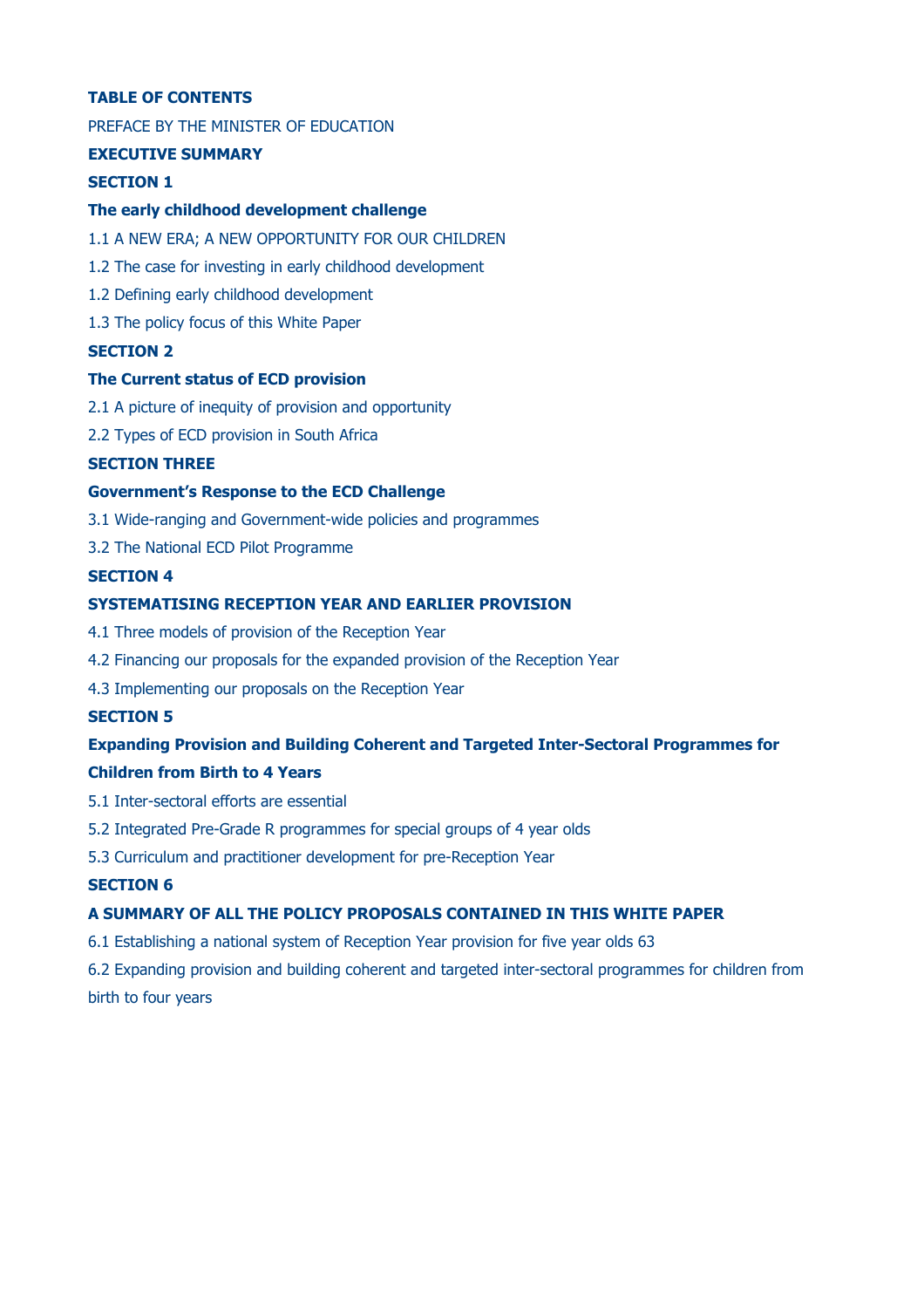## **PREFACE BY THE MINISTER OF EDUCATION**

When I announced the Implementation Plan for *Tirisano*, I indicated that our national and system-wide response to the challenge of Early Childhood Development (ECD) would be brought to the public as soon as we have completed and analysed the outcomes of our groundbreaking pilot project on the provision of the Reception Year. I am therefore particularly glad to announce our response in this White Paper.

I was especially excited to move more swiftly recently when I had the privilege to help UNICEF launch its report, *The State of the World's Children 2001.* The report ranks South Africa 66th, behind countries such as Botswana, Nicaragua, Mexico, Libya, Sri Lanka, Jamaica and Greece, in its under-five mortality rate, a critical indicator of the well-being of children. Let me share from this report a segment that I found helpful for us to reflect upon as we face the challenge of responding effectively to the ECD challenge.

"Although the particulars of their lives might differ, millions of mothers and fathers around the world, in both industrialised and developing countries, share the same story: finding and making time, investing energies, stretching resources to provide for their sons and daughters. Their days are consumed in helping their children grow strong and healthy, protecting, teaching, guiding, encouraging their talents and channelling their curiosity, delighting in their enthusiasm and their accomplishments. They search for advice and counsel from informal support networks and community agencies as they struggle, often against great odds, to do right by their children."

I hold out great hope that through the actions that we propose in this White Paper, all of us working in ECD may be able to respond more passionately and more effectively to the needs of these mothers and fathers as they seek advice and counsel and as they struggle to do right by their children, and to the needs of our nation's children. For it is in our response to the ECD challenge that we demonstrate our vision for the future for our children and how far we are willing to go to realise it.

The process and implementation plan initiated by this White Paper build on the enormous amount of work that is already being undertaken within and across Government, non-government and community-based organisations, local communities and families. While its main thrust is to close the gap in our programmes for five-year olds, thus giving effect to our Constitution and Education White Paper 1 on Education and Training, it also addresses itself to the ECD challenge facing us in respect of children younger than four years.

I therefore wish to take this opportunity to invite the active participation of members of the public and interested organisations as we take this momentous step for the children of our nation. I also wish to express, on behalf of Government, our sincerest appreciation to the many thousands of mothers across the length and breadth of our nation, who, despite being mainly professionally unqualified, are taking care of hundreds of thousands of our children in so many kinds of informal and at times formal ECD centres. Through your efforts, and in spite of the shortcomings that you struggle with, you are helping us build the nation.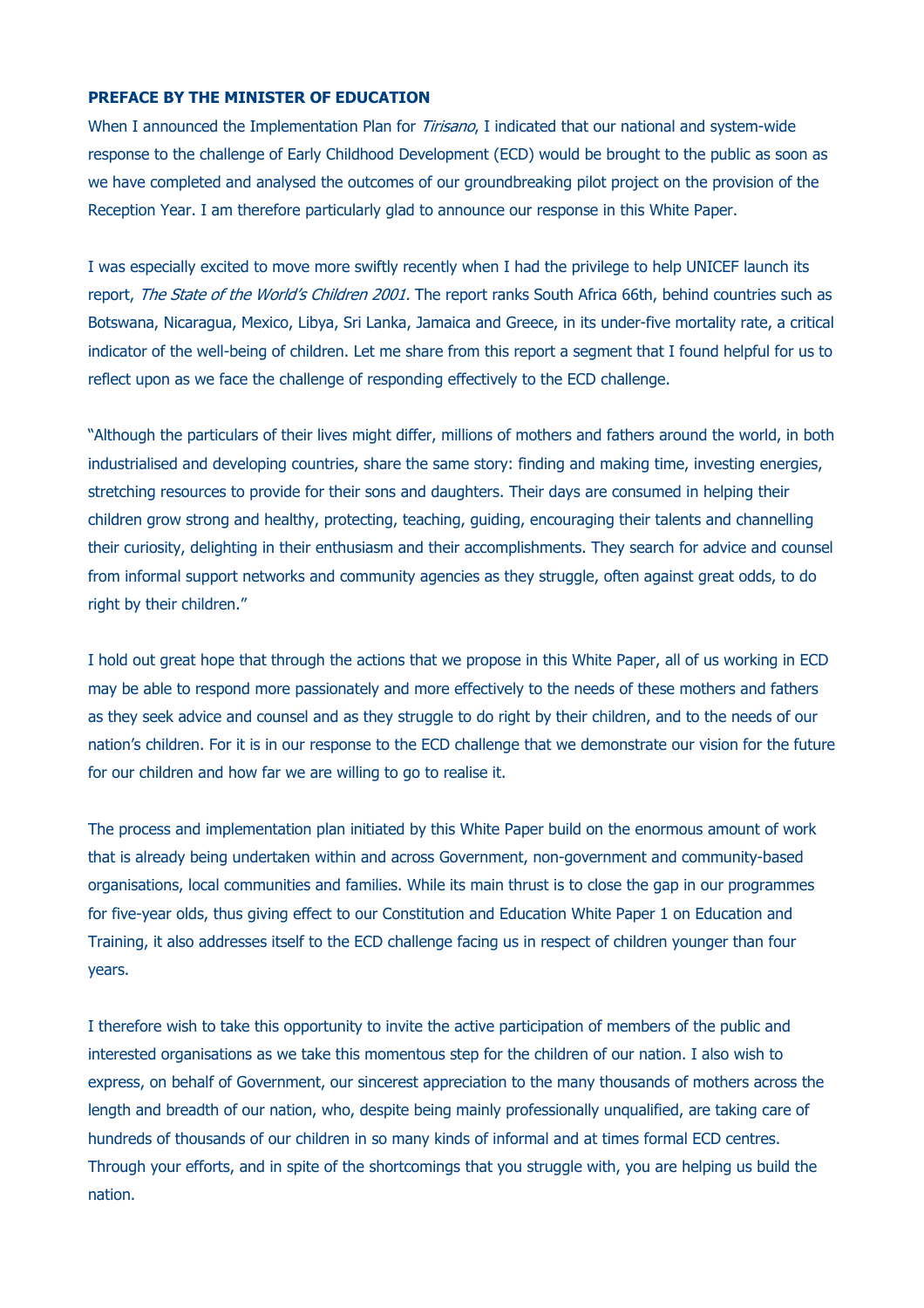Let us work together to nurture our children, to let them experience the excitement and the joy of learning, and to provide them, and our nation, with a solid foundation for lifelong learning and development.

**Professor Kader Asmal, MP Minister of Education**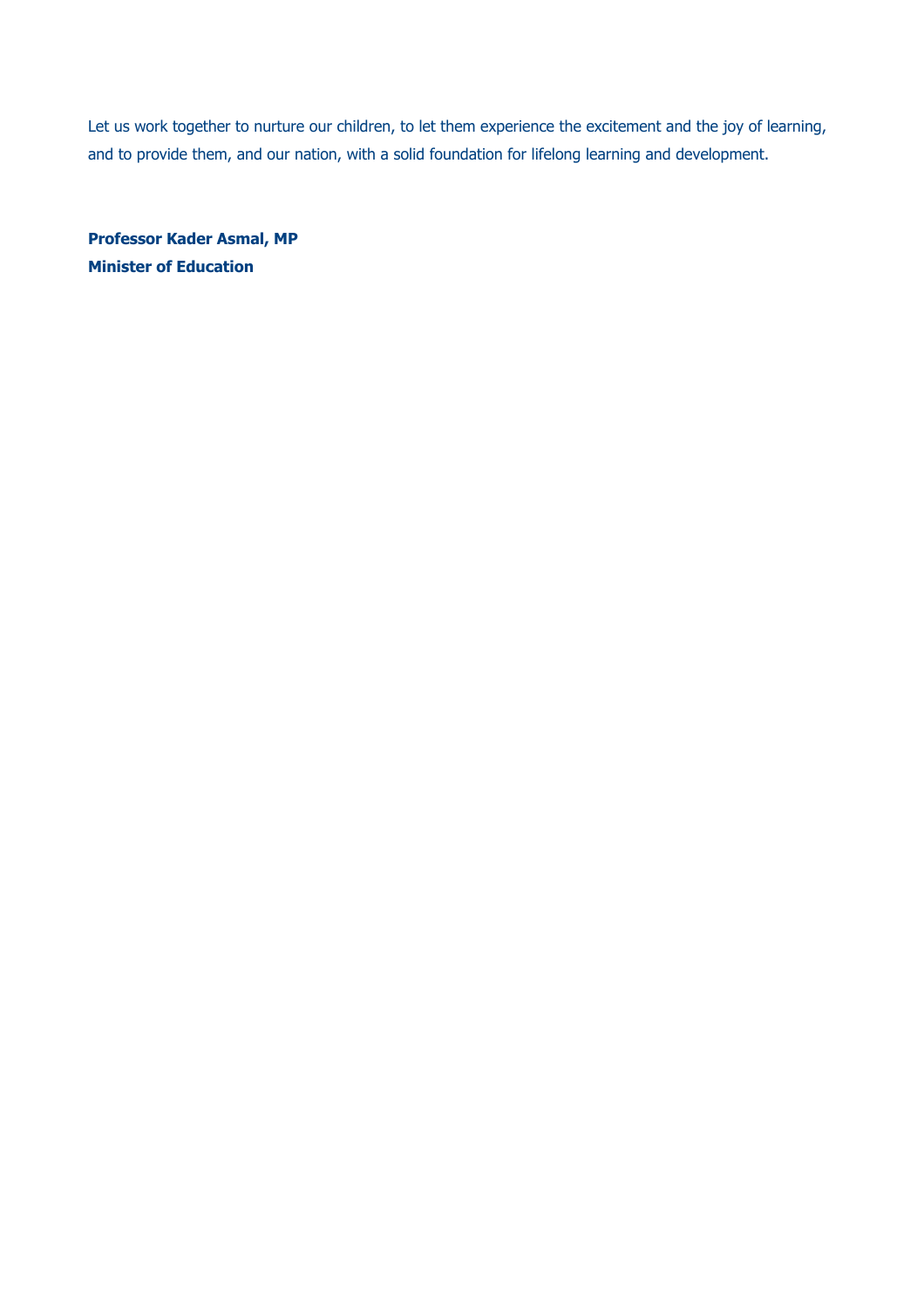## **EXECUTIVE SUMMARY**

Approximately 40% of young children in South Africa grow up in conditions of abject poverty and neglect. Children raised in such poor families are most at risk of infant death, low birth-weight, stunted growth, poor adjustment to school, increased repetition and school dropout. This factor makes it even more imperative for the Department of Education to put in place an action plan to address the early learning opportunities of all learners but especially those living in poverty. Timely and appropriate interventions can reverse the effects of early deprivation and maximise the development of potential. The challenge for the Government is to help break the cycle of poverty by increasing access to Early Childhood Development (ECD) programmes, particularly for poor children, and to improve the quality of these programmes.

Early childhood development refers to a comprehensive approach to policies and programmes for children from birth to nine years of age with the active participation of their parents and caregivers. Its purpose is to protect the child's rights to develop his or her full cognitive, emotional, social and physical potential. Consistent with Education White Paper 1 on Education and Training (1995) and our Interim Policy for Early Childhood Development (1996), we define early childhood development as an umbrella term that applies to the processes by which children from birth to at least nine years grow and thrive, physically, mentally, emotionally, spiritually, morally and socially.

An analysis of the current nature, context and status of ECD provision in South Africa, reveals five key areas requiring attention,

q The extent of ECD provision

- q Inequality in existing ECD provision
- q Inequality of access to ECD services
- q Variable quality of ECD services and

q An incomplete, fragmented legislative and policy framework for ECD that results in unco-ordinated service delivery.

4. The Department of Education will address these matters through the proposals put forward in this White Paper. In particular, we will focus on expanding ECD provision, correcting the imbalances in provision, ensuring equitable access and improving the quality and delivery of ECD programmes.

5. The main ECD policy priority addressed in this White Paper is the establishment of a national system of provision of the Reception Year for children aged 5 years that combines a large public and smaller independent component. In this regard, our medium-term goal (2010) is for all children entering Grade 1 to have participated in an accredited Reception Year Programme.

6. In this White Paper we outline how we will achieve this through a phased, poverty-targeted approach that makes use of grants-in-aid to primary schools and subsidies to selected community-based ECD sites within conditional grants and provincial budgets.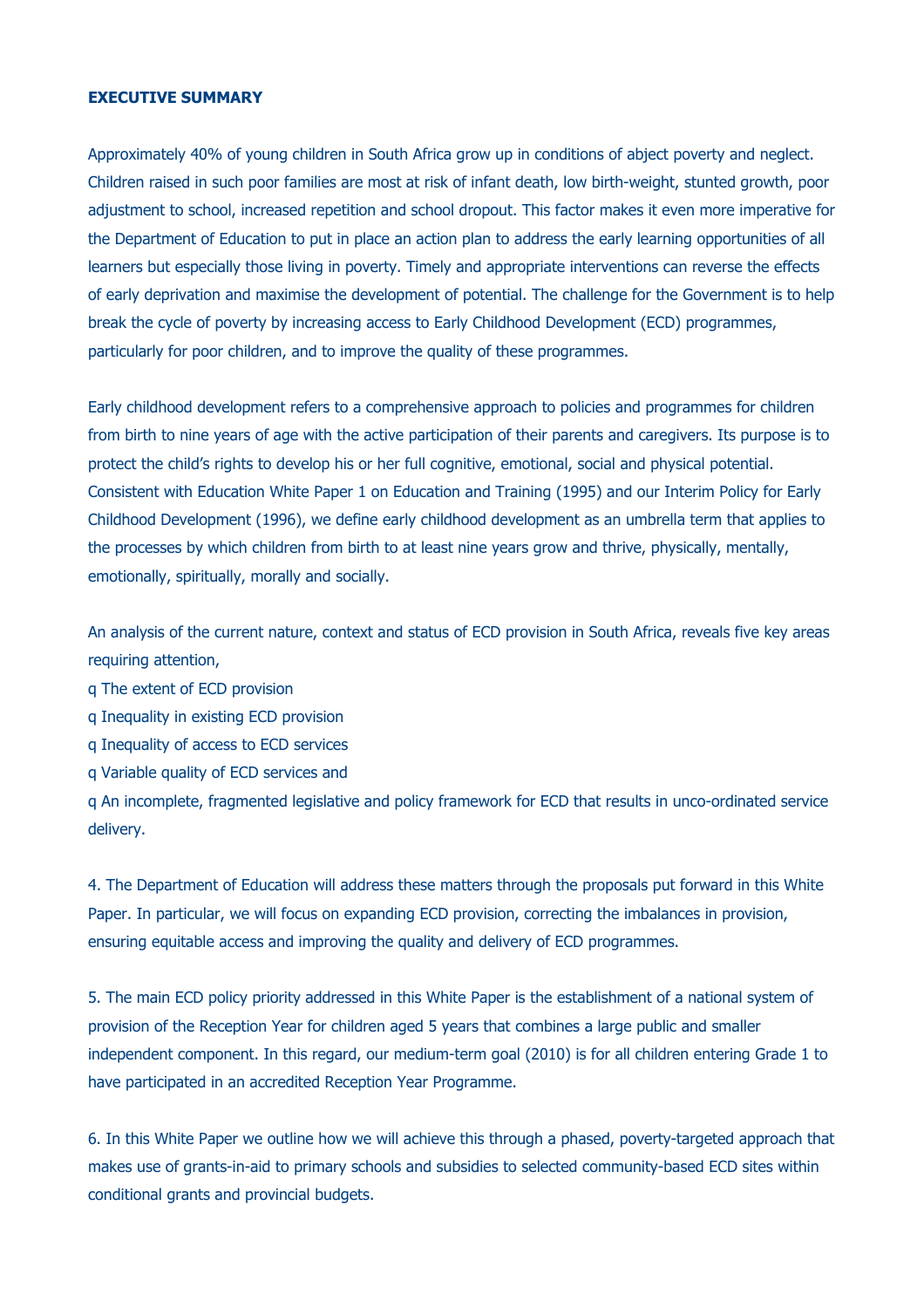7. In order to improve the quality of Reception Year programmes, we will require that all Reception Year programmes be registered with provincial departments of education, that accredited Reception Year educators be registered with the South African Council of Educators and educators, who do not have a specialised qualification to teach the Reception Year, undergo approved training programmes.

8. In response to the challenge of ECD for children younger than 4 years, the Department of Education will, within the ECD priority group of the Government's National Programme of Action for Children, prioritise the development of a strategic plan for inter-sectoral collaboration.

9. This strategic plan will focus on the delivery of appropriate, inclusive and integrated programmes, with a particular emphasis on the development of a national curriculum statement, practitioner development and career pathing, health, nutrition, physical development, clean water and sanitation, and a special programme targeting four year old children from poor families with special needs and those infected with HIV/AIDS.

10. In this manner we expect to increase access to ECD programmes, improve the quality of such programmes and provide South Africa's youngest citizens with a solid foundation for lifelong learning and development in the 21st century.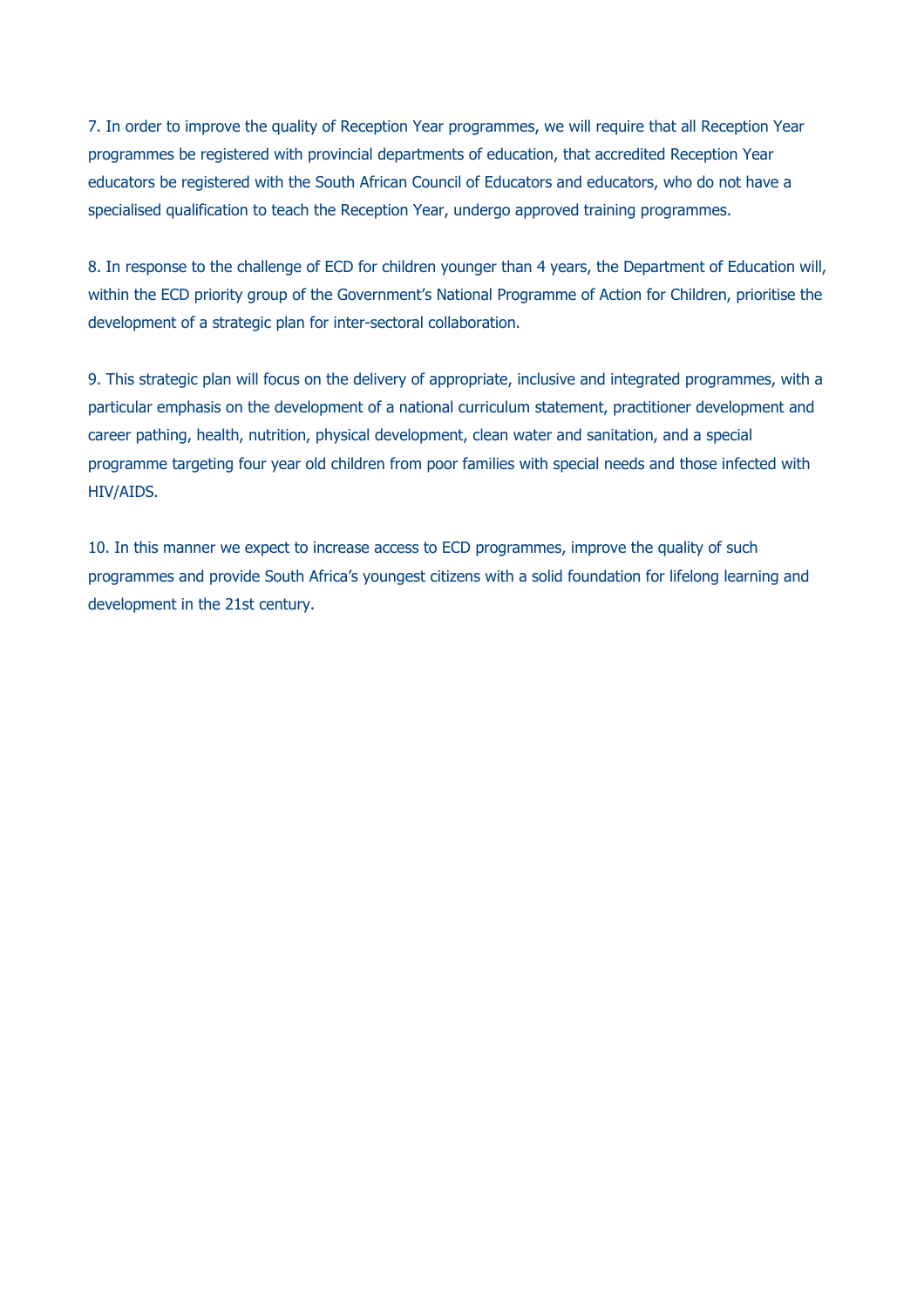### **SECTION 1**

# **The early childhood development challenge 1.1 A new era; a new opportunity for our children**

1.1 South Africa's young children stand on the brink of a new era for early childhood development, occasioned by seven trends:

1.1.1 The unprecedented opportunity created by the ending of apartheid for all children to grow up in dignity and equality.

1.1.2 Growing evidence from child development research that the largest part of brain development happens before a child reaches three years old and that it is during this period that children develop their abilities to think and speak, learn and reason and lay the foundation for their values and social behaviour as adults. 1.1.3 A growing recognition that all reasonable plans for human development begin early with measures to protect the rights of the child rather than wait for 18 years later.

1.1.4 A consensus that given a healthy start and a solid foundation in the first months and years of their lives, that children are less likely to suffer from illnesses, repeat grades, drop out or need remedial services. 1.1.5 Growing appreciation that children's needs and indivisible rights span the areas of health, nutrition, a safe environment and psychosocial and cognitive development.

1.1.6 A consensus among professionals and increasingly among parents that the care of young children should provide them with suitable educational experiences; and

1.1.7 Growing evidence that young children are capable learners and that suitable educational experience during the pre-school years can have a positive impact on school learning.

Yet, while there is this growing consensus that what happens during these early months and years have dramatic consequences for the rest of childhood and adolescence, our children across the country and the world are most neglected in our policies, programmes and budgets. In our view, the time of early childhood development should merit higher priority attention. It is the time when responsible governments must make decisions about policies, laws, programmes and the provision of money. Yet, in our country, as in the rest of the world, for children and nations, these are the years that receive the least.

In this White Paper, we propose several actions and measures to rise to these challenges and to take forward much more concretely our programmes of early childhood development.

## **1.2 The case for investing in early childhood development**

1.2.1 It is now widely acknowledged that the effects of what happen during the pre-natal period and during the earliest months and years of a child's life can last a lifetime. This is because the kind of early care a child receives from parents, pre-school teachers and caregivers determines how a child learns and relates in school and life in general. It is during early care that a child develops all the key elements of emotional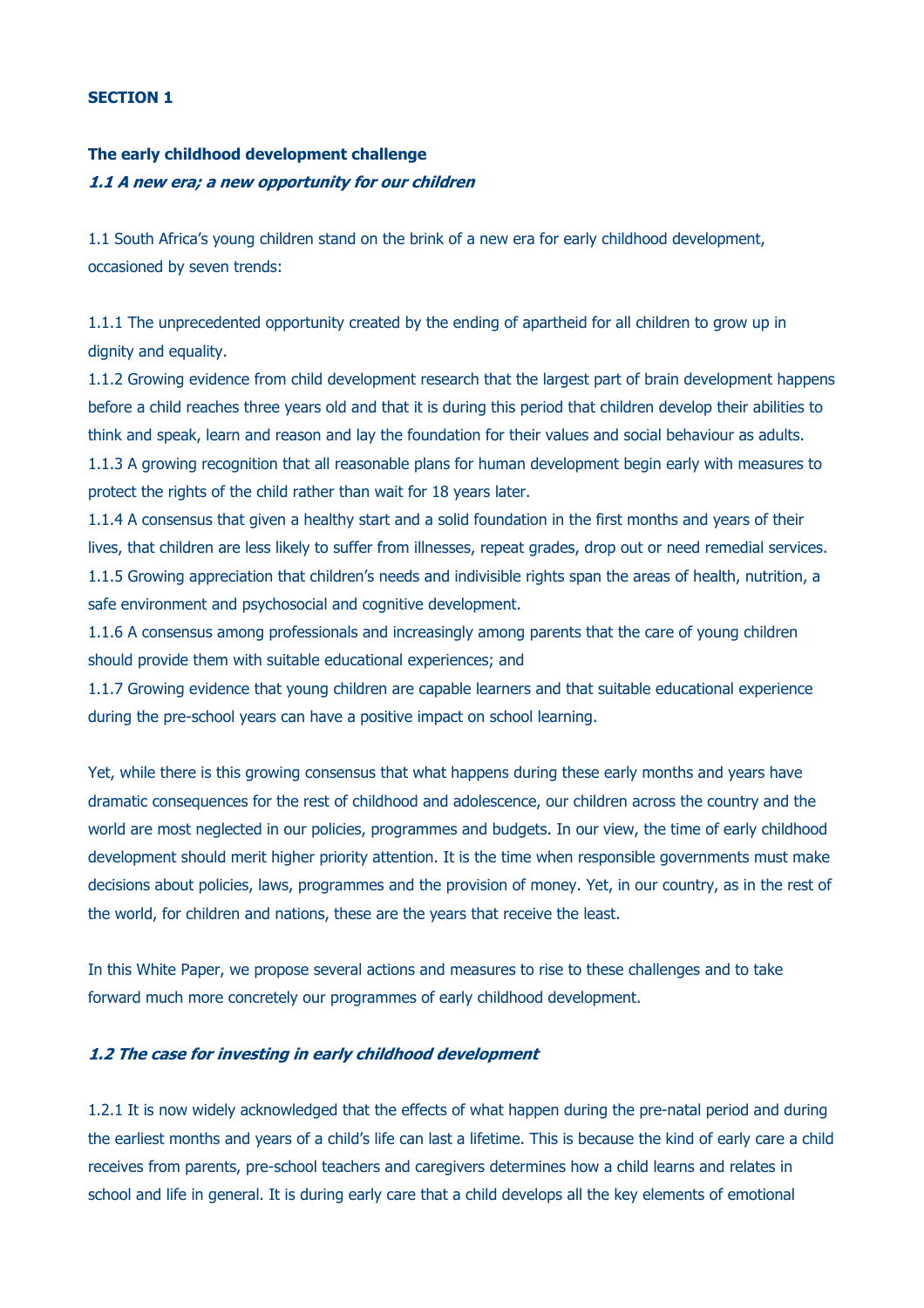intelligence, namely confidence, curiosity, purposefulness, self-control, connectedness, capacity to communicate and co-operativeness.

1.2.2 The early years are also critical for the acquisition of the concepts, skills and attitudes that lay the foundation for lifelong learning. These include the acquisition of language, perception-motor skills required for learning to read and write, basic numeracy concepts and skills, problem-solving skills and a love of learning. With quality ECD provision in South Africa, educational efficiency would improve, as children would acquire the basic concepts, skills and attitudes required for successful learning and development prior to or shortly after entering the system, thus reducing their chances of failure. The system would also be freed of under-age and under-prepared learners, who have proven to be the most at risk in terms of school failure and drop-out. While it is never too late for children to improve in their health and development, to learn new skills, overcome fears or reflect on beliefs, more often it is the case that when they do not get the right start, they never catch up or reach their full potential. But, why invest in early childhood development?

1.2.3 There are compelling arguments that we put forward.

1.2.3.1 We committed our country to the advancement of the rights of children (see the World Declaration on the Survival, Protection and Development of Children, and Section 28 of our Constitution of 1996) and the cause of human development, and these are irrefutable reasons for investing in early childhood development.

1.2.3.2 Through childhood development research, the influences of the first three years on the rest of a child's life are now well documented. Local and international research provides a wealth of evidence to show that the early years are critical for the development of the potential of human beings. This research has demonstrated that the period of gestation and the first seven years after birth are characterised by rapid physical, intellectual, emotional, social and moral development. For example, by the age of 2½ years, a child's brain has achieved 50% of its adult weight, and by the age of 5, the brain has grown to 90% of its adult weight. In addition, many of the brain's structures and biochemical routes are developed in the first two years of life. Unless the conditions under which poor children are raised and nurtured are addressed, the risk of irreversible brain damage and stunted physical development is inevitable for 40% of our children. 1.2.3.3 There are compelling economic arguments: increased productivity over a lifetime and a better standard of living when a child becomes an adult, later cost-savings in remedial education and health care and rehabilitation services, and higher earnings for parents, especially women, and caregivers who are freer to enter the labour market. In this regard, it is widely acknowledged that by freeing women, even somewhat, from the chores of early childhood development will result in raised incomes for women and families, especially for families living in poverty. These, in turn, can precipitate dramatic social and economic development in local communities, regions and the nation.

1.2.3.4 Intervening in the earliest years helps to reduce the social and economic disparities and race and gender inequalities that divide our society. For it is especially the children of our poor rural and poor urban communities who are most likely to benefit from and who most urgently need investment in early childhood development. It is in this manner that we can end inter-generational cycles of poverty, disease, violence and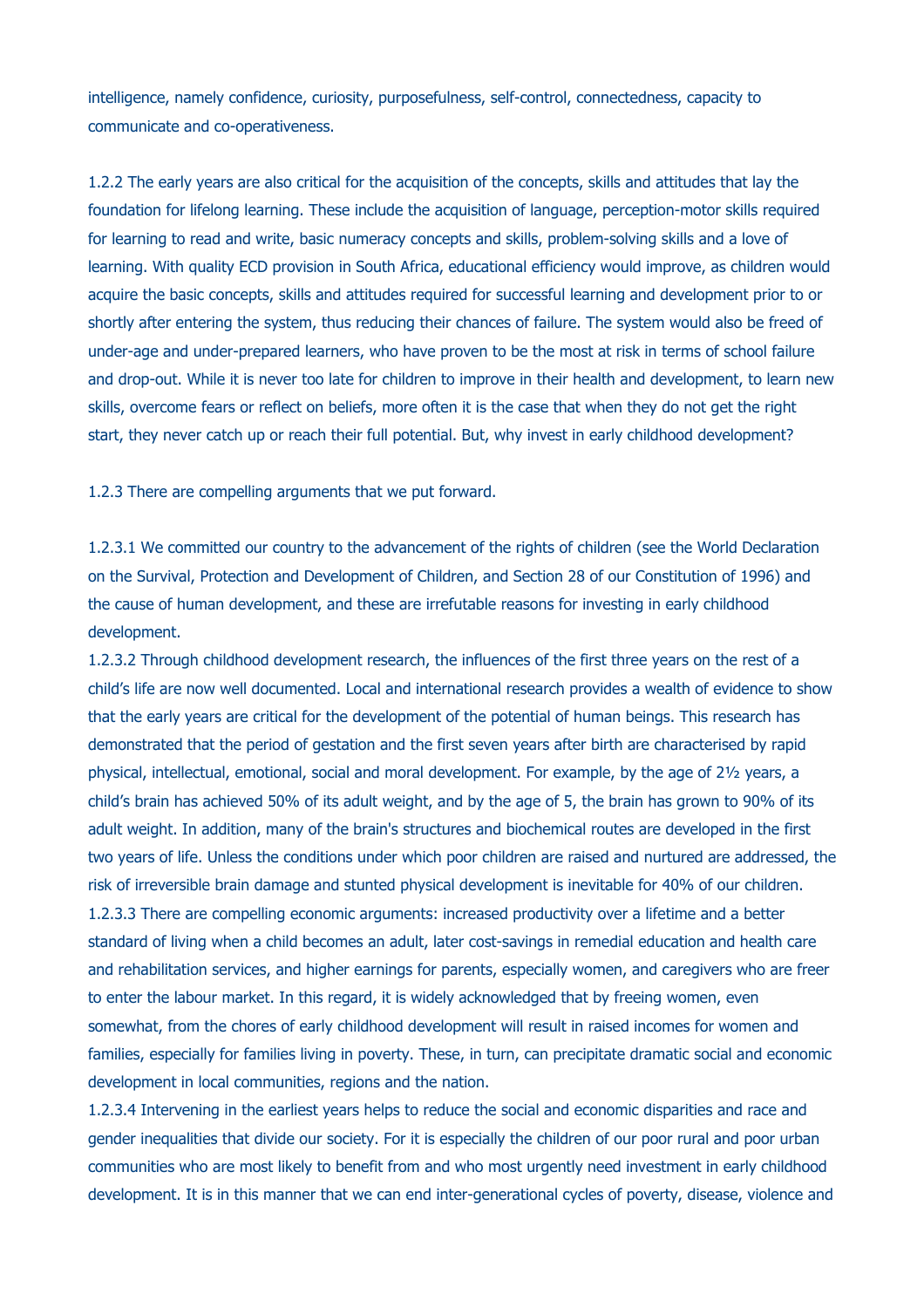discrimination. Note that poverty's cycle does not stop in one lifetime. A girl born to poverty is more likely to marry early and have a child while still an adolescent. A malnourished girl becomes a malnourished mother who gives birth to an underweight baby. And, like their parents, poor children are likely to transmit their poverty to the next generation.

1.2.3.5 Our position in the global economy depends on the competencies of our people and these competencies are developed and set early in life. Human development thus begins well before a child enters the primary school.

1.2.3.6 Although many of the cost benefits of ECD provision can be quantified, there are other benefits that are difficult to cost and quantify, for example, community mobilisation, an improvement in siblings' health status and in family relations. The early years have also been recognised as the ideal phase for the transmission of the values that are essential for a peaceful, prosperous and democratic society. These values include respect for human rights, appreciation of diversity, tolerance, and justice.

1.3 We believe that choosing not to act and to provide the earliest care for all children is a costly mistake. A longitudinal study of children from low-income families in the United States of America who participated in pre-school programmes has shown that for every R1 invested in the physical and cognitive development of babies and toddlers, there is a R7 return, mainly from cost savings in the future. Given a healthy start and a solid foundation in the first months and years of their lives, children are less likely to suffer from illnesses, repeat grades, drop out or need remedial services. A study of poor Brazilian children has also demonstrated the cost return of early childhood development. Poor girls who had attended pre-school were twice as likely to reach grade 5 and three times as likely to reach grade 8 as girls who did not. In the case of poor boys this cost return increased significantly. They were three times more likely to reach grade 5, while forty percent of poor boys who attended pre-schools finished primary school, compared to 2 per cent of boys who had not been involved in early educational programmes.

#### **1.4 Defining early childhood development**

1.3.1 Early childhood development (ECD) refers to a comprehensive approach to policies and programmes for children from birth to nine years of age with the active participation of their parents and caregivers. Its purpose is to protect the child's rights to develop his or her full cognitive, emotional, social and physical potential.

1.3.2 Consistent with our *White Paper 1 on Education and Training (1995)* and our *Interim Policy for Early* Childhood Development (1996), we define early childhood development (ECD) as an umbrella term that applies to the processes by which children from birth to at least 9 years grow and thrive, physically, mentally, emotionally, spiritually, morally and socially.

1.3.3 This approach conveys the importance of an integrated approach to child development and signifies an appreciation of the importance of considering a child's health, nutrition, education, psycho-social and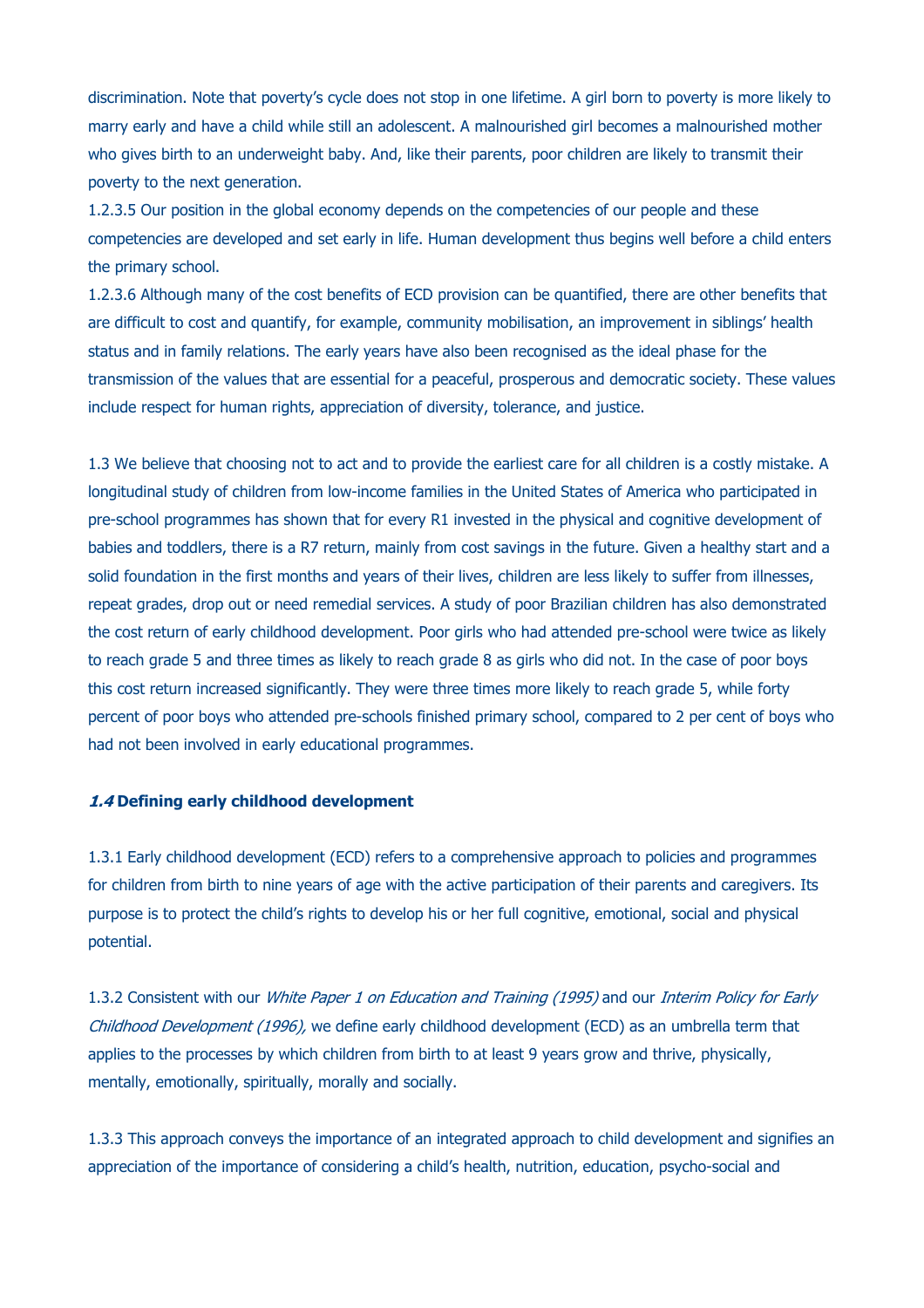additional environmental factors within the context of the family and the community. It is consistent with an understanding of the developmental process of children.

1.3.4 Community-based services that meet the needs of infants and young children are vital to ECD and they should include attention to health, nutrition, physical development, curriculum and water and environmental sanitation in homes and communities. This approach promotes and protects the rights of the young to survival, growth and development.

1.3.5 Since early childhood development services do not fall neatly into any one government department or level of government or sector, the needs and indivisible rights of the young child span the areas of health, nutrition, a safe environment and psychosocial and cognitive development. This will therefore require us to put in place an integrated, cross-sectoral approach and plan across government that involves civil society organisations, the corporate sector, religious organisations, non-governmental organisations, parents, children and adolescents.

1.3.6 In order to meet the challenges that we lay out in this White Paper, we shall make every effort to create, find and allocate the resources that are necessary to fund adequately early childhood development as the first essential step in ensuring the rights of the child. In taking further our policy goals we shall assign responsibility and accountability for ensuring that every child has the best possible start in life as the fundamental prerequisite for healthy growth and development during school age and adolescence.

#### **1.4 The policy focus of this White Paper**

1.4.1 While we acknowledge and recognise the vital importance of investment in early childhood development before the age of three years and the continuity of early childhood development until age nine, the policy priority of this White Paper is the implementation of the pre-school Reception Year (grade R) for five year olds.

1.4.2 In this regard, our medium term policy goal is progressively to realise our constitutional obligation to provide all learners with ten years of compulsory school education, including one year of early childhood development called the Reception Year.

1.4.3 Our policy target is that by 2010, all learners that enter grade 1 should have participated in an accredited Reception Year programme and that we shall have created a system of provision that is 75 per cent state subsidised rather than the current estimated 25 per cent state subsidisation. In this White Paper we provide details as to how we intend to achieve this policy goal.

1.4.4 In respect of early childhood development of children in the age range six years to nine years, our policy goals and programmes are outlined in our five year plan, Tirisano: 1999-2004, and its annual supplementary work programmes. These policies and programmes focus on improving the quality and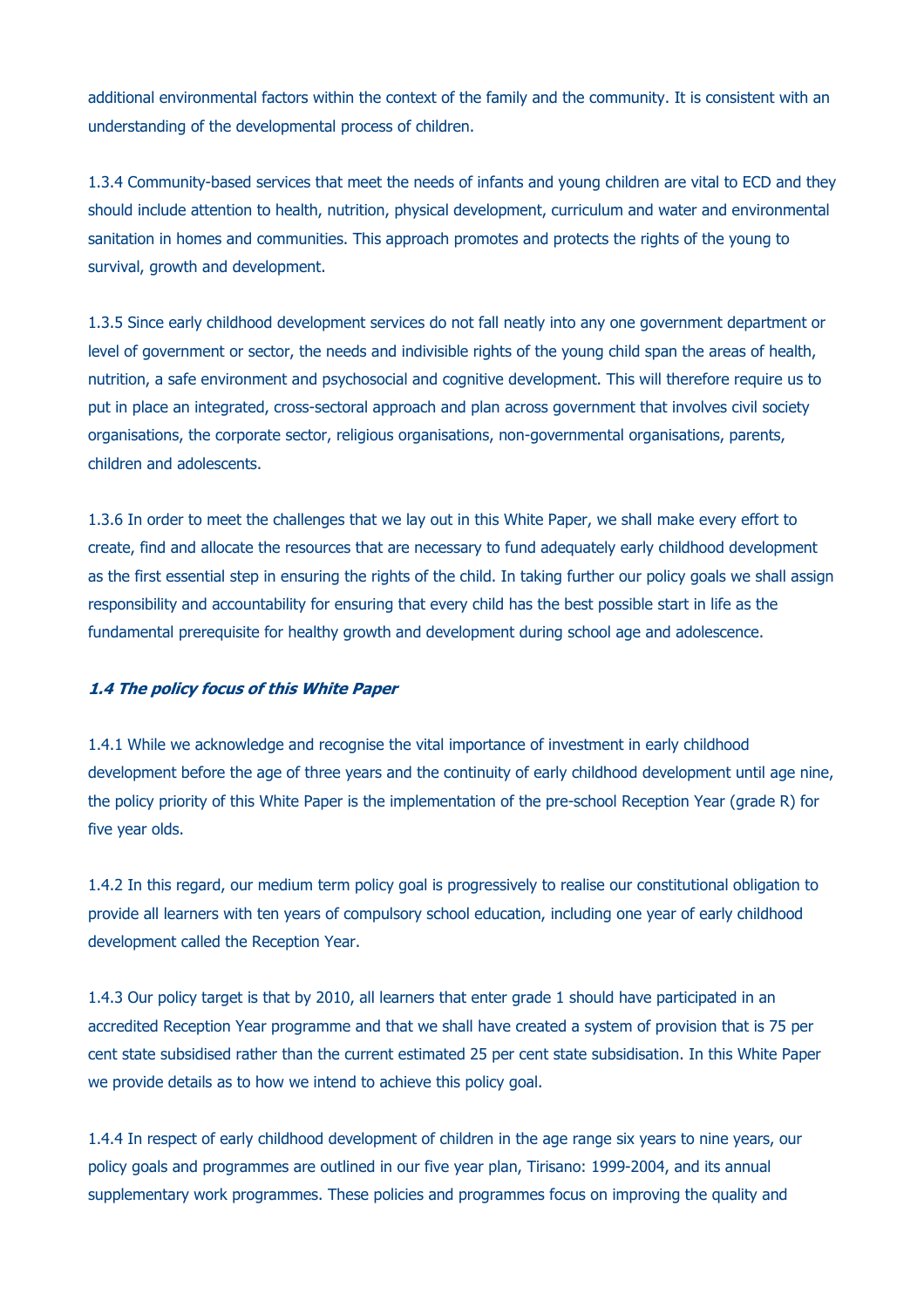effectiveness of teaching and learning and the functioning of our schools as they serve these children in Grades 1, 2, 3 and 4. They also focus on improving learners' language, mathematical and life skills, knowledge, values and attitudes.

1.4.5 With regard to children four years old and younger, this White Paper prioritises the development of a strategic plan for inter-sectoral collaboration, focusing our efforts on improving the quality of early learning programmes.

1.4.6 In this regard, our strategic plan will prioritise the development of curricula, and practitioner career pathing and development. In the period leading up to 2010, the Department of Education will also prioritise the subsidisation of early learning programmes for four year olds from poor rural and poor urban families, HIV/AIDS positive/infected children and children with special learning needs.

1.4.7 The White Paper outlines how we intend to achieve these goals. But first, let us turn to a description of the current status of ECD in our country.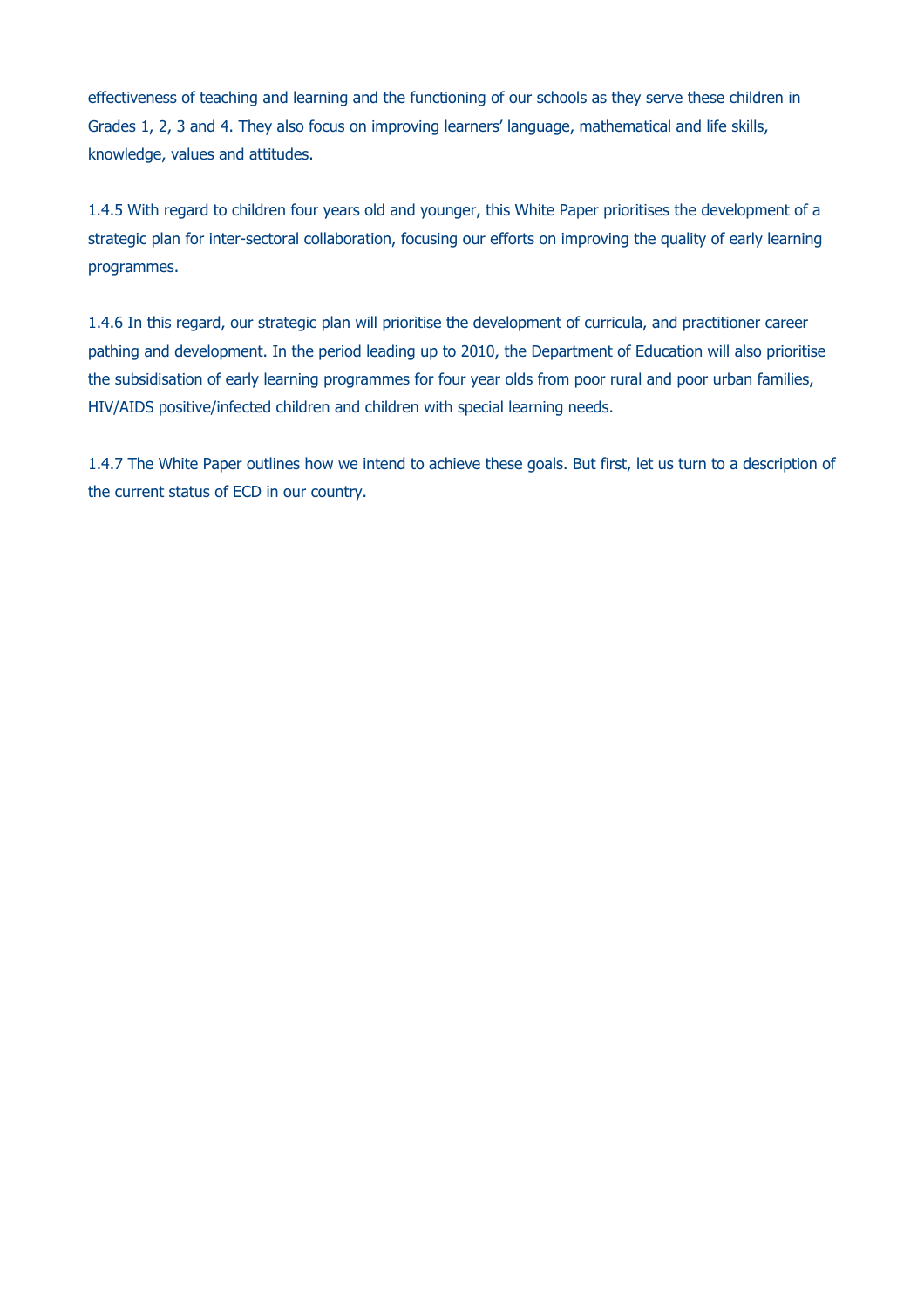#### **The Current status of ECD provision**

Based on the revised 1996 census statistics, it is estimated that approximately 10 million children fall within the age range of birth to 9 years. It is this group of children that are the focus of the policies that we outline here. This estimate of the focus group must also be read against the background that 40% of our families live in abject poverty, with rural African families being hardest hit. Children raised in these poor families are most at risk of infant death, low birth weight, stunted growth, poor adjustment to school, increased repetition and school dropout. This makes it even more imperative for the Department of Education to put in place an action plan to address the early learning opportunities of all learners but especially those living in poverty.

## **2.1 A picture of inequity of provision and opportunity**

**2.1.1** At present just over 1 million of an estimated 6 million children in the 0 - 6 years age range are already enrolled in some type of ECD provision (*The Nationwide Audit of ECD Provisioning in South Africa*, Department of Education, 2001). As was noted earlier, children in the 6 - 9 years age range are guaranteed by our *Constitution, 1996* access to grades 1-4 in primary schools. Accordingly, for purposes of this White Paper, our attention is focused on those children in the age range birth to 5.

2.1.2 Based on our audit of early childhood development sites, we can conclude that the problem of ECD provision in South Africa is one of access and of equity. However, there is an existing base of sites from which to plan and develop quality improvements and improved access. Our audit has also shown that since approximately 75 per cent of ECD provision is fee-based, unlike the case with primary schooling where fees play a relatively small role compared to public funding, the financial burden for ECD falls disproportionately on the poor.

**2.1.3** Our audit has also confirmed the longer lasting effects of the apartheid government's policy of racial discrimination in ECD provision for birth - 5 years olds.

**2.1.4** White children have access to ECD services of considerably higher quality than Coloured, Indian or African children, while in poverty-stricken rural and informal areas ECD provision for African children from birth - 5 year old is far lower than in formal urban areas, both in terms of quality and quantity.

**2.1.5** Children from urban and higher-income groups generally have more access, and access to services of much higher quality, than poor or rural children. Only 40 per cent of sites are located in rural settings.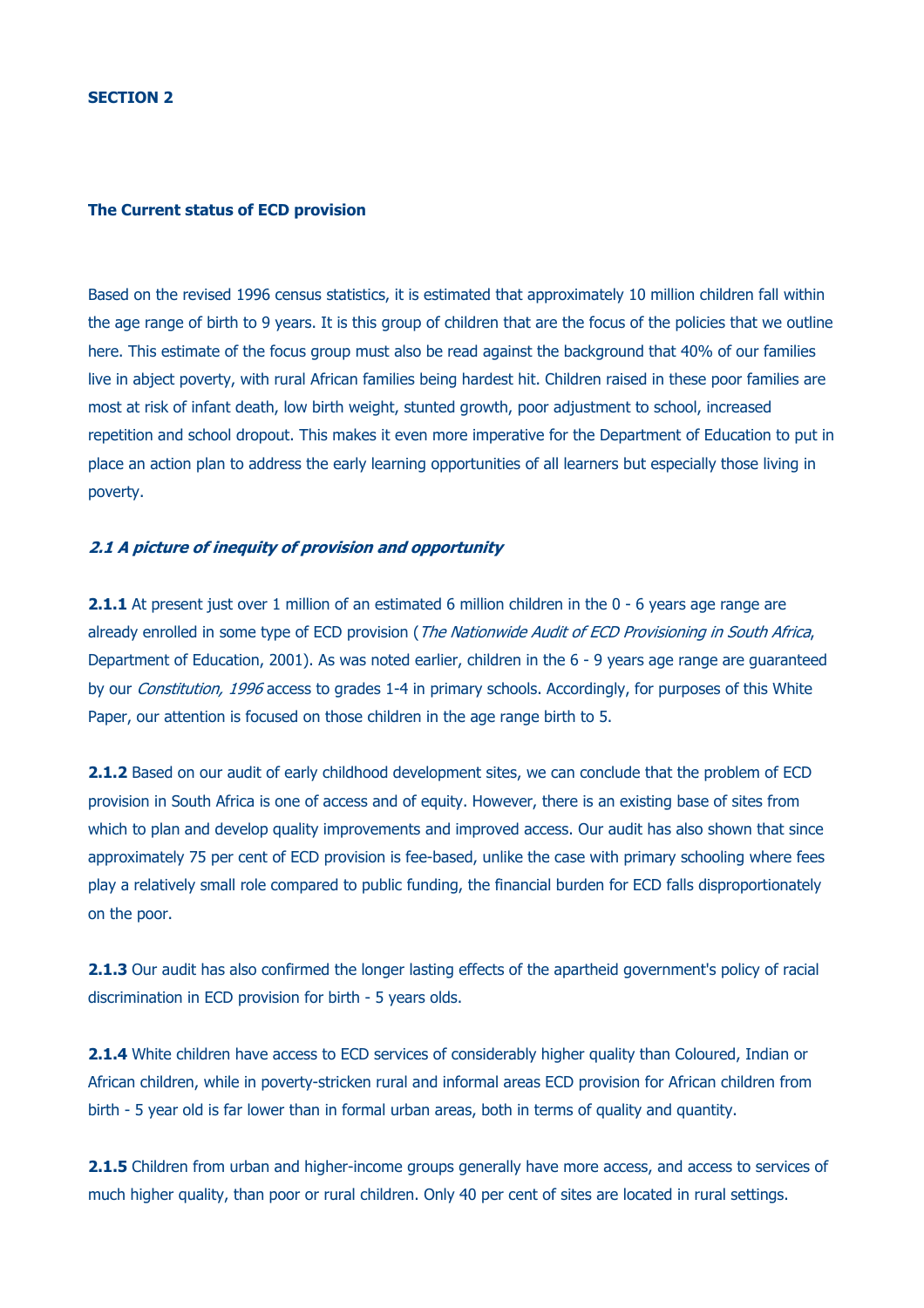Children on farms are also shown to be the worst off while rural children generally are the most likely to suffer exclusion from early childhood development, stunted physical growth and lags in emotional and cognitive development.

**2.1.6** Further traces of apartheid's legacy can be seen in the limited access of children with special needs to ECD services. Children with disabilities constitute only about 5,9 per cent the target population, and 9,4 per cent of the ages of 1 and 5. They are, for the most part, not provided for either in the mainstream or within specialised services. This is despite the fact that early identification and early intervention are imperative for the optimal development of many of these children.

**2.1.7** Below we provide information on the status of ECD provision at national and provincial levels. These statistics are based upon our analysis of our audit of ECD provision.

**2.1.8** Significantly, as demonstrated also by the distribution of sites, provinces with large rural communities have the least number of children enrolled in any kind of ECD programme.

# **From our audit of 23,482 ECD sites, the following is a distribution of these across the nine provincial departments:**

- q Eastern Cape 3,231 (14%)
- q Free State 1,665 (7%)
- q Gauteng 5,308 (23%)
- q Kwazulu-Natal 5,684 (24%)
- q Mpumalanga 1,367 (6%)
- q Northern Cape 422 (2%)
- q Northern Province 1,987 (8%)
- q North West 1,174 (5%)
- q Western Cape 2,644 (11%)

# **From information collected from 21,892 of these sites, the following table provides the distribution across types of ECD provision.**

- q School-based 3,623 (17%)
- q Community based 10,816 (49%)
- q Home based 7,453 (34%)

# **From information collected from 21,892 sites, learner enrolment across provincial departments of education are as follows**.

- q Eastern Cape 152,451
- q Free State 75,493
- q Gauteng 236,523
- q Kwazulu-Natal 213,950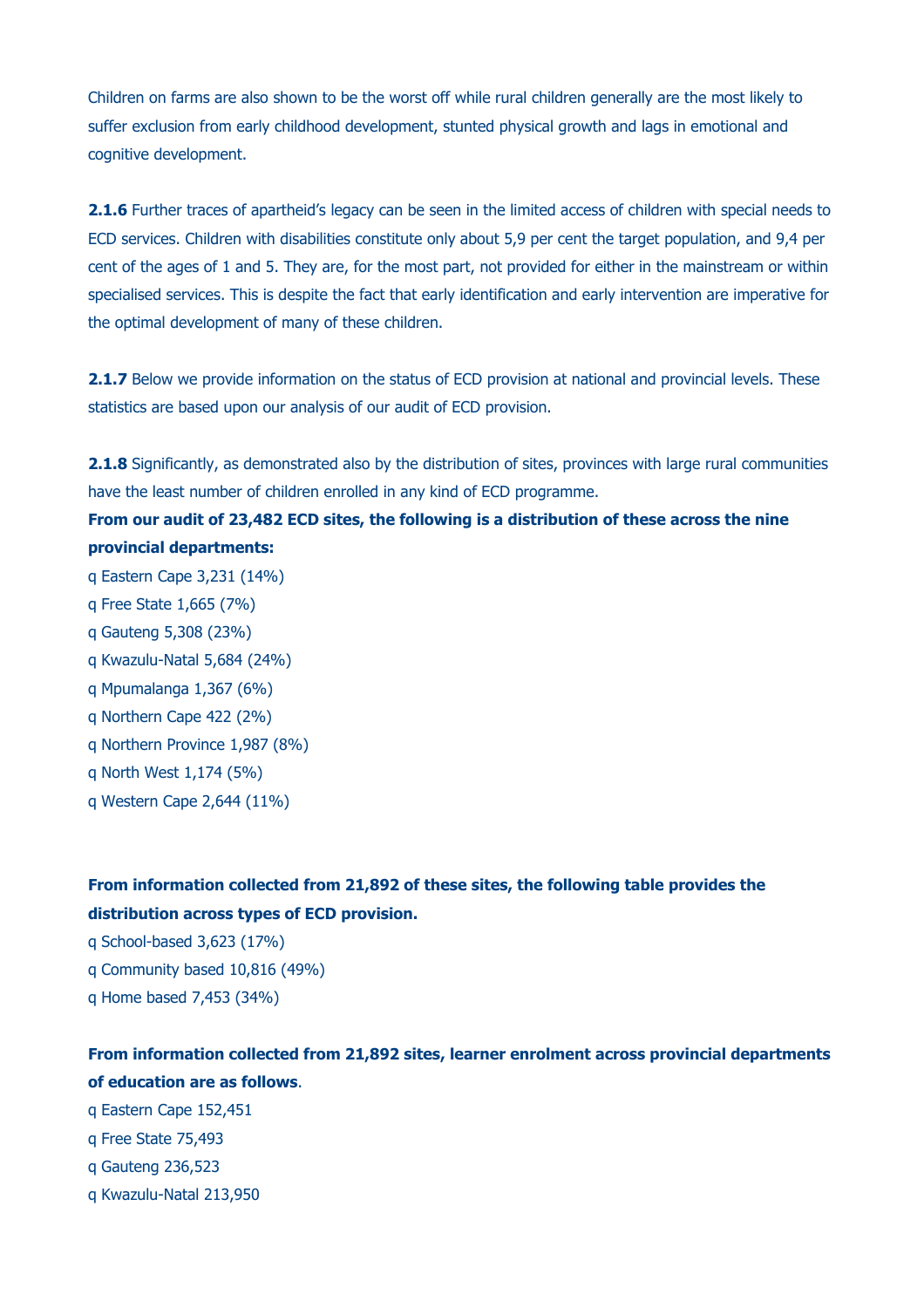q Mpumalanga 52,626 q Northern Cape 20,278 q Northern Province 82,582 q North West 53,554 q Western Cape 143,016 q National 1,030,473

**The following table provides information on the numbers of practitioners and child minders and the learner: educator ratios across all the ECD sites.**

q Eastern Cape 6,354 24:1 q Free State 3,964 19:1 q Gauteng 15,052 16:1 q Kwazulu-Natal 10,603 20:1 q Mpumalanga 2,658 20:1 q Northern Cape 844 23:1 q Northern Province 3,615 23:1 q North West 2,910 18:1 q Western Cape 8,503 17:1 q National 54,503 19:1

#### **2.2 Types of ECD provision in South Africa**

2.2.1 In this section we focus our attention once more on the provision of ECD service and programmes to children aged birth - 5 years, since children in the age group 6-9 years are provided for in primary school education. Of the ECD programmes that exist for birth - 5 year olds, almost 82 per cent of ECD services provide such services to children between 3 and 5 years of age. There is therefore a general neglect of provision of ECD services and programmes to children from birth to 2 years, the most critical stage in terms of children's growth and development.

2.2.2 Many different types of ECD services are available. These services remain largely fragmented and are characterised by much duplication. We distinguish two main categories of ECD institution-based provision: public and independent. Public ECD institutions are funded by provincial departments of education and consist of pre-primary schools that provide for ECD services and programmes for children aged 3 - 5 years.

2.2.3 A much greater variety of ECD services exists in the category of independent ECD institutions. These institutions are funded through parents' fees, community fundraising and/or donations of material, with some or no financial support from government. Independent ECD provision currently includes: q The Reception Year (Grade R) at independent schools.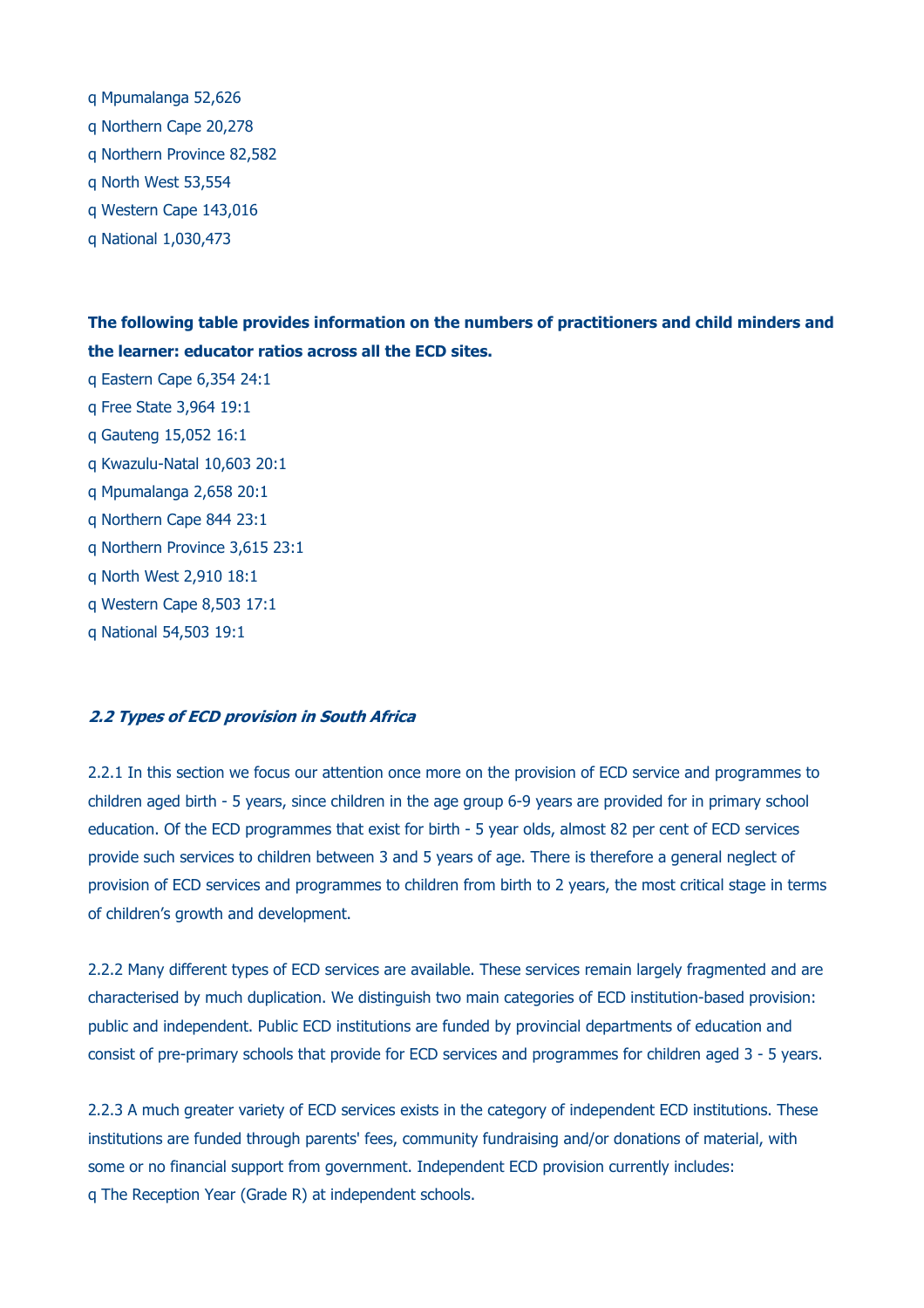q The Reception Year (Grade R) attached to public schools, but managed by the school governing body and operated by a private individual or the community.

q Independent pre-primary schools that provide for children from 3 - 5 years of age.

q Privately operated or community run crèches or nursery schools that provide for children from birth to 5 years.

q Home-based provision for children from birth to 5 years.

**2.2.4** Of these independent ECD services and programmes, community-operated institutions, commonly referred to as community-based sites, and independent pre-primary schools constitute the two largest groups of providers.

**2.2.5** Whilst the existing ECD services and programmes for children from birth to 5 years vary greatly in terms of type, they also vary greatly in terms of quality. We illustrate this through two examples that are drawn from the *Final Report of the National ECD Pilot Project, 2001*. They illustrate just how vast the range of quality of ECD services are and how no single factor can be identified as the reason for quality or its lack. Example 1: The practitioner's highest educational qualification is Grade 10 and she is responsible for 40 registered learners. The ECD site is in a relatively poor, rural area but is not on a farm. The practitioner is well prepared with a range of equipment and provides developmentally appropriate learning activities…covering all aspects of learning and development…She also makes use of a range of techniques for working with individuals, small groups and large groups (p. 25-27).

Example 2: The practitioner has a tertiary qualification - a one-year diploma - and she is responsible for 32 registered learners. The ECD site is located in a township…The following observation sums up the situation… "There is no lesson to be observed…the learners [are] sleeping. We asked for the principal. A worker said that the principal went to the shop. We asked for their daily programme because at that time [of day] they are supposed to do something, but we find them asleep." This remains the situation for several hours of the morning (p. 32).

2.2.6 Based on our analysis of these sites, we can attribute differences in the quality of ECD services and programmes to, amongst other things:

q The absence of minimum standards and guidelines for the registration of ECD service providers.

q The absence of an effective system that monitors and evaluates the quality of services.

q Inequitable funding and resourcing of ECD services.

q The absence of a mechanism for the professional registration of ECD practitioners/educators and of the requirement that they be registered with the South African Council of Educators.

q Inequities in the qualifications of ECD practitioners/educators.

q The absence of an accreditation system for trainers of ECD practitioners/educators.

q Inadequate support with the implementation of Curriculum 2005 given to Reception Year (Grade R) educators.

q The absence of a national curriculum framework for children under 5 years of age.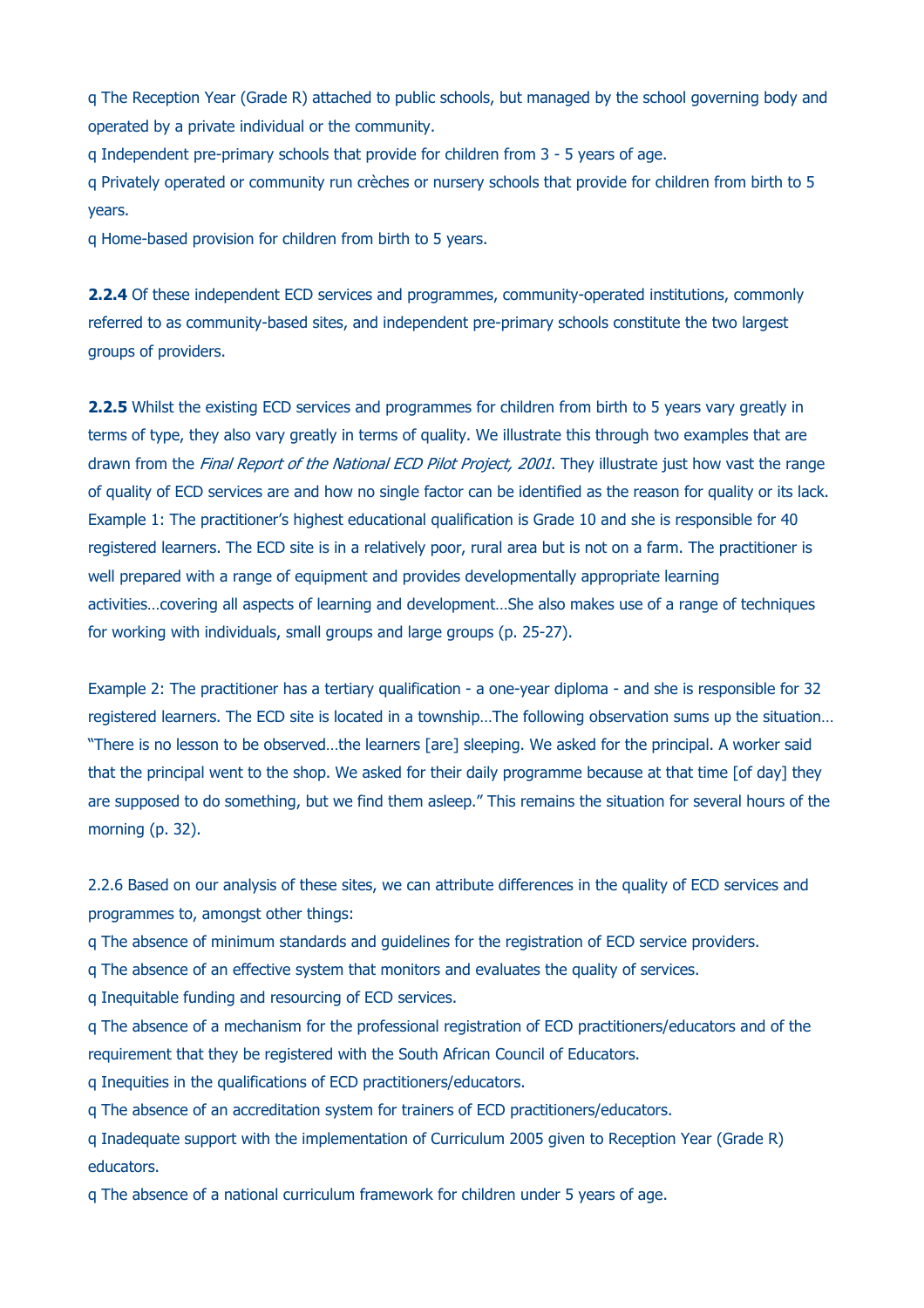q Inadequate support services such as nutrition programmes and accessible immunisation programmes.

2.2.7 Having described the state of early childhood development services and programmes in South Africa, we turn next to a description of the actions taken until now by Government in response to this challenge, before turning in section 4 to an outline description of how we propose to implement our policy proposals on the Reception Year (Grade R).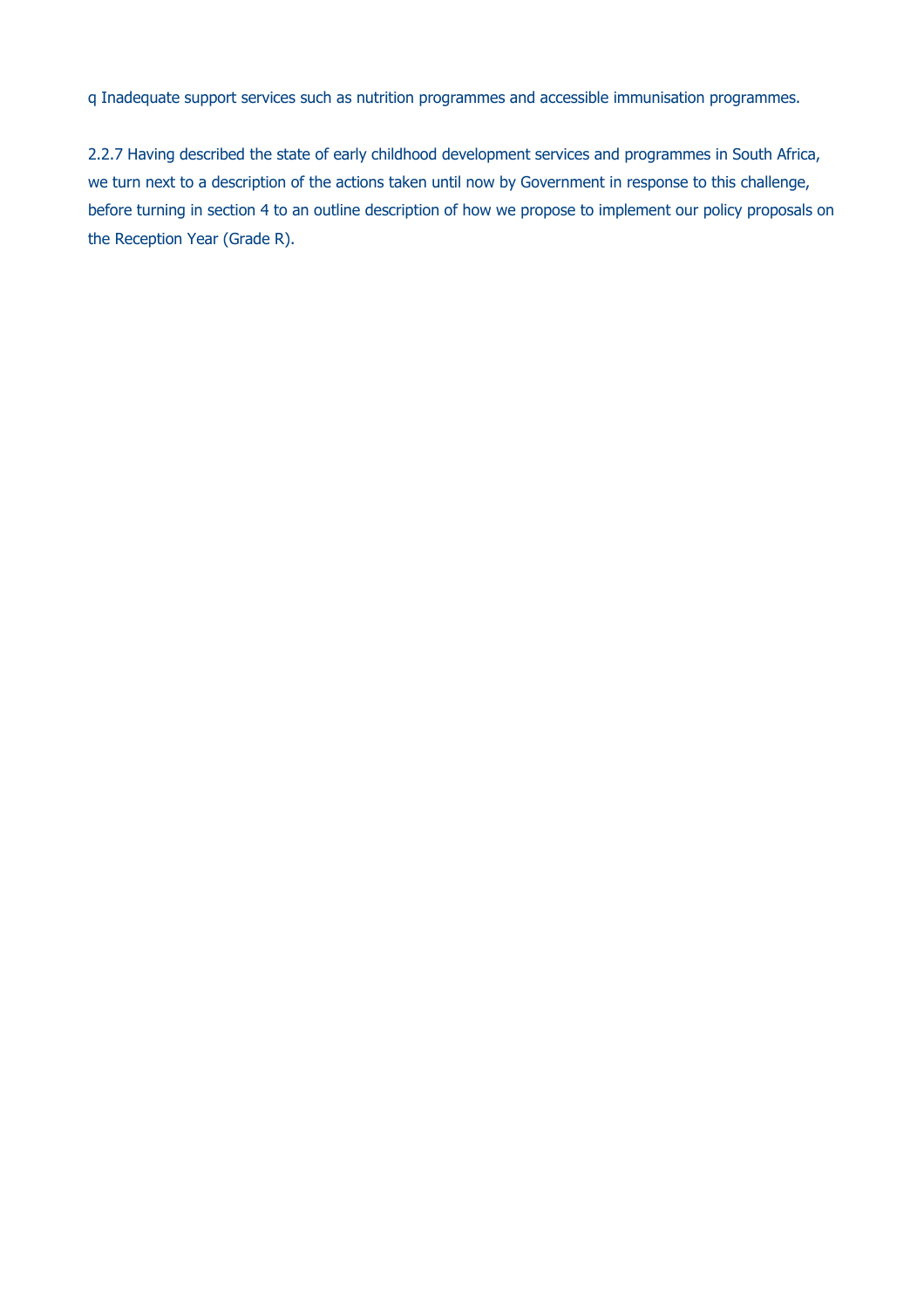#### **Government's Response to the ECD Challenge.**

Until now there has been a wide-ranging response by Government to the ECD challenge that we have described in earlier sections of this White Paper. This response demonstrates its concern and commitment to address the ECD needs of our children.

#### **3.1 Wide-ranging and Government-wide policies and programmes**

The 1998 Department of Education audit of national policies and programmes that relate to the provision of ECD showed that several inter-sectoral policies, legislation and programmes have been adopted by the national, provincial and local levels of government. Some of these policies and programmes are listed below to illustrate the extent of Government's participation and leadership in policy development since 1994.

3.1.1 Our *Constitution, 1996*, in Section 28 of the Bill of Rights provides among others, that:

- (1) Every child has the right-
- (a) to a name and a nationality from birth;

(b) to family care or parental care, or to appropriate alternative care when removed from the family environment;

(c) to basic nutrition, shelter, basic health care and social services;

- (d) to be protected from maltreatment, neglect, abuse or degradation;
- (e) to be protected from exploitative labour practices;

(f) not to be required or permitted to perform work or provide services that (i) are inappropriate for a person of that child's age; or (ii) place at risk the child's well-being, education, physical or mental health or spiritual, moral or social development;…

(2) A child's best interests are of paramount importance in every matter concerning the child.

3.1.2 Our Constitution, 1996 also provides in Section 29 of the Bill of Rights among others that:

- (1) Everyone has the right-
- (a) to a basic education…

3.1.3 The White Paper for Social Welfare adopted in 1996 prioritises the provision of social development services to children under 5 years, but especially to children younger than 3 years. It commits Government to subsidising a range of programme options to help meet the varied ECD needs of families. It also targets the intersecting needs of women and children and includes social developmental programmes for unemployed women with children younger than 5 years.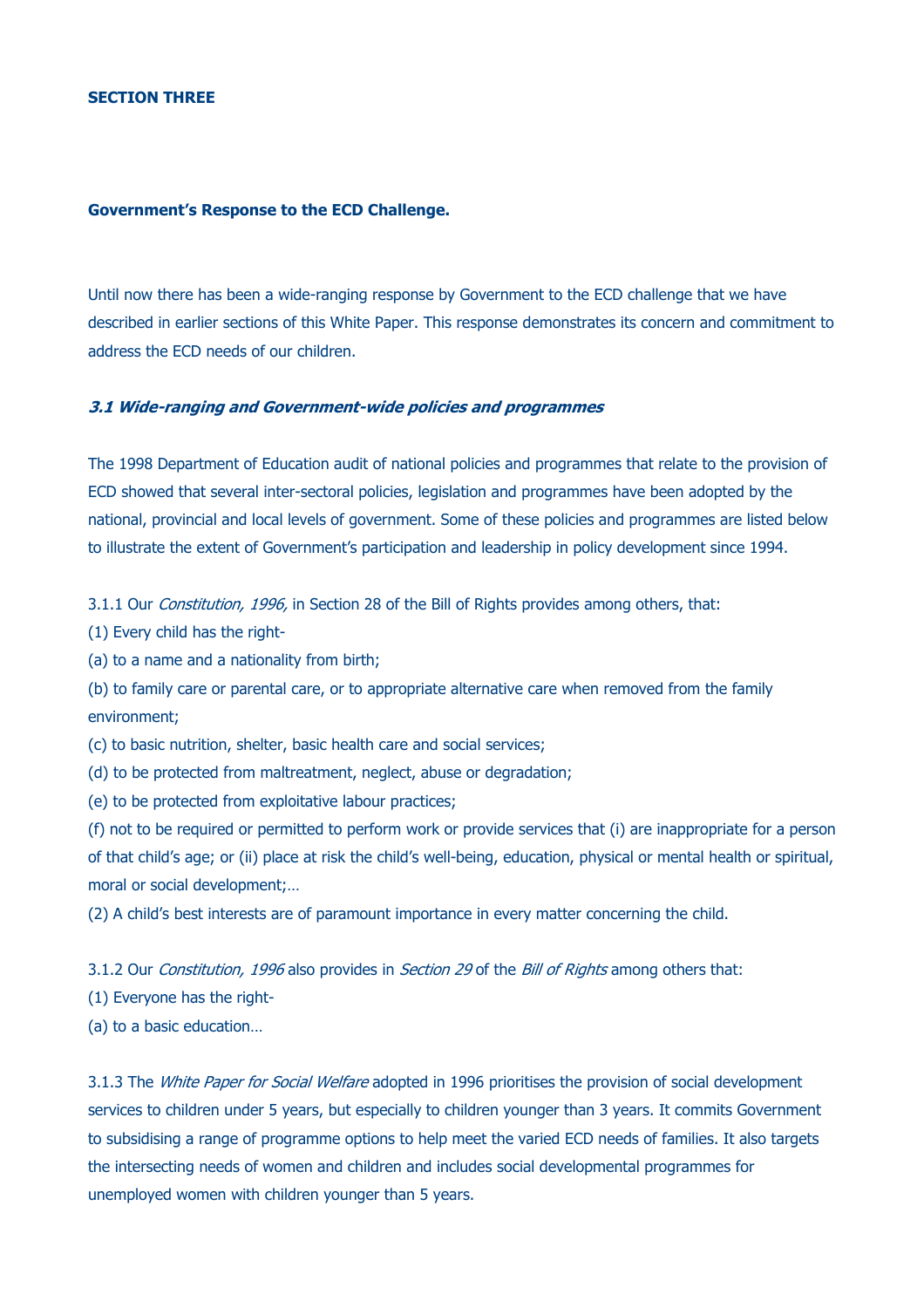3.1.4 Education White Paper 1 on Education and Training adopted in 1995 defines the Department of Education's role in developing policy for children 0 - 9 with an initial focus on 5 year olds and the phasing in of the Reception Year. It also commits the Department of Education to inter-departmental collaboration and partnerships with non-governmental organisations, ECD practitioner groups and the private sector.

3.1.5 In 1996 Government adopted the National Programme of Action for Children which focuses on the integrated delivery of the following services to children: nutrition, child and maternal health, water and sanitation, ECD and basic education, social welfare development, leisure and cultural activities and child protection measures.

3.1.6 The *Interim ECD Policy* of the Department of Education was adopted in 1996. It provides for the implementation of a National Reception Year Pilot Project to test a lower cost model and curriculum for implementation of the Reception Year in partnership with non-governmental organisations and community based ECD service providers. As a consequence of this policy, National ECD Pilot Project Interim Unit Standards for ECD practitioner training were developed.

3.1.7 In 1996, the Department of Education, provincial education departments and the European Union allocated R125 million to implement the National ECD Reception Year Pilot Project. The project achieved the participation of 2,730 ECD sites and Reception Year practitioners, and approximately 66 000 Reception Year learners countrywide over a three year period. Two of the pilot project's main objectives were to make and test innovations in the ECD field related to accreditation of practitioners, policy and subsidy systems, and to research the most effective means of delivering Reception Year education. Since the outcomes of this project form the basis of our policy proposals on the implementation of the Reception Year, we describe below in detail its goals, lessons learnt and their implications for policy.

3.1.8 The 1997 Report, *Quality Education for All: Overcoming Barriers to Learning and Development*, of the National Commission on Special Needs in Education and Training and the National Committee on Education Support Services recommended a focus on the early identification, assessment and intervention for learners with special education needs. It places a particular emphasis on pre-school learning and advocates intersectoral collaboration of the Department of Education with the Departments of Health and Welfare.

while the *White Paper on Health* adopted in 1997 provides for free maternal and child health, an integrated 3.1.9 The Free Health Care Policy of 1994 provides for free health care for children younger than 6 years, nutrition strategy, environmental health, including safe water and sanitation, and communicable disease control.

3.1.10 The *Integrated Nutrition Strategy* (Draft, January 1998) provides another inter-sectoral focus with the creation of development committees to facilitate the administration of the strategy, and involves among others the Departments of Education, Welfare, Labour and Sport and Recreation.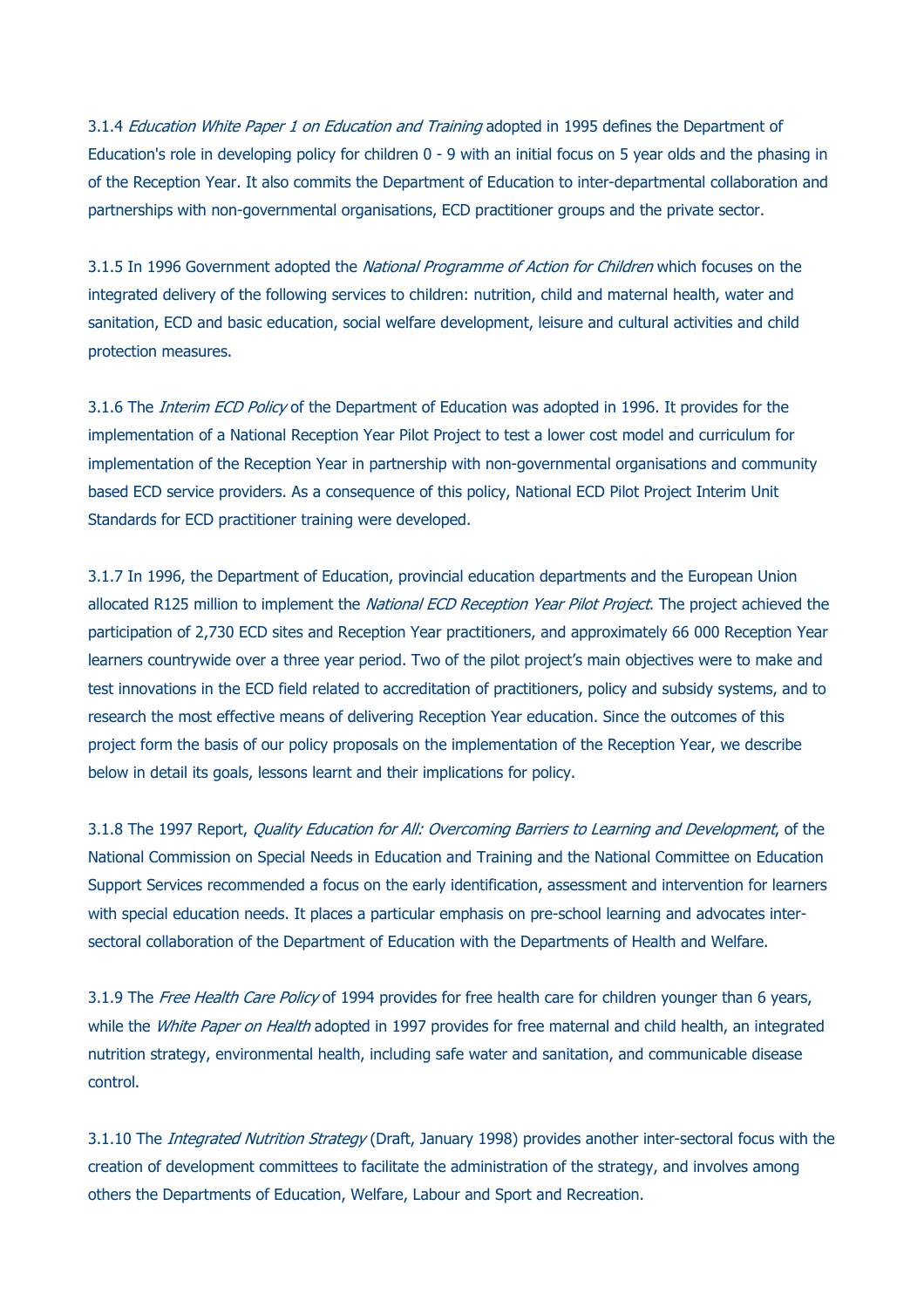3.1.11 The Technical Guidelines on Immunisation in South Africa (1995) provides that children younger that 5 years be prioritised for nutritional intervention. The programme includes education, food supplementation, micronutrient supplementation and education.

3.1.12 In terms of the *Welfare Laws Amendment Act* of 1997, a child support grant is payable for needy children younger than 7 years.

3.1.13 The *White Paper on Disability* adopted in 1997 focuses on the provision of services to very young children with disabilities.

3.1.14 Policy recommendations of the Inter-Ministerial Committee on Young People at Risk together with the Minimum Standards of the South African Child and Youth Care System adopted in 1998 provide among others for an integrated framework for the child and youth care system and places emphasis on prevention to promote resilience and early intervention. Key principles advocated in the policy are those of family preservation and exposure to activities and opportunities that promote normal development. While this is an inter-sectoral initiative, the Department of Social Development is the lead department.

3.1.15 The Draft Issue Paper on the Transformation of the ECD System in South Africa (1998) of the Department of Social Development advocates strategies for implementing the White Paper for Social Welfare in relation to ECD. It advocates a strong inter-sectoral focus.

3.1.16 The White Paper on Local Government adopted in 1998 provides that local government can promote social development through the provision of recreational and community facilities, and can deliver aspects of social welfare services. Municipalities have the constitutional power and do provide childcare facilities and grants to associations for this in terms of the Child Care Act, 1983.

3.1.17 The Department of Water Affairs and Forestry through its Working for Water Project has subsidised the care of workers' pre-school age children either through subsidisation of their attendance in a community facility or in some cases the creation of a crèche.

3.1.18 The Department of Sport and Recreation through its SANGALA Movers in Action Pilot Project targets the participation of 3 - 6 year olds in sport and recreation.

3.1.19 The National Sports Council has developed its *Superkidz Programme* for children 0 - 7 years in collaboration with the provincial departments of education and ECD non-government organisations.

3.1.20 The Department of Correctional Services through its *Females and Youth Unit* has developed a draft policy on pregnant women in prison and children under five years in prison with their mothers.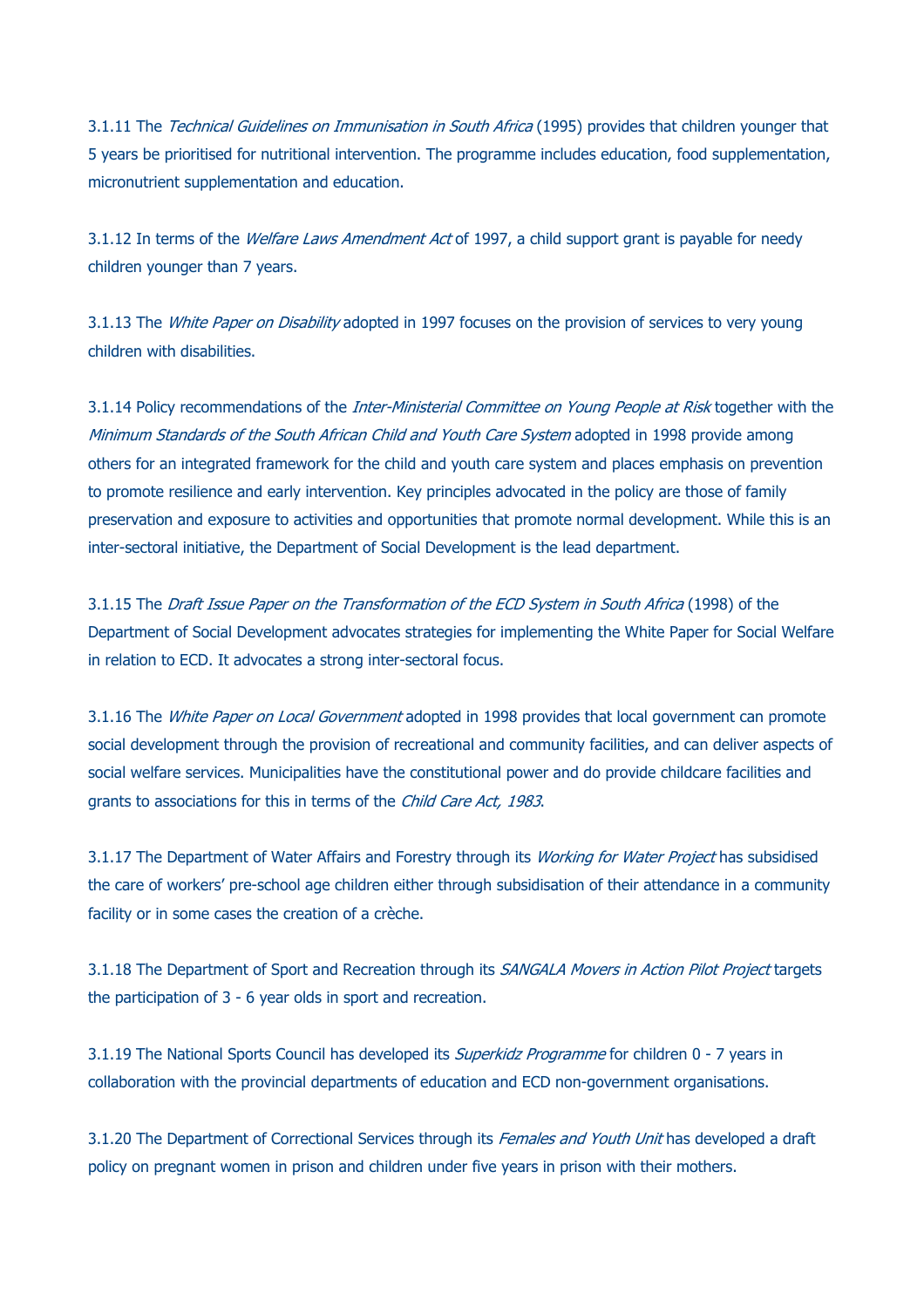3.1.21 The Human Resources Development Strategy for South Africa, published jointly by the Ministries of Education and Labour during April 2001 recognises that developing our people begins at birth and places emphasis on the registration of sites, the professional development of ECD practitioners and quality assurance of education and training programmes at ECD sites.

3.1.2 This list of more than thirty policies, laws and programmes demonstrate the Government's commitment to making policies and allocating available resources to those children and their mothers who are the most disadvantaged.

3.1.3 However, the challenge facing Government is to convert its wide ranging and critically important post-1994 response into an integrated and targeted, government-wide national programme of action on ECD as intentioned by the National Programme of Action for Children. In this regard, a key challenge facing Government is to increase access to ECD programmes, correct existing imbalances in ECD provision, improve the quality of ECD programmes and plan and deliver ECD services in a co-ordinated way. We believe that all our policy development must be driven by these goals.

3.1.4 The Department of Education's departure point for all ECD policy development is that the primary responsibility for the care and upbringing of young children belongs to parents and families. However, because of the inequality in income distribution, and because ECD is a public good whose benefits spill over from individual parents to society as a whole, the Department sees it as the state's responsibility to subsidise and assure the quality of ECD services. In order to achieve this, the Department of Education:

3.1.4.1 Will strive to ensure that all children aged 5 have access to Reception Year (Grade R) programmes in which they are given adequate opportunities to develop to their fullest potential.

3.1.4.2 Is committed to developing collaborative strategies and programmes with all our social partners in ECD as a means to ensuring the co-ordinated and integrated development of young children from birth to age 9.

3.1.4.3 Will ensure that the educational component of ECD is planned in a continuous developmental sequence from birth to age 9 in collaboration with all our social partners.

3.1.4.4 Will ensure that parents, communities and other stakeholders are represented in democratic governance structures.

3.1.4.5 Will ensure that the funding of ECD services is focused on the achievement of equity and redress. 3.1.4.6 Is committed to the optimal utilisation of available resources, and the strengthening and expanding of existing services.

3.1.5 We turn next to a description and summary of the implementation of the National ECD Pilot Programme. In this exercise we place emphasis on the lessons learnt and the possible implications for the nation-wide implementation of a publicly funded Reception Year.

## **3.2 The National ECD Pilot Programme**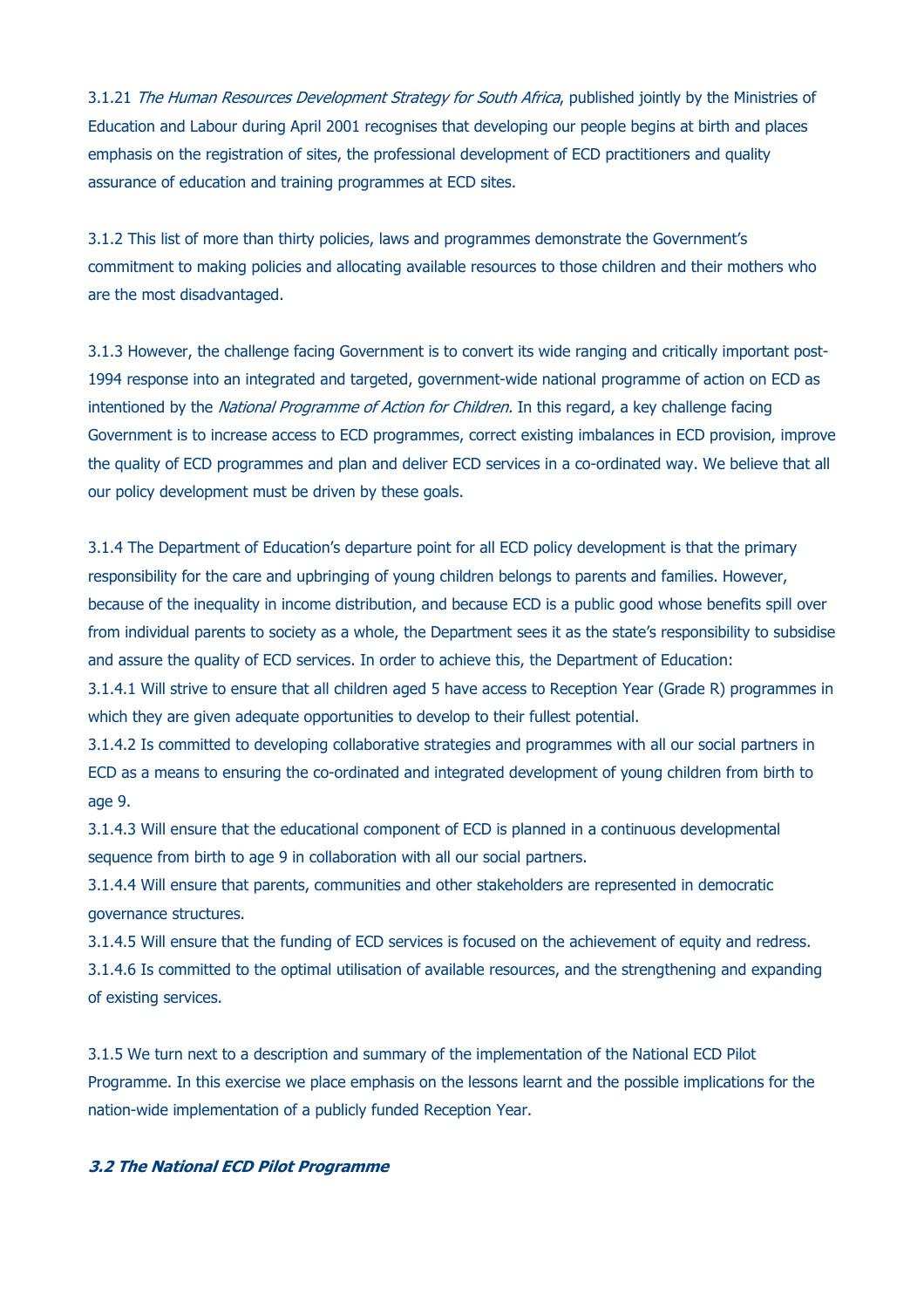**3.2.1** Informed by the constitutional provisions on the provision of basic education to all South Africa's children, Education White Paper 1 on Education and Training (1995) on the public provision of one year of ECD (the Reception Year), and the *Interim Policy on ECD* that provided a framework for ECD from age 0 to 9 years, the Department of Education in 1997 launched the National ECD Pilot Project.

**3.2.2** While this project was launched to implement more broadly the *Interim ECD Policy*, it placed special emphasis on the development of a public system of lower cost but high quality Reception Year for 5 year olds. It would be on the basis of our experience with this three year long project that the Department of Education would put forward policy proposals on the creation of a public system of ECD in the Reception Year. The project's objectives included among others the following:

**3.2.2.1** Making and testing innovations in the ECD field related to the accreditation of ECD providers, curriculum policy and funding subsidy systems.

**3.2.2.2** Promoting outcomes-based education and assessment in ECD in line with the provisions of the National Qualifications Framework.

**3.2.2.3** Building leadership, management, implementation capacity and ECD expertise, particularly at provincial department of education level in conjunction with resource and training organisations.

**3.2.2.4** Assuring quality community-based ECD programmes through the provision of funding subsidies and training.

**3.2.2.5** Ensuring that children in the pilot project receive quality Reception Year education.

**3.2.2.6** Researching the most effective means of delivering a public system of Reception Year provision.

**3.2.3** Through the National ECD Pilot Project the Department of Education provided provincial departments of education with conditional grants totaling R40 million to provide start-up subsidies for the provision of the Reception Year by community-based ECD sites, contract resource and training organisations to provide training towards the achievement of the accreditation of practitioners and provincial monitoring costs.

**3.2.4** In turn, provincial departments of education committed themselves to utilising the funds in accordance with the National ECD Pilot Project Design and to provide provincial funds for subsequent years of the project.

**3.2.5** Altogether 2,730 ECD sites and practitioners who served approximately 66,000 learners were selected by the provincial departments of education to participate in the project.

**3.2.6** Other components of the project were:

**3.2.6.1** An Interim Accreditation Committee appointed by the Minister of Education to provide, in accordance with the National Qualifications Framework, the norms and standards for the training of ECD practitioners and to set up systems for accrediting both resource and training organisations and practitioners.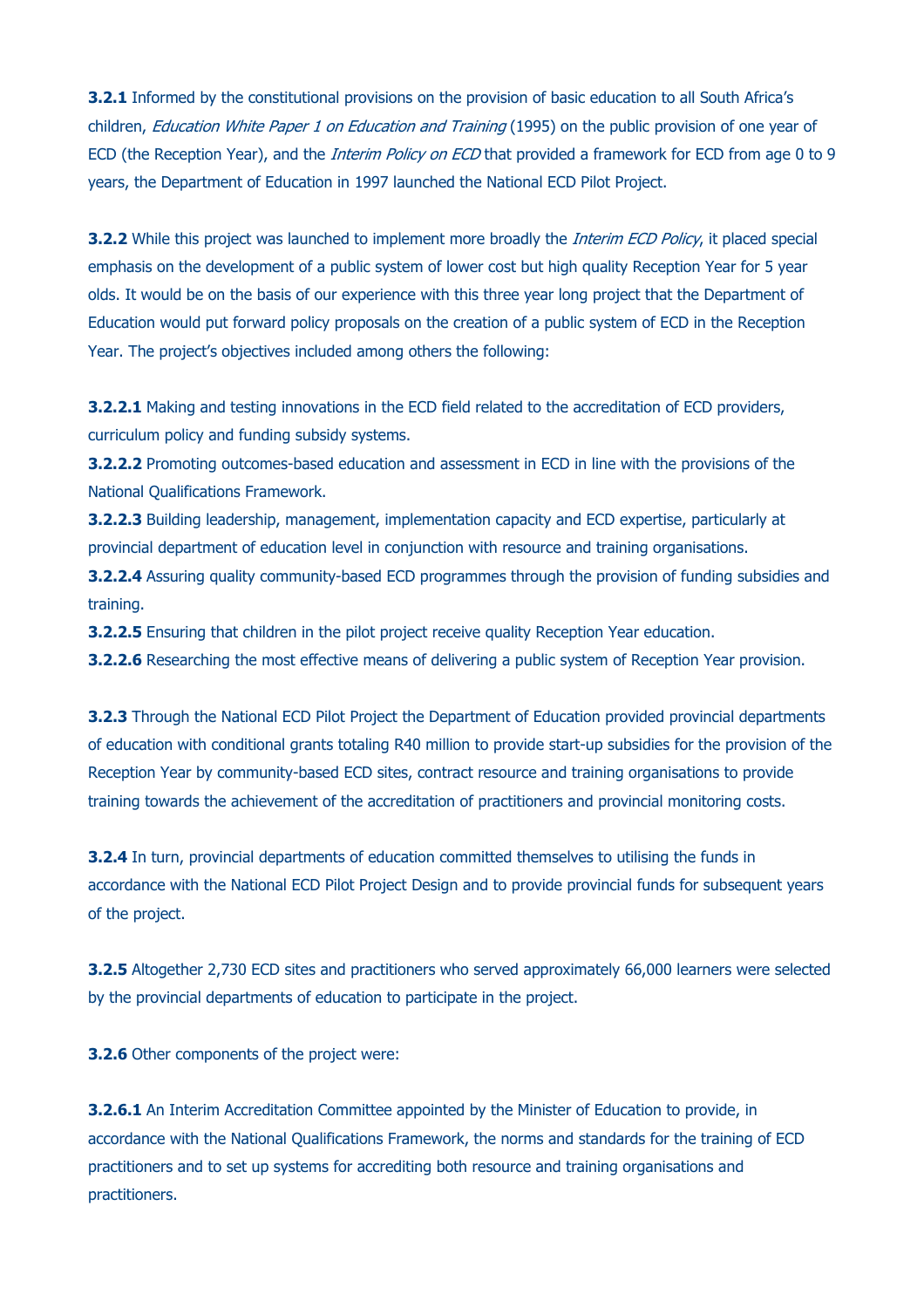**3.2.6.2** An information campaign that lasted for the first six months of the project, and which was aimed at informing practitioners and ECD social partners about the project.

**3.2.6.3** A research and monitoring agency contracted by the Department of Education to provide research and monitoring services.

**3.2.7** As part of the research effort, the research and monitoring agency was requested to compare the quality, equity and cost-effectiveness of community-based sites with those of school-based Reception Year classes and with Grade 1 classes that, prior to the introduction in 1999 of the new age of admission policy and age-grade norms, had a substantial number of under-age learners.

**3.2.8** In addition, the research brief included examining the appropriateness and realization of the norms and standards developed for practitioner training and development, assessing the adequacy of the funding subsidies, considering the strengths and weaknesses of the provincial delivery models, and examining the effectiveness of the accreditation system set up by the Interim Accreditation Committee.

**3.2.9** Finally, the research team was asked to review relevant ECD documentation and to outline the policy implications. Below we provide a summary of the lessons learnt from the project and their policy implications.

### **Quality, Equity and Cost-effectiveness**

**3.2.10** The quality of education at community-based sites was shown to have improved over the three-year project which can be attributed to the pilot project training, Curriculum 2005 training, and the internalisation of outcomes-based education methods. At the end of the project, the variation in quality appeared to be more apparent across provinces rather than among different site types. When considering both practitioner performance and the learner assessment results in early literacy and numeracy we found that about a quarter of community-based sites were offering high quality education.

**3.2.11** There was also a distinct improvement in equity over the duration of the project. Using the criteria of attitudes, practices and facilities in respect of disability, gender, racial diversity and HIV/AIDS, we have, through the pilot project, demonstrated how we can close the equity gap in the quality of education provided by community-based and primary school Reception Year classes.

**3.2.12** The project also demonstrated that a higher percentage of community-based sites were accommodating learners with disabilities, working against gender stereotypes, and reflecting racial diversity than primary school Reception Year classes.

**3.2.13** Turning to the cost-effectiveness of ECD provision by site, the project report observed that from the perspective of Government, the provision of the Reception Year at community-based sites was substantially cheaper than providing similar education at schools. The average practitioner's salary was only R688 per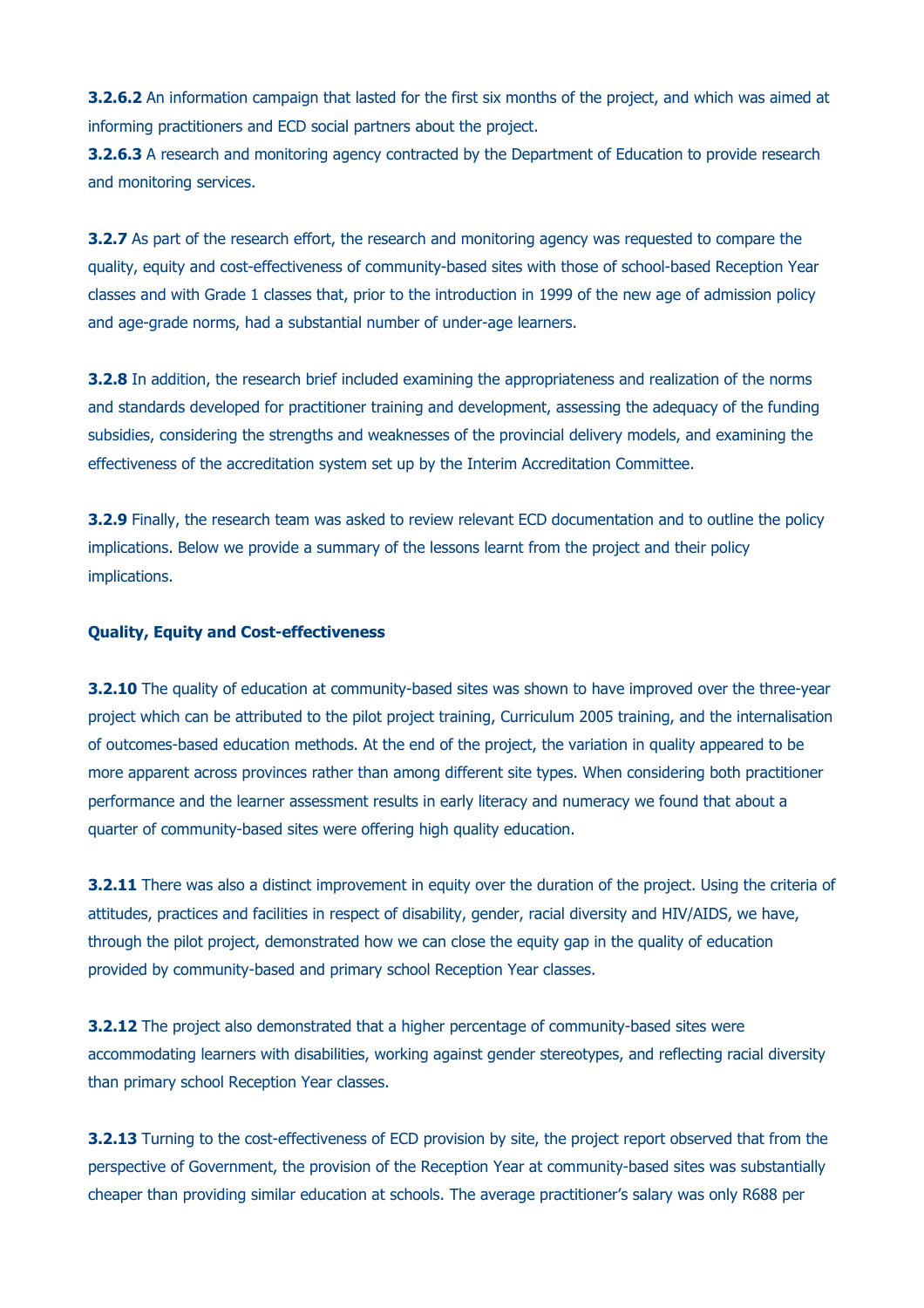month for subsidised community-based sites but an average full-time teacher earns approximately R6700 per month. Parent and community members bear the cost of food, building/rent and educational equipment at the community-based sites.

**3.2.14** In contrast, in the case of school-based provision, Government covers food, through the Primary School Nutrition Programme, classroom infrastructure and educational equipment. Moreover, the monthly parents' fees at community-based sites are R38/month, nearly three times that of the average R12.90/month paid at primary school-based Reception Year sites. Therefore, it is much more cost-effective for parents to send their children to primary schools that are funded by Government.

**3.2.15** However, notwithstanding these positive features of community-based sites, we found that parents believe that their children were more secure attending primary school.

**3.2.16** Interestingly, we also found that some parents believe that their children could avoid social problems affecting adolescents if they begin and complete their schooling early.

## **Norms and Standards for ECD Practitioners**

**3.2.17** The project report provides some evidence that the current set of norms and standards are appropriate for ECD practitioners, a term encompassing different roles and responsibilities, levels of expertise and qualifications, and including caregivers, teaching assistants and pre-school teachers. **3.2.18** However, the report found that for them to contribute to improved teaching practice, they should be refined to eliminate vagueness and ambiguities.

**3.2.19** The report also observed that although practitioners experienced problems with outcomes-based methodologies and discipline, with corporal punishment still evident, they demonstrated that they were capable of meeting almost all the specific outcomes and the respective assessment criteria at NQF Level 1 for Facilitating Active Learning, Managing the Learning Programme and Facilitating Healthy Development.

## **Funding Subsidies**

**3.2.20** The project demonstrated that the R2 per five- and six-year old learner over 200 days subsidy scheme was neither adequate nor appropriate and that the level of the funding subsidy was insufficient to satisfy quality ECD provision.

**3.2.21** It also demonstrated though that the presence of the funding subsidy had a positive impact on improving access to resources such as rent, food, equipment and capital purchases, and that it made a contribution to poverty alleviation.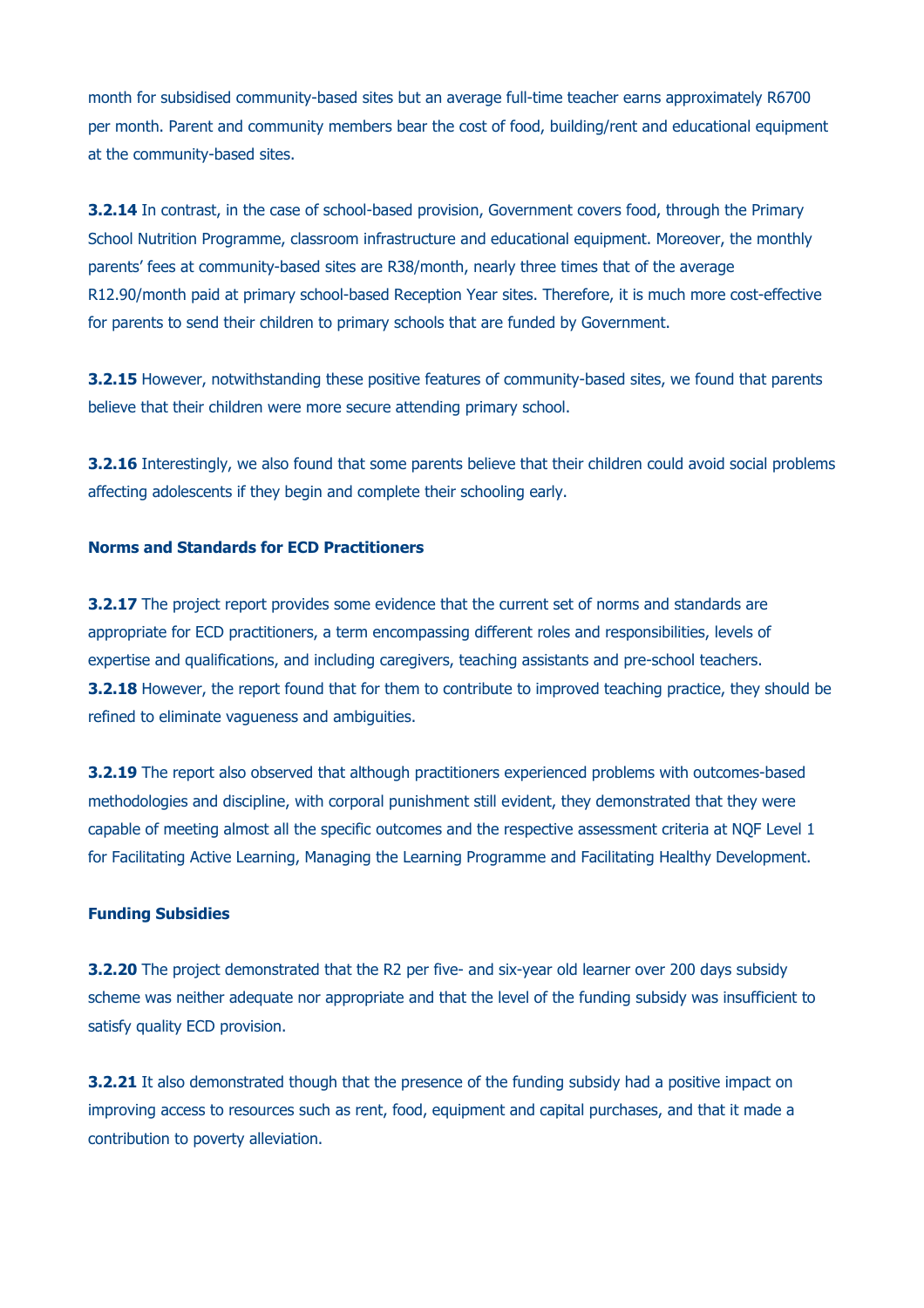**3.2.22** Through the sustainable provision of the Reception Year, the burden of providing the Reception Year can be shifted from poverty-stricken families to Government and through it Government can support longterm poverty alleviation and social development.

#### **Provincial ECD Delivery Models**

**3.2.23** The project demonstrated that each of the provincial departments of education had their strengths and weaknesses in implementing the project.

**3.2.24** The Northern Cape and Western Cape adhered most closely to the project implementation plan, while KwaZulu-Natal administered the subsidies in an innovative manner by subsidising practitioner salaries and educational equipment rather than individual learners.

**3.2.25** Gauteng's adaptive model offered the most inter-sectoral collaboration (e.g. with the Departments of Health, Welfare and Local Government) but did not follow the project's training model.

**3.2.26** On the other hand, Mpumalanga, Free State, Eastern Cape and the North West experienced serious problems in project implementation.

**3.2.27** Many lessons were learnt from the implementation of the project:

**3.1.2.27.1** Strong political will in provincial departments of education is crucial for Government intervention projects such as the National ECD Pilot Project.

**3.1.2.27.2** Funding for national projects should be ring-fenced as some provinces used the funding for other education-related expenditure.

**3.1.2.27.3** Setting up a separate subsidy system for this project was extremely labour intensive and too difficult for some provinces to administer.

**3.1.2.27.4** Using the number of five- and six-year old learners as the determining factor for the issuing of subsidies was very difficult due to poor documentation of learners' ages.

**3.1.2.27.5** Some provinces mastered the tendering process, whereas others found this very difficult and will require in future, additional capacity building.

**3.1.2.27.6** The working relationship between ECD and schooling sector provincial personnel, essential for the implementation of the Reception Year policy proposals, was effective in only half of the provinces while in the remaining half considerable work needs to be undertaken to improve these working relations.

**3.1.2.27.7** Resource and training organisations' performance in the provinces was also varied with few able to accurately implement recognition of prior learning (RPL), some assessing practitioners through follow-up visits and few informing their participants of how their training fitted into the National Qualifications Framework.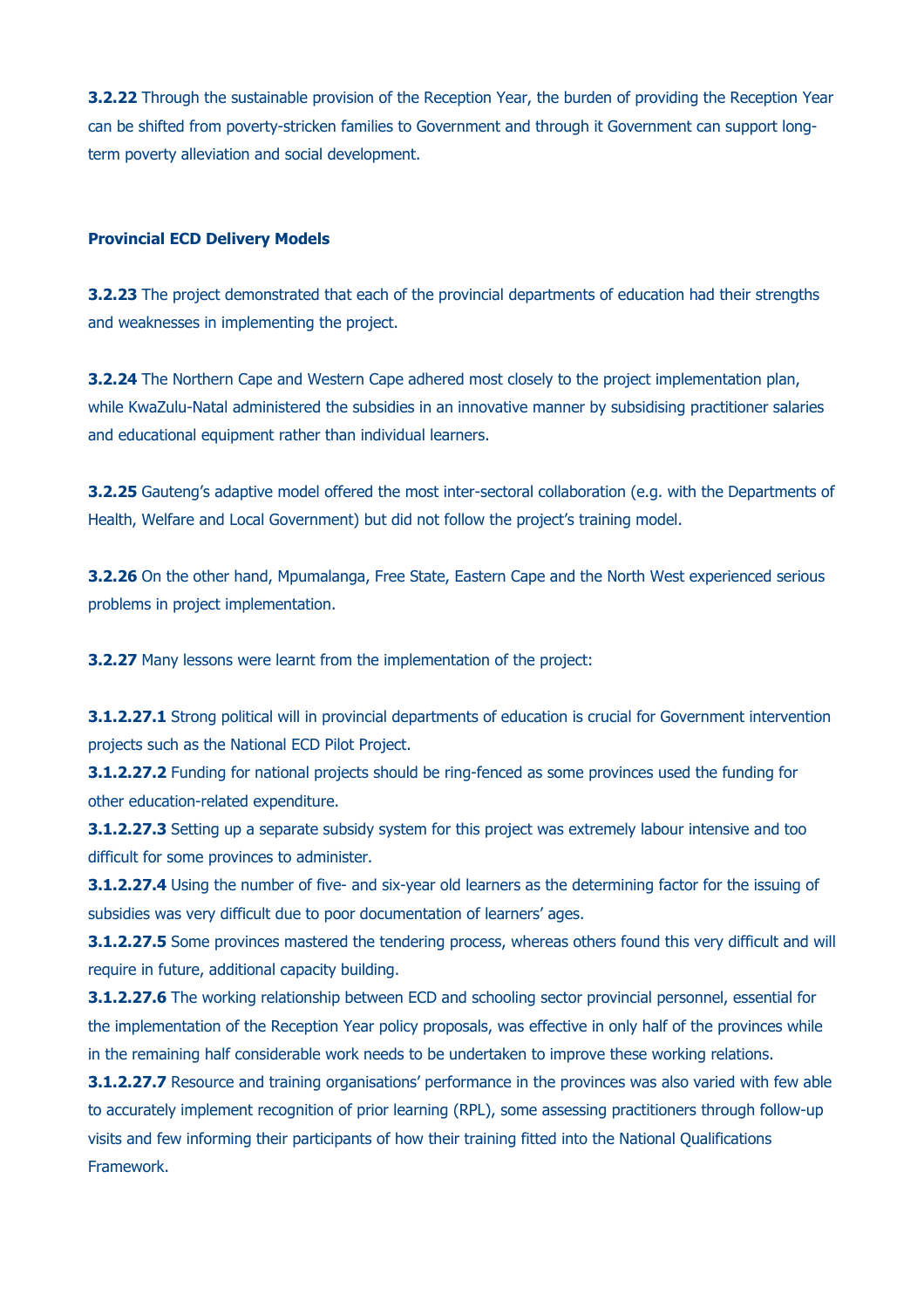**3.1.2.27.8** Provincial human, financial and infrastructural resources to support ECD provincial work was varied and, in most cases, inadequate for the provinces to carry out the appropriate monitoring of ECD sites. Reasons for this include: not enough personnel; personnel with many other duties besides ECD; lack of funding for transport and materials; and lack of transport and communications facilities.

#### **Accreditation of ECD providers**

**3.2.28** The accreditation of ECD providers was implemented during the last six months of the life of the project that made a true assessment of the effectiveness complicated.

**3.2.29** Nonetheless, the resource and training organisations and practitioner accreditation processes were found to already have had an impact and therefore found to be an effective spur for transformation. The project demonstrated that accreditation of ECD providers has the potential to be effective and that it should be developed into a permanent feature of the national ECD policy and programmes, provided that the following recommendations were considered:

**3.2.29.1** The processes require more transparency as practitioners should be informed of the accreditation elements. Feedback should be provided so that all parties receive the results and comments of the inspection visits.

**3.2.29.2** A structure to accredit elective unit standards and to deal with referrals for fundamental unit standards should be established.

**3.2.29.3** Resource and training organizations require more training so that they can integrate the accreditation requirements and processes into their operations.

**3.2.29.4** The processes in general need to be strengthened and made more rigorous, e.g. there should be more than one inspection visit and at least two moderators working independently, more time should be spent on each visit and emphasis should be placed on training practice and practitioner performance in a real setting.

**3.2.29.5** There should be consistent and substantive moderation by the relevant Education and Training Quality Assurance Body of the practitioner accreditation process. This should remain in place for several years before provinces in co-operation with accredited resource and training organisations take over the responsibility.

#### **Policy Recommendations arising from the Project**

# **We turn next to some of the specific policy recommendations made in the Final Report of the National ECD Pilot Project.**

**3.2.30** The Reception Year should be made compulsory for admission into Grade 1, and its provision should be phased in over a five-year period.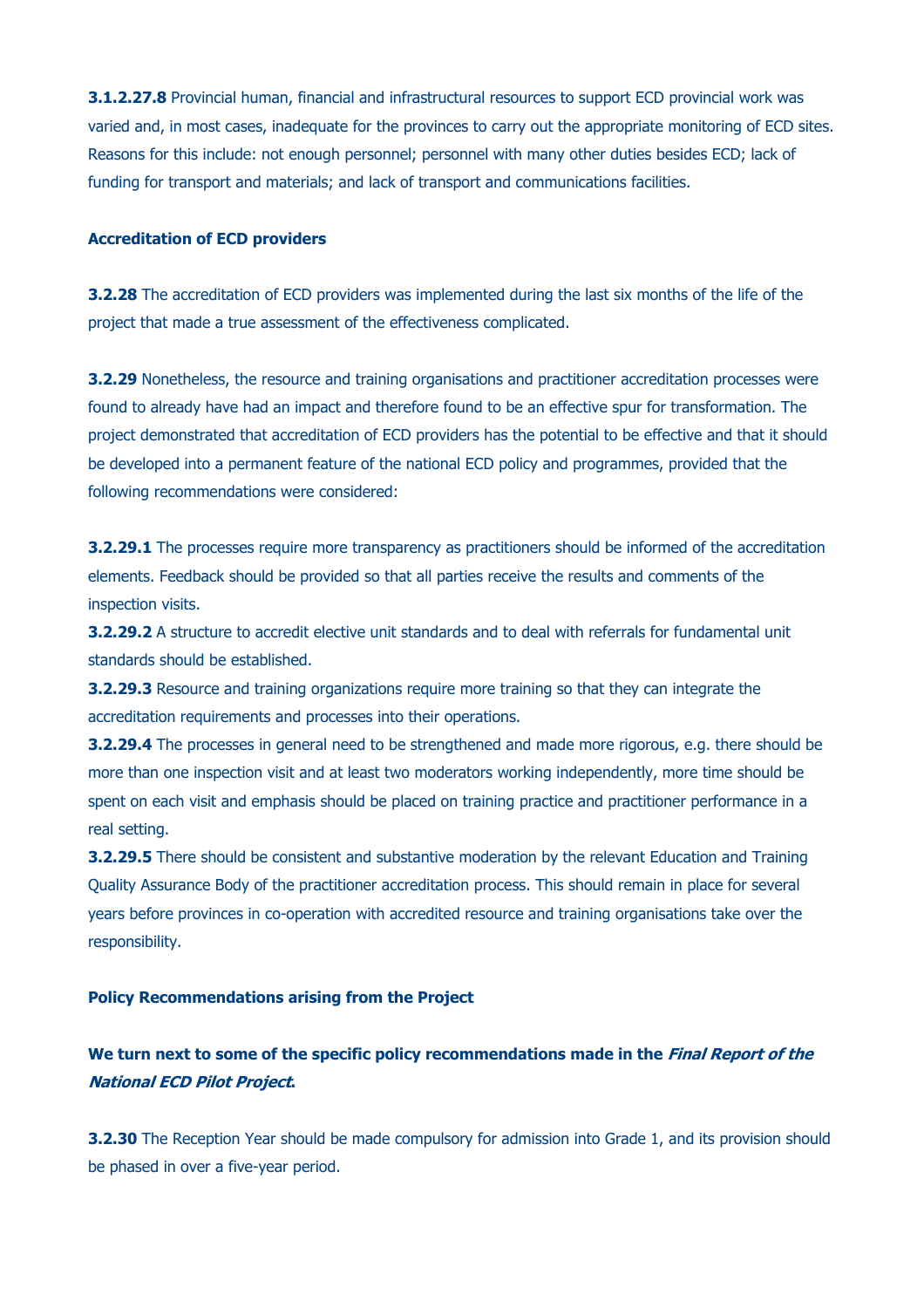**3.2.31** A combination of Reception Year classes should be offered at primary schools and community-based sites within a new public system of Reception Year provision.

**3.2.32** The Government should be requested to fund the implementation of a public system of Reception Year provision, and the following matters will require attention:

**q** Provincial ECD budgets should be ring-fenced and ECD should become one of the key programmes of the national and the provincial departments of education.

**q** Should Government opt to subsidise ECD salaries then the issue of who is the employer of ECD practitioners should be clarified. Should it be decided that the provincial departments of education would become the employers, it would be important to comply with the *Basic Conditions of Employment Act*, which requires that employers provide their staff with contracts and comply with the minimum wage which presently is R1,000 per month.

**q** Furthermore, should the provincial departments of education become the employers of these ECD practitioners, practitioners should be required to register with the South African Council of Educators and be represented at the Education Labour Relations Council.

**q** The mechanism created to accredit practitioners should be developed further, particularly the area of elective credits, and should be incorporated into a career path for non-formally trained practitioners.

# **3.2.33 The quality of the Reception Year should be improved. While primary schools and community based sites are now offering a similar quality of education, this overall quality is still too low. Improved and higher quality Reception Year programmes will require the following support services:**

**q** Training in teaching methods that are quality controlled and accredited.

**q** Regular and systematic monitoring of practitioners through observation and feedback by education officials.

**q** Adequate support to practitioners so that they can demonstrate an understanding of the expected outcomes or expected levels of learner performance.

**q** More reading books should be provided since the presence of accessible books is highly correlated with improved early literacy assessment results and educational equipment.

**q** Registration requirements should be used to ensure that sites provide safe accommodation and an educationally enriching environment for learners.

**q** In order to improve the professional status of ECD practitioners, they should be required to register with the South African Council for Educators.

**3.2.34 Having described in this section Government's response until now to the ECD challenge, including the Department of Education's National ECD Pilot Project and lessons learnt from these, including policy implications for the future, we turn in the next two sections to our key policy proposals for the establishment of a national system of Reception Year provision for children aged 5 years (Section 4) and for an inter-governmental plan of action on ECD for children from birth to 4 years (Section 5).**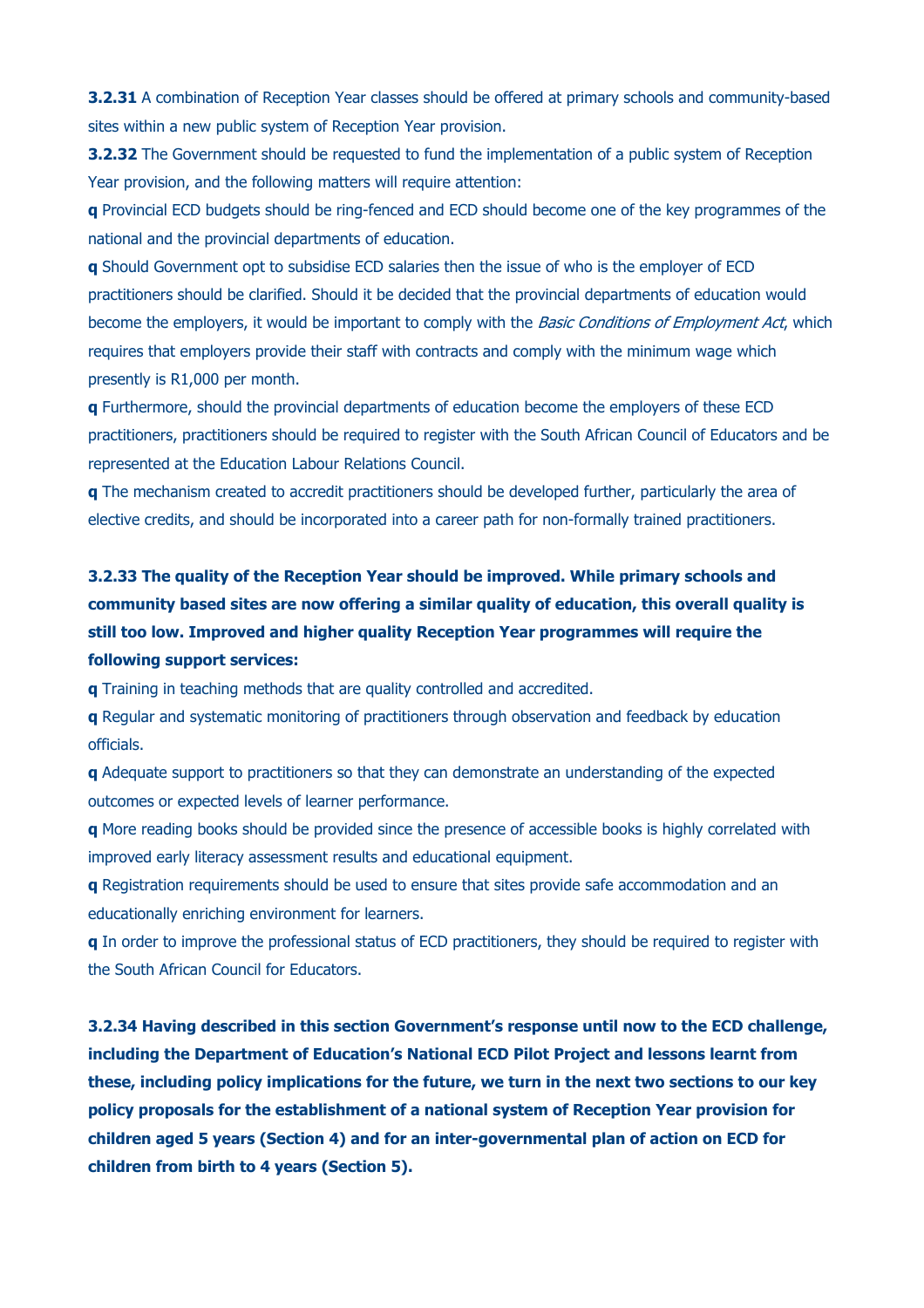#### **SYSTEMATISING RECEPTION YEAR AND EARLIER PROVISION**

Arising from the lessons learnt on the provision of the Reception Year in the National ECD Pilot Project, the Government proposes to establish a national system for the provision of Reception Year programmes to children aged five, including independent provision outside of the public sector. This radical leap cannot be achieved in one year. The Department of Education believes that this proposal, including its financing, adequately and responsibly meets our commitment to progressively realise our policy goals to provide access to all children aged five to a national system of Reception Year programmes. We believe that this proposal is within our country's fiscal means.

The Department has noted that provision of ECD is an activity with significant social returns. Using largely private means, South Africa currently provides coverage for about one learner-year out of five of pre-Grade 1 education. Because of its social returns, we propose expanding this coverage. A reasonable goal would be to expand this coverage to 1.7 learner-years by 2010. The setting of this target is based on research showing that this is the level of coverage that we expect will be achieved by South Africa's 10 next-highest neighbours in GDP per capita within the next 10 years. It is to be noted that current coverage is currently spread out over several years. Thus, for example, starting at ages one or two, some twenty per cent of each age group might receive coverage, adding up to about one learner-year after 5 years.

Our proposal can be summarised by saying that our target is essentially to universalise coverage of the Reception Year, whilst maintaining a significant coverage in earlier years. Our proposal accomplishes this transition over approximately ten years. However, our proposal also entails using public funds in such a way that the pre-Reception Year can be more targeted towards the poor and those most affected by HIV/AIDS. **4.1 Three models of provision of the Reception Year and earlier**

The Department of Education proposes the establishment of a national system of Reception Year provision that shall comprise of three types, namely,

- q Reception Year programmes within the public primary school system.
- q Reception Year programmes within community-based sites, and
- q Independent provision of Reception Year programmes.

## **4.1.1 Reception Year and earlier programmes within the public primary school system**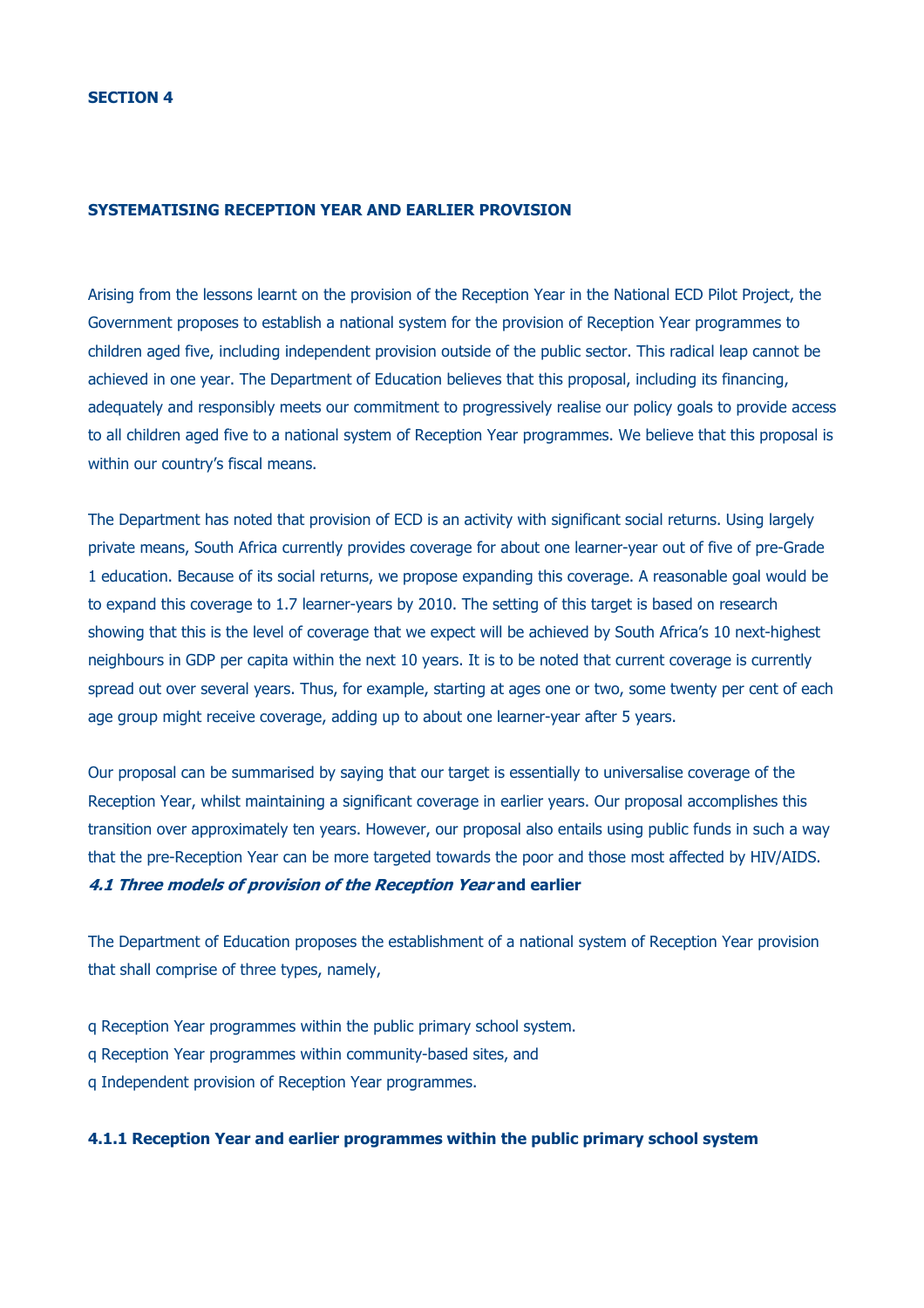4.1.1.1 Our first priority is that all our public primary schools should become the sites for the provision of accredited Reception Year programmes. With some additional investment in building rehabilitation to accommodate the learning, extra-curricular and safety requirements of the Reception Year, we believe that our 23,000 strong primary school system provides wide access and coverage of our country.

4.1.1.2 This will mean that the current state of provision of the Reception Year will undergo dramatic change, from a system that is approximately 75 per cent privately funded to one that is approximately 75 per cent publicly funded.

4.1.1.3 In putting forward this proposal, the Department of Education is confident that parents, families and communities will not simply reduce by an equivalent amount the levels of private investment they currently make in ECD, but will instead refocus at least part of their funds on ECD services for children 4 years of age and younger.

4.1.1.4 Thus, our proposal is that the Reception Year will be mostly provided in public schools. Schools will be encouraged to do so through the proposed subsidy mechanism described below. However, the fact that the Reception Year will be more subsidised than is currently the case will encourage school governing bodies to provide coverage for earlier grades, but on a private-fee basis except in the case of children orphaned by AIDS, where the proposed subsidy mechanism would be extended as far down the age scale as possible.

4.1.1.5 School governing bodies of primary schools that respond effectively to the ECD challenge outlined in this White Paper will be provided with grants-in-aid by provincial departments of education to establish accredited Reception Year programmes. These grants will be fully poverty targeted and our aim is that the children of the poorest 40 per cent of families will receive the highest per capita level of grants-in-aid.

4.1.1.6 Based on our ECD audit approximately 200,000 children are currently accommodated within primary school-based Reception Year programmes. Our medium-term goal (2010) is that approximately 90 per cent of all five year olds, some 810,000, would be accommodated within primary school-based Reception Year programmes.

### **4.1.2 Reception Year and earlier programmes within community-based sites**

4.1.2.1 Informed by the many lessons learnt from our National ECD Pilot Project we propose that some community-based sites become, over the short-term (2004), part of the public system of the provision of the Reception Year but only in cases where the public primary school option is not available or not available within a reasonable distance for the learner.

4.1.2.2 These sites would otherwise generally emphasise years prior to the Reception Year. In this regard, we propose that as part of the public system, these sites be provided with an adequate Government subsidy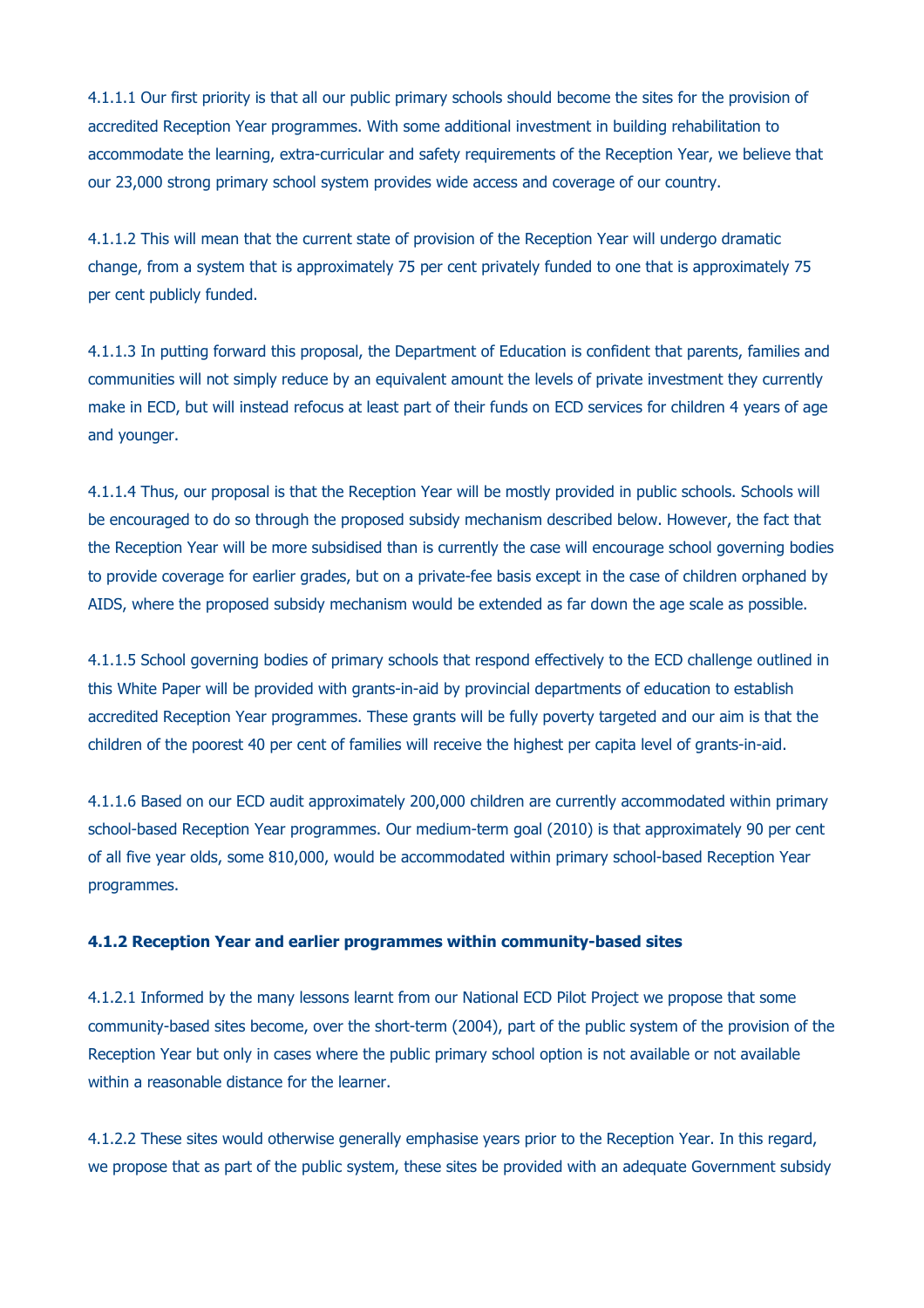up to the level of 135,000 children. Currently the Government's Medium-Term Expenditure Framework fully accommodates this proposal.

4.1.2.3 As will be the case with public primary school-based Reception Year provision, these communitybased sites will be required to fulfil national policy and norms and standards on the provision of Reception Year programmes. The many recommendations that have been compiled from our pilot project and that are outlined in Section 3 will also have to be fully complied with for community-based sites to be included in the public system of Reception Year provision.

## **4.1.3 Independent provision of Reception Year programmes**

4.1.3.1 We believe that independent pre-primary schools and Reception Year programmes that are attached to independent schools provide an important service and should continue to do so.

4.1.3.2 These programmes will however not receive a Government subsidy.

4.1.3.3 They will also be required to fulfil national policy and norms and standards on the provision of Reception Year programmes.

## **4.2 Financing our proposals for the expanded provision of the Reception Year**

In this section we cover three important topics: a) the mechanisms of finance, b) the actual costs of the proposals, and c) the effect of the proposed funding mechanisms and funding amounts on the ECD environment.

# **4.2.1 Mechanisms of Finance**

Two principal mechanisms of finance are anticipated.

4.2.1.1 Firstly, conditional grants from the national government, through the provinces, would fund grants to community-based ECD centres on a per-learner basis.

4.2.1.2 These grants are expected to fulfill two missions, namely, to provide ECD care only in areas where other options are not available and, importantly, to encourage ongoing experimentation. We have noted in Section 3.2 above that the community-based ECD provision cannot yet be assumed to provide ECD care of satisfactory quality, thus requiring further experimentation.

4.2.1.3 Notwithstanding this observation, we believe that we should use community-based ECD centres to reach children who otherwise have no practical option.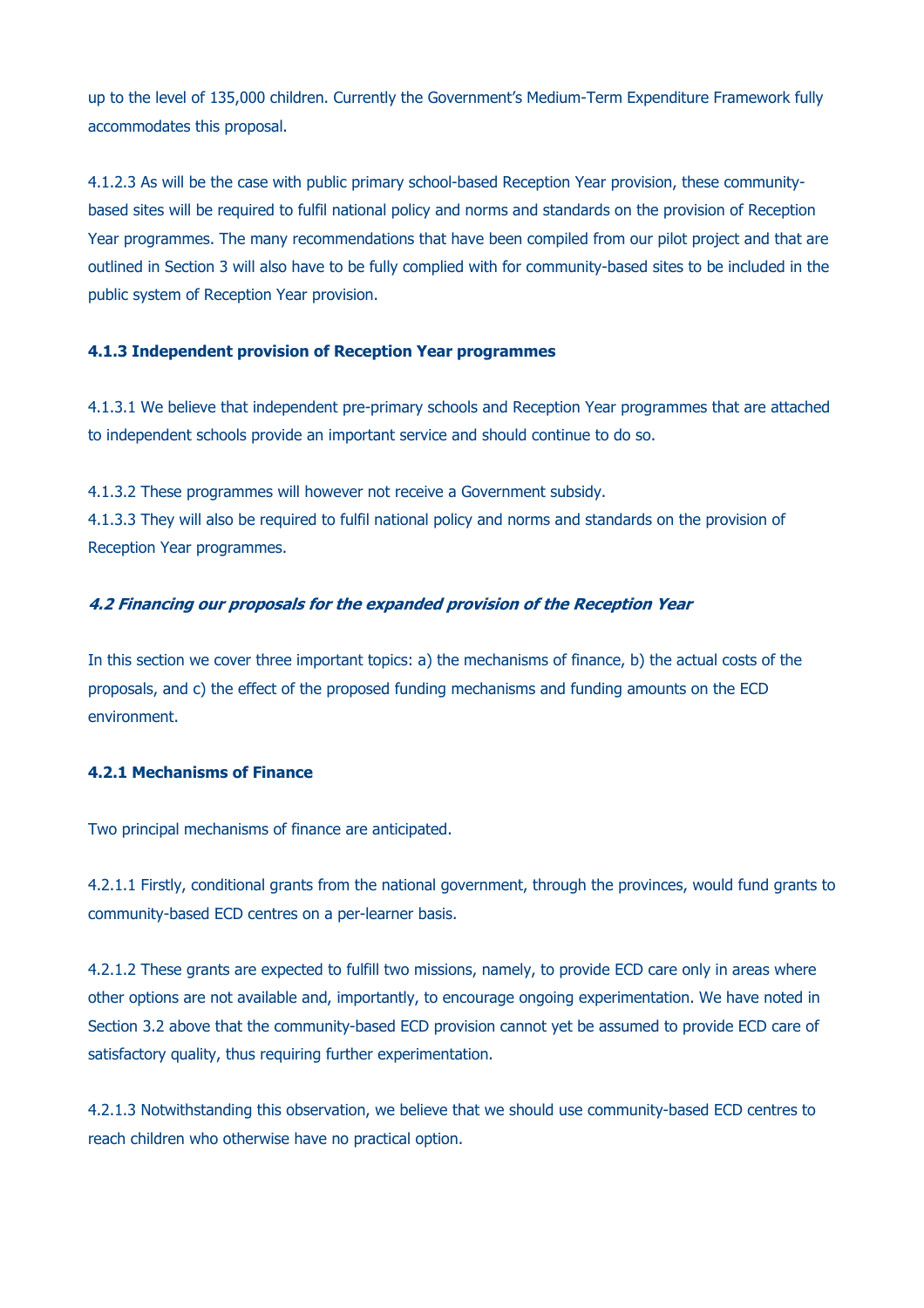4.2.1.4 Thus, the expectation is that provision financed by this mechanism would reach a peak of approximately 135,000 children by 2003 or 2004, and then would grow no further.

4.2.1.5 Whether we continue to provide this coverage within a national conditional grant will be re-assessed by the mid-point of the current Medium-Term Expenditure Framework (2003). The logic of public finance suggests that only the proportion of the enrolment of 135,000 representing experimentation of national interest should be based on a national conditional grant on an ongoing basis after approximately fiscal year 2003/04.

4.2.1.6 These community-based ECD centres are able to operate at a cost considerably lower than primary school-based provision since the latter uses standard, provincially-employed educators, whereas the ECD practitioners at these community-based ECD centres are not employed by Government.

4.2.1.7 Secondly, this White Paper proposes that the provision of the Reception Year in public primary schools take place via direct grants-in-aid from provincial departments of education to school governing bodies.

4.2.1.8 These grants would flow on a per-learner basis. This would encourage a focus on efficiency of provision.

4.2.1.9 The grants would cover only children in the Reception Year, and would be poverty targeted with the same degree of progressivity as in the targeting table of the Norms and Standards for School Funding that currently allocates non-personnel funding to schools.

4.2.1.10 The grants would flow directly to the school governing bodies under the coverage of Section 21 of the South African Schools Act and will be specified through an amendment of the Norms and Standards for School Funding.

4.2.1.11 Under this finance mechanism, ECD care providers in the Reception Year of public schools would be employees of the school governing body. However, for purposes of quality enhancement and assurance, they would be required to enter certain training and registration requirements as discussed above.

4.2.1.12 The justification for this mechanism is to enable a combination of the lower cost of the communitybased centres, but holding the possibility of greater quality control and accountability, as well as putting ECD provision under easier administrative reach of provincial departments of education.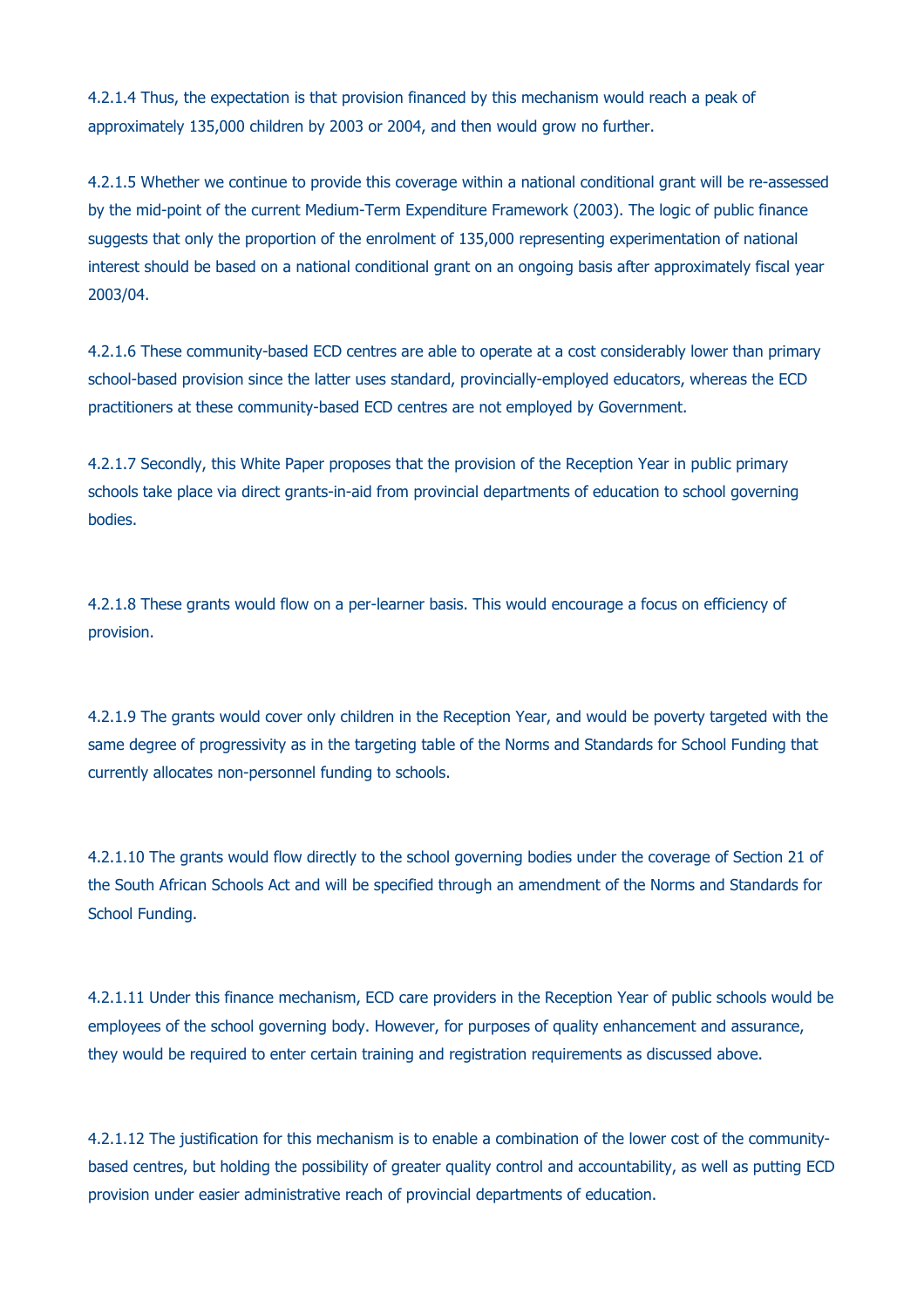4.2.1.13 Thus, our call for subsidising the Reception Year in public schools attempts to get the best of two worlds. The National ECD Pilot Project on community-based sites demonstrates that costs can be reduced using community energies and relative informality.

4.2.1.14 Our proposal to use school governing bodies, and to finance costs directly through these bodies, aims at capturing this aspect. However, taking community-based provision to a very large scale - where the close supervision possible in a pilot project would tend to get lost - would raise issues of accountability, particularly in quality control and to some degree finances.

4.2.1.15 Routing service provision through public schools where the principal is a provincial employee and where the networks of accountability are already improving, would add accountability to the mix. The policy goal is to keep costs low, while maintaining or improving the accountability and information networks that improve quality, thus increasing value-for-money.

4.2.1.16 A further justification is that by putting the entire funding under the highly progressive targeting approach used in the Norms and Standards for School Funding, a greater share of total educational resources would flow towards the poor.

4.2.1.17 The policy would be that free-standing public ECD enters as traditionally operated in certain provincial departments of education would continue, but they would have to operate within the framework of the South African Schools Act, would have to be managed by a school governing body and funding would have to flow through these bodies. Care providers would be employees of these bodies. In order to enhance accountability and keep these enters under the administrative reach of the provincial departments of education, we propose that principals or directors of these enters remain employees of the provincial departments of education.

4.2.1.18 Provincial departments of education would begin to use this model gradually. Each department would select the poorest schools that are well-managed, and have Section 21 status, and begin to subsidise Reception Year places at those schools at the appropriate percentage of the cost of a primary per learner cost in the province (approximately 70%).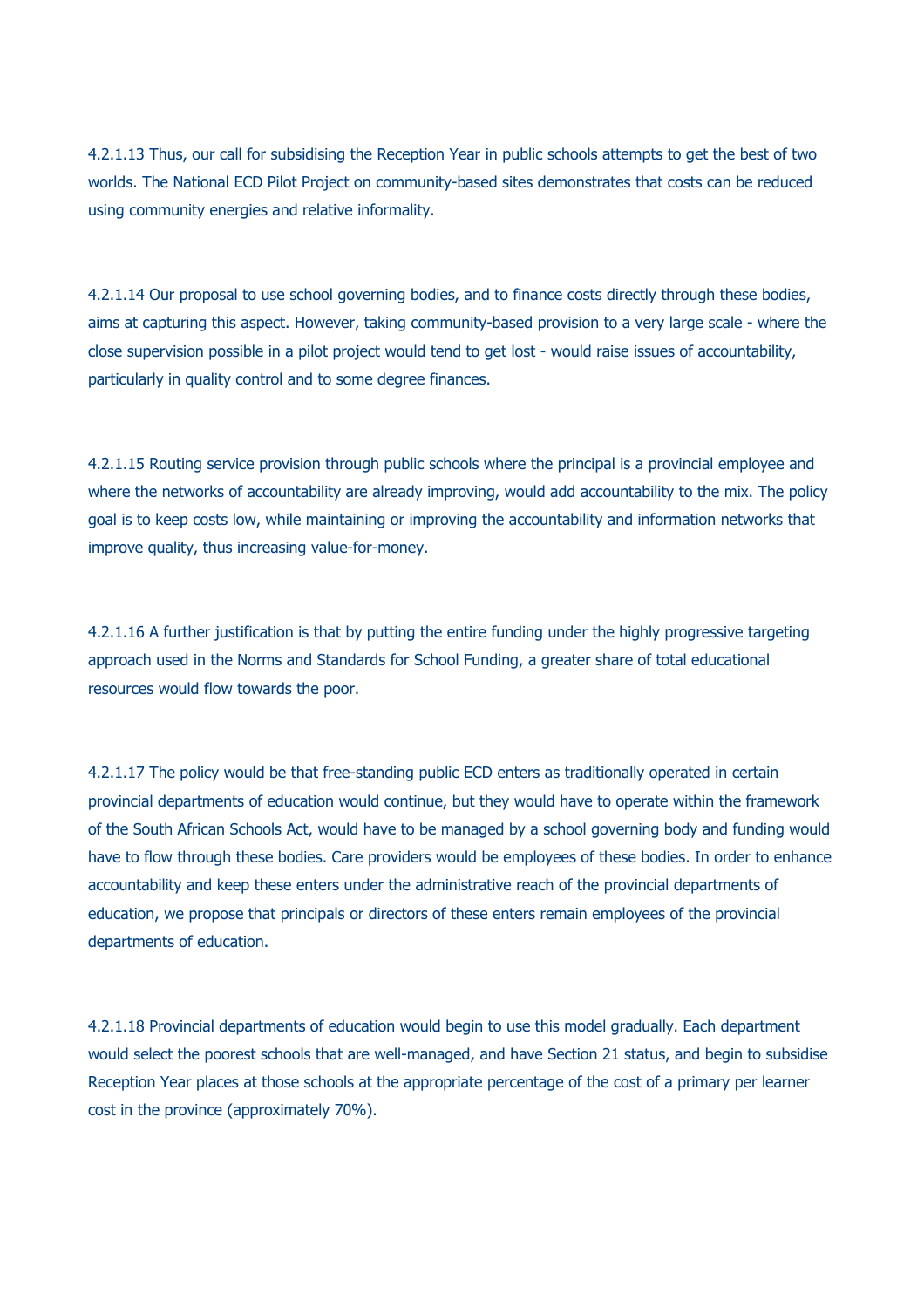4.2.1.19 Poverty would be judged in terms of the rankings in the funding norms. The targeting of the subsidy would be based on the poverty ranking of each school as already determined for the funding of primary and secondary schools. Thus schools at the top of the poverty ranks would receive more than schools in the middle. Each province would start with the poorest and work its way gradually down the list over the years with a view to achieving a target of eighty-five per cent coverage in the Reception Year through this mechanism by 2010.

4.2.1.20 A plan to move coverage up by a certain number of percentage points each year would be put in place by each provincial department of education. Each provincial plan will be co-developed between the Department of Education and each provincial department of education and each provincial Treasury, and will then become policy.

4.2.1.21 Though one of the policy recommendations arising from previous studies would call for ring-fencing financial allocations to ECD, in this White Paper we take a more cautious approach. We propose to study more closely the ring-fencing of allocations since discussions with public finance experts suggest that ringfencing is becoming a source of real or perceived allocative inefficiency in the use of public resources within provinces. In addition to deciding on the further study of ring fencing of allocations, we are calling for actual service delivery targets in terms of coverage.

4.2.1.22 Lastly, given the centrality of nutrition to ECD, we propose to review, in collaboration with the Ministry of Health and other Government departments, the Norms of Standards of School Funding with the objective of expanding the reach of the Primary School Nutrition Programme to five-year olds in the Reception Year.

## **4.2.2 The Cost of the Proposals**

## **Reasons for the Fiscal Affordability of the Proposal**

4.2.2.1 Expanding the provision of the Reception Year in the manner that we propose in this White Paper will cost much less than was initially thought, if compared to past growth in the cost of the education system.

4.2.2.2 Reception Year programmes can be expanded as a result of two "dividends:" first, the decline in fertility rates, and, second, improvements in the flow-through efficiency of the system.

4.2.2.3 Several aspects need to be noted. First, as much of our own work and various analysts have shown, South Africa already provides her youth with far more than 9, or even 10, years of schooling. The average school-life participation of South African youth is already at least 13 years. However, this does not mean that children complete, on average, 13 grades of study. Many children repeat early grades, taking up more than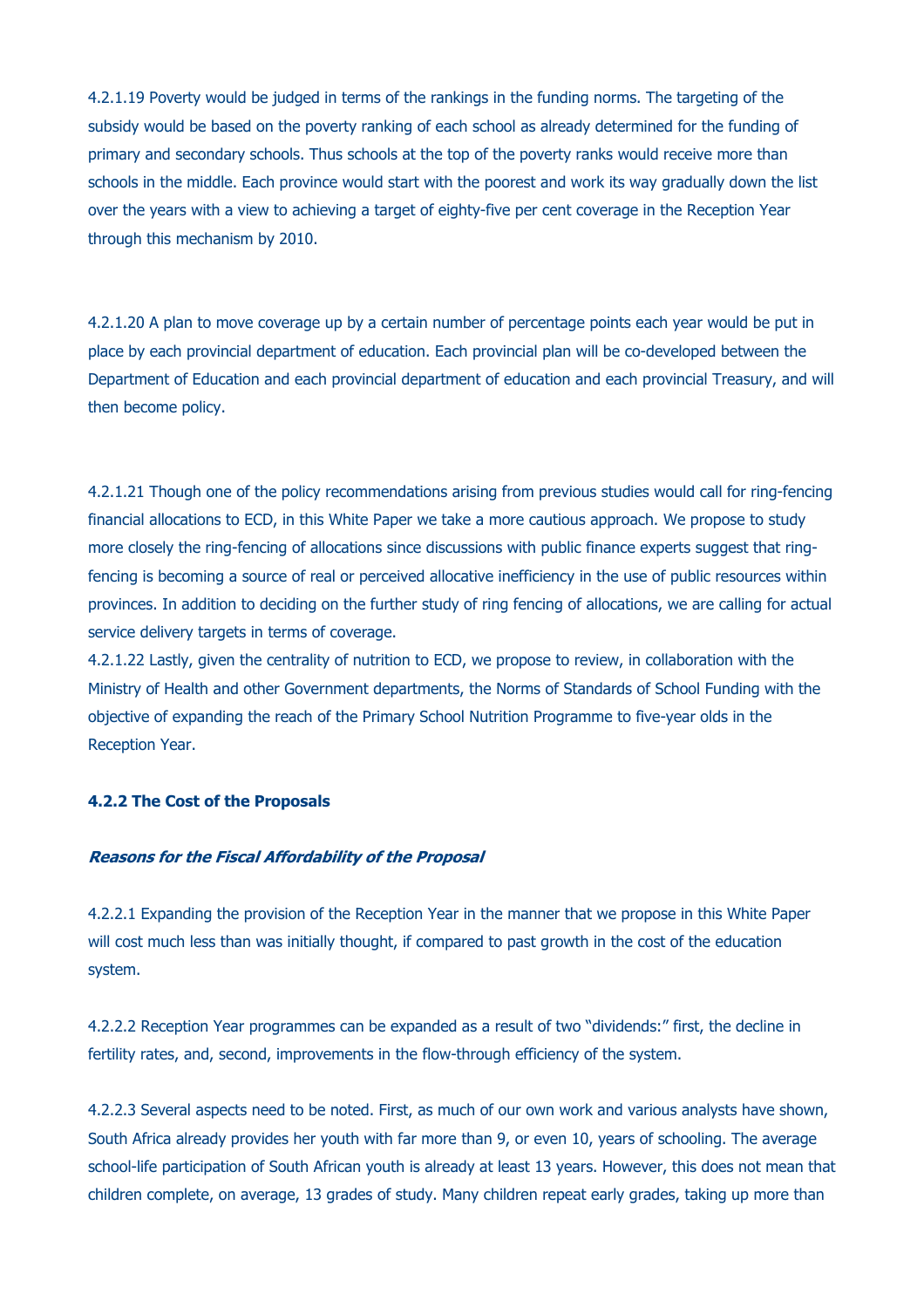their "share" of learner-years, and then drop out, thus not completing the cycle after having taken up resources. This results in learner-years of study being inefficiently inflated relative to actual achievement in grade-completion. This inefficiency has been reduced in recent years, e.g. by tightening the control over school-entry age and introducing age-grade norms, and we expect further increases in efficiency as repetition and dropping out are further reduced.

4.2.2.4 Secondly, South Africa's school-age cohorts, namely 6-7 year olds, are not only increasing more slowly than in the past, but are actually declining. We also expect that this decline will continue for a few years until it stops declining in about two decades time.

4.2.2.5 The trend in primary school enrolment reflects both the impact of declining population as well as tighter control of inappropriate age grouping. It is clear that enrolment has been declining and, because the underlying trends are strong and will continue, we can expect that enrolment would continue to decline. It is this already existing trend that provides the fiscal space needed to expand ECD care. The actual costing of the proposals, below, elaborates on the cost forecasts based on these trends. But it was important to establish some of the fundamental reasons why fiscal space for ECD expansion already exists and is expected to increase.

#### **Cost impact analysis**

4.2.2.6 There is one distinct matter that requires attention namely, the actual cost of expanding coverage of the Reception Year. Expanding ECD provision will naturally have long-term costs. The Department has studied these costs and find them to be reasonable. In what follows we have made various assumptions: 4.2.2.6.1 We have used values indexed to 1 wherever possible in order to draw attention to the relative amounts in question, but we also provide the key Rand values as an approximate order of magnitude. 4.2.2.6.2 We have taken long-term trends into account because: a) education is inherently a long-term issue, b) the underlying demographic pressures are also long-term trends and are visible only if one takes a long period into account, c) for purposes of policy we do not require the sorts of short-term detail required for actual implementation planning.

4.2.2.6.3 Costs are anchored as follows. Public primary school education has a cost index of 1, public secondary school education has a cost index value of 1.3, Reception Year provision in schools has an index of 0.7, and Reception Year provision in community-based centres has an index of 0.4. The cost of public primary school education in absolute terms is assumed to be 2.800 in 2001 Rand. Projections are made in real 2001 Rand. Note that this assumes that cost drivers such as real educator salaries, learner-educator ratios, etc., in public primary and secondary schooling do not change.

4.2.2.6.4 The school-entry age cohort is assumed to be at 1 million at present and to decline gradually by approximately 3 per cent per year until stabilising at approximately 900,000.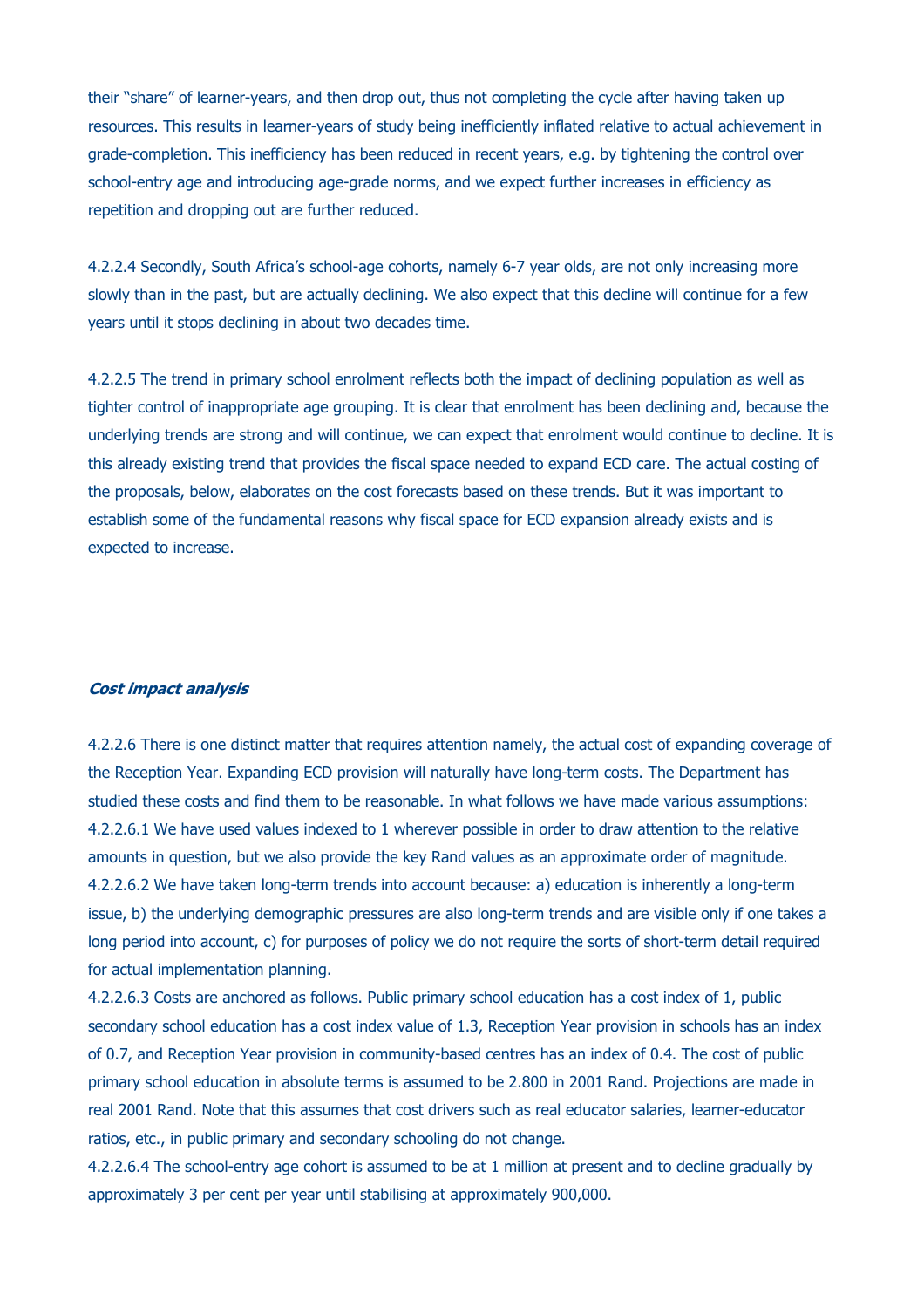4.2.2.6.5 Coverage of the Reception Year cohort in school-based provision is assumed to increase to approximately 90% of the cohort. In absolute numbers, school-based care is assumed to increase from approximately 200,000 at present to approximately 800,000 by 2010.

4.2.2.6.6 Care in subsidised community-based centres is expected to increase to 135,000 learners by 2003 and to stay fixed at that level. Implicitly, this mode of provision is assumed to be equivalent to about 15% of a cohort.

4.2.2.6.7 Care in unsubsidised independent, community and home-based centres is expected to decrease from approximately 800,000 children to approximately 600,000 children.

4.2.2.6.8 The cost scenarios, as driven by these enrolment and the cost assumptions made, are as shown in the graphic below.

4.2.2.6.9 The "base trend" scenario is simply the cost projection without demographic changes such as declining fertility and with no enhancement in school efficiency. An alternative, much lower scenario shows the "dividend" from the demographic transition and the improvements in efficiency. Since the demographic transition is in fact taking place and flow efficiency is actually improving, one might wonder why costs are not actually coming down as the graph depicts. The reason is that this "dividend" is being taken up by other factors, such as higher labour costs, lowered learner:educator ratios in primary and secondary schooling, etc. A third, intermediate scenario shows the effect of re-investing some of this "dividend" in improved ECD provision.

4.2.2.6.10 There are, therefore, two implications. First, in some sense it is up to the education sector itself, in discussion with labour organisations, government departments concerned with mandates and salaries, to make sure that this "dividend" does not simply get used up by expenditure in the traditional schooling sectors. Second, it is to be noted that the claim ECD would like to make on the "dividend" is relatively modest compared to the total, yet very meaningful in terms of enhanced quality in the system. Given the cost of dealing with other looming social problems, the "dividend" should neither be squandered away nor should ECD be the only claimant on it. Actual costs are forecast as follows.

4.2.2.6.11 The tradeoffs of ECD expansion against other educational goals have been assessed. Even if we were to assume that the education budget would grow at a conservative rate of one per cent per year, and with the assumptions about demographic change and efficiency gains listed above, then the proposed ECD actions consume at most fifteen per cent or so of the budgetary leeway that emerges. Given the high priority of ECD as a social investment, we believe that a claim of about fifteen per cent of the budgetary space created by economic growth, demographic transition, and efficiency gains, is reasonable. This leaves room for quality increases in the ordinary schooling sub-sector, and for other sub-sectoral investments within education.

## **The Effects of Subsidies on the ECD Environment**

4.2.2.7 ECD is to a large degree a market-driven or community-driven activity in our society. As noted, approximately eighty per cent of provision, as distinct from subsidisation of ECD is not in public schools. The proposals in this White Paper are for most of the funding to take place through grants to Reception Year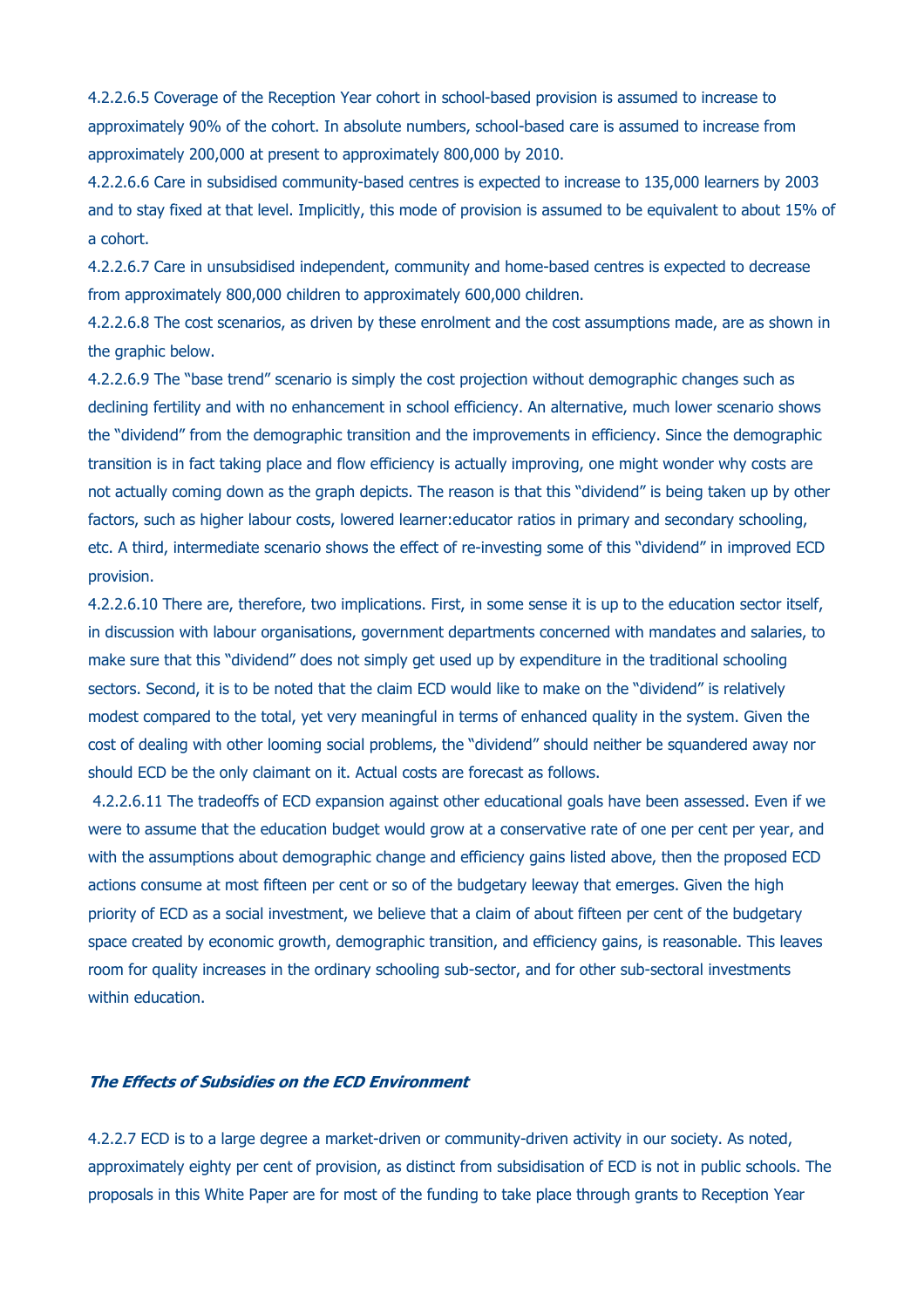programmes in public primary schools, as long as such grants can proceed through the governing bodies of such schools.

4.2.2.8 The effect of injecting a subsidy of this nature into this market is difficult to predict. For example, would subsidising the Reception Year in public primary schools simply crowd out community- and homebased care? We expect not, as discussed below. However, because these uncertainties are real, as well as because of fiscal prudence, it is suggested that expansion be gradual. The effects of the subsidy, and the mechanisms under which it would be implemented, are expected to be as follows.

4.2.2.9 The subsidy for places in public schools would only be for the Reception Year and would be povertytargeted. Furthermore, it would not cover the full cost of care, even in public schools, except for the poor as described earlier. The desired effect of this approach is that there would be a substitution of care in public schools for community or home-based care, favoring the poor and the Reception Year. The wealthier, and/or those desiring care prior to the Reception Year would still have recourse to independent ECD providers, community or home-based. In terms of numbers, our expectation is that, as coverage by the Reception Year in public schools would grow from approximately 200,000 to 800,000, and coverage in community- and home-based sites would stay constant in absolute terms, but be displaced towards the slightly better off, and towards those desiring pre-Reception Year care. In short, it is not expected that the subsidy to the Reception Year in public schools would crowd out community and home-based provision.

4.2.2.10 Furthermore, while having an equity impact, and creating a poverty-relief effort is clearly part of our policy goal, it would be undesirable if the effect of a subsidy were to simply substitute public for private funding. The Department of Education has evidence that provision of subsidies does not create a simple substitution. Instead, typical reaction to subsidies is to lower fees (or, rather, to create sliding scales, though in effect lowering the average fee), while still charging some fees. In the research and monitoring of the National ECD Pilot Project, it was found that in the subsidised pilot project vs. unsubsidised community sites effective fees (i.e., taking sliding scales and exemptions into account) paid were about thirty-two per cent lower and yet expenditure per child was approximately twenty-two per cent higher.

4.2.2.11 In short, we believe that the combination of poverty-targeted subsidies to places in the Reception Year in public schools, managed by school governing bodies, hence the "community" aspect of the public school; the continued subsidisation of community-based sites; improvements of standards in provider training; and improvements in supervision of all providers, in public primary schools or in communities and homes would all contribute to creating a vibrant and varied ECD sector. We believe that our proposals would not result in an undesirable crowding out of community initiative, but would result in an optimal mix - from the point of view of maximizing efficiency and equity - of public and private energies.

#### **4.3 Implementing our proposals on the Reception Year**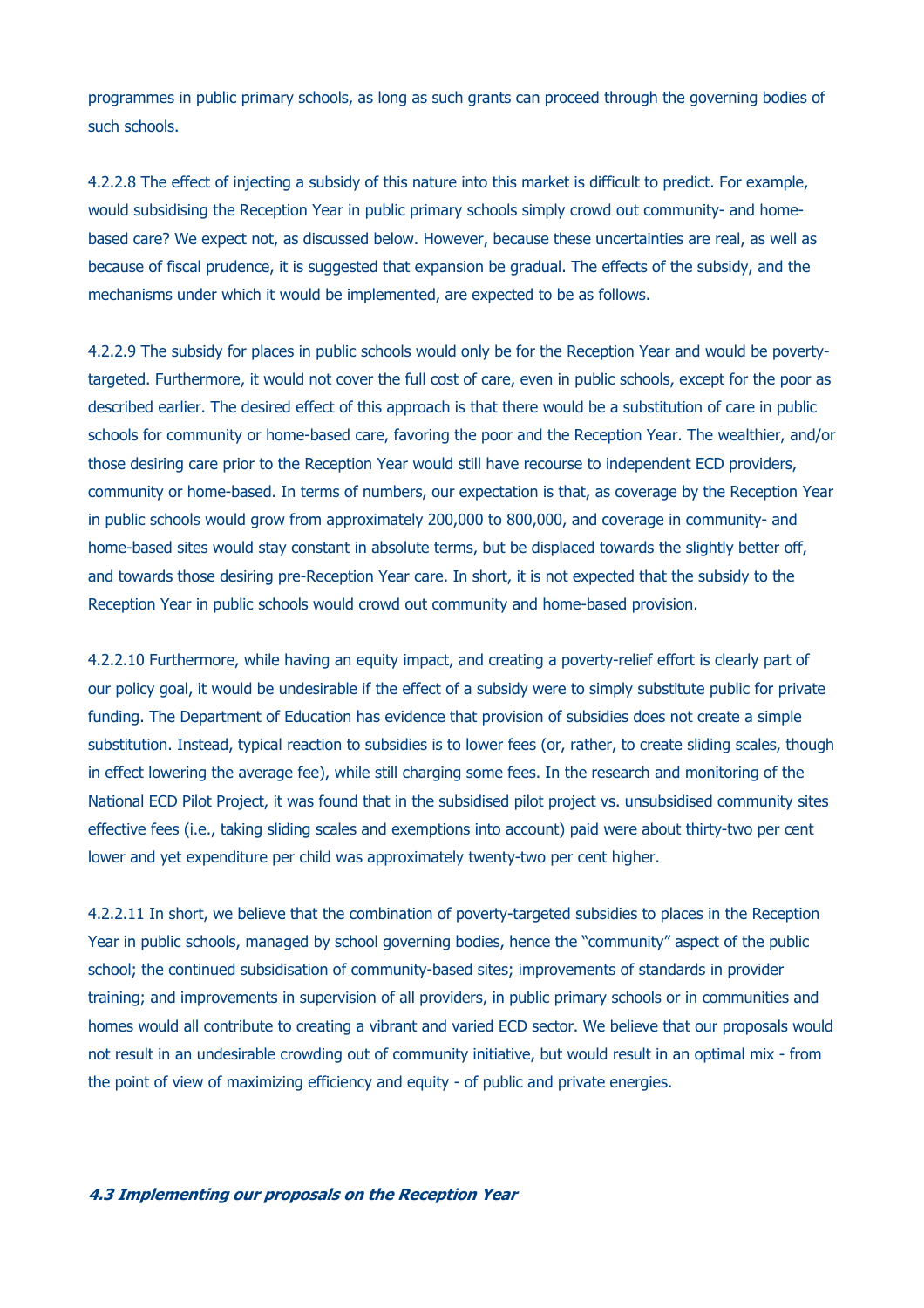4.3.1 As has been noted in Section 3, there are many challenges that face our country as we take the next steps to establish a high quality national system of provision of the Reception Year. As we move forward, the following areas will receive further attention and will be incorporated within national policy, national norms and standards and national programmes for the provision of the Reception Year:

4.3.1.1 Measures to improve the quality, equity and cost-effectiveness of Reception Year programmes.

4.3.1.2 The further development of the norms and standards, the qualifications framework and career paths for ECD practitioners.

4.3.1.3 The ongoing development of the curriculum for the Reception Year, and the provision of more effective support to ECD practitioners to improve their teaching practices.

4.3.1.4 The development of an adequate poverty targeted grants-in-aid system for primary schools and an adequate subsidy system for community-based sites.

4.3.1.5 The further development of provincial leadership, management and implementation capacity, and ECD expertise.

4.3.1.6 The strengthening and improving of the system of accreditation of ECD providers.

4.3.1.7 The development of registration criteria for ECD practitioners with the South African Council of Educators. The Council is currently reviewing its registration requirements in order to provide for the registration of educators with a variety of qualifications. Given the lack of evidence that formalisation of certification and qualifications of ECD practicioners leads to improvements in quality of provision and given that such formalisation tends to raise costs, policy development in this area will pay attention to this tradeoff. In any case such policy will have to take into account the funds available for ECD, given that the per learner funding will be lower than for primary and secondary schooling.

4.3.1.8 The representation of ECD practitioners within the Education Labour Relations Council.

4.3.1.9 The development of conditions of service for ECD practitioners who are employed by school governing bodies and publicly subsidised community-based ECD sites.

4.3.1.10 The development of a governance model for the incorporation of publicly subsidised communitybased ECD sites within the public system of Reception Year provision.

4.3.1.11 The establishment of a strengthened policy advisory forum with key social partners.

4.3.1.12 The development of targets and performance indicators for inter-governmental and inter-sectoral co-ordination on ECD, with particular reference to the health, nutritional, safety, physical development and water and sanitation requirements of children aged 5 years.

4.3.1.13 The review and amendment of all relevant policies, norms and standards, legislation and regulations to give effect to our policy proposals contained in this White Paper.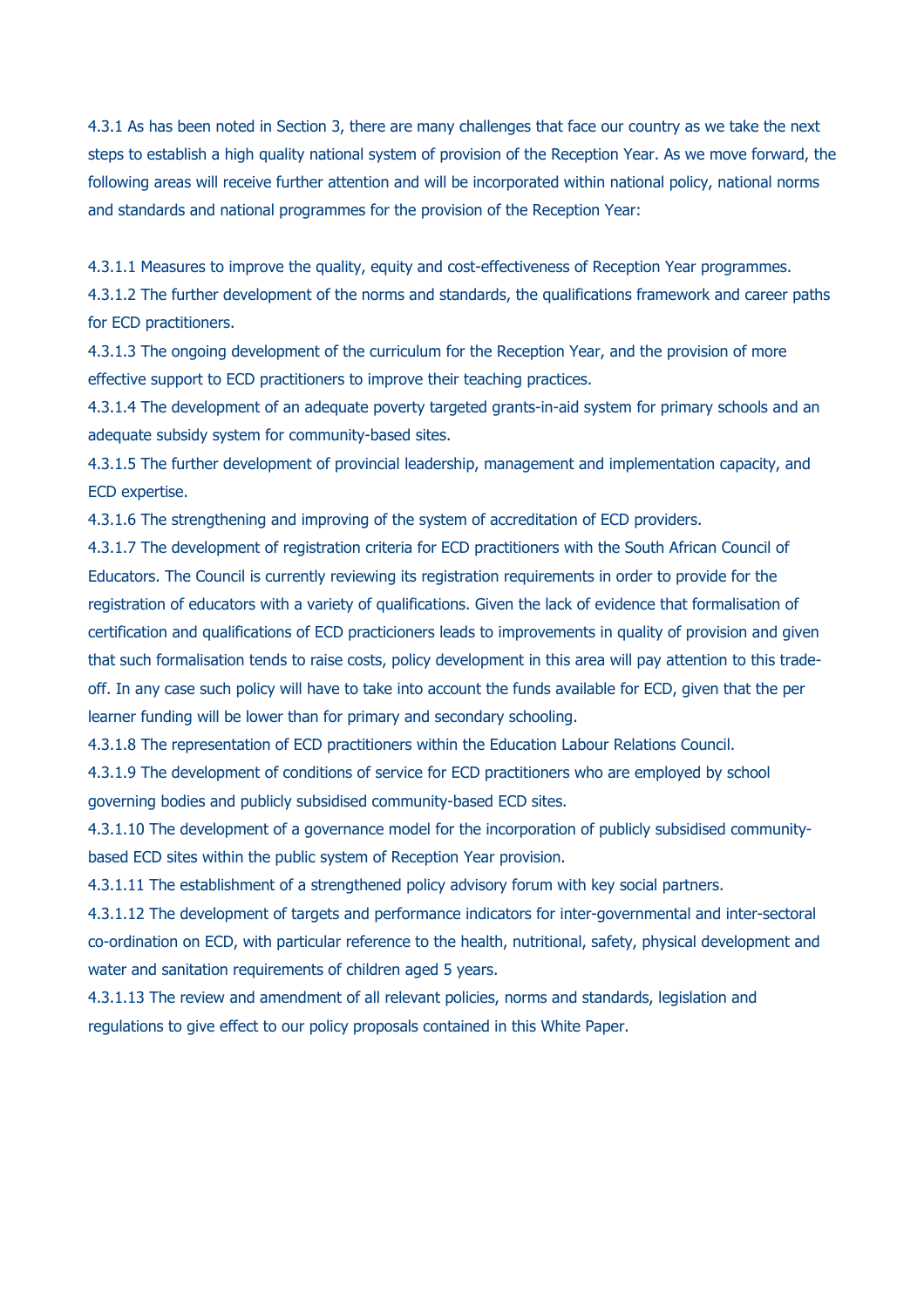# **Expanding Provision and Building Coherent and Targeted Inter-Sectoral Programmes for Children from Birth to 4 Years**

The Department of Education accepts that providing ECD for children younger than five years require a combination and a variety of programmes that draw in several departments and levels of government, nongovernmental organisations, community-based organisations, families, parents and children. In this regard, we find helpful and useful the list of possible programmes in the UNICEF report, The State of the World's Children 2001 that could be provided for children younger than 4 years. The Department of Education, shall, at inter-departmental and inter-governmental levels further study all of the programmes listed below for possible inter-sectoral implementation.

#### **ECD: No single formula**

q Educate and empower parents and caregivers.

q Deliver services directly to children using home visits, home day care, integrated child development centres and formal and informal learning activities.

q Strengthen national resources and capabilities.

q Increase demand for ECD programmes and raise awareness of policy makers, planners and the general public.

q Develop national child and family policies that allow parents increased time to meet their child-rearing and childcare responsibilities and that encourage increased possibilities for childcare by grandparents and other adult family members.

q Develop legal and regulatory frameworks that increase awareness of rights and the availability of legal resources among both women and children and that promote more effective use of legislation and improved compliance.

The State of the World's Children 2001. UNICEF.

#### **5.1 Inter-sectoral efforts are essential**

5.1.1 The need for inter-sectoral collaboration is especially highlighted when we consider the indivisible rights of young children. The same UNICEF report provides a useful list in this regard that is provided below. This list is consistent with our Government's post-1994 policies, legislation and programmes as outlined earlier in Section 3, but also draws attention once more to the weaknesses in our response. Clearly, the challenge of providing ECD for children younger than 4 years will require more effective and inter-sectoral planning, programmes and implementation.

### **The rights of young children**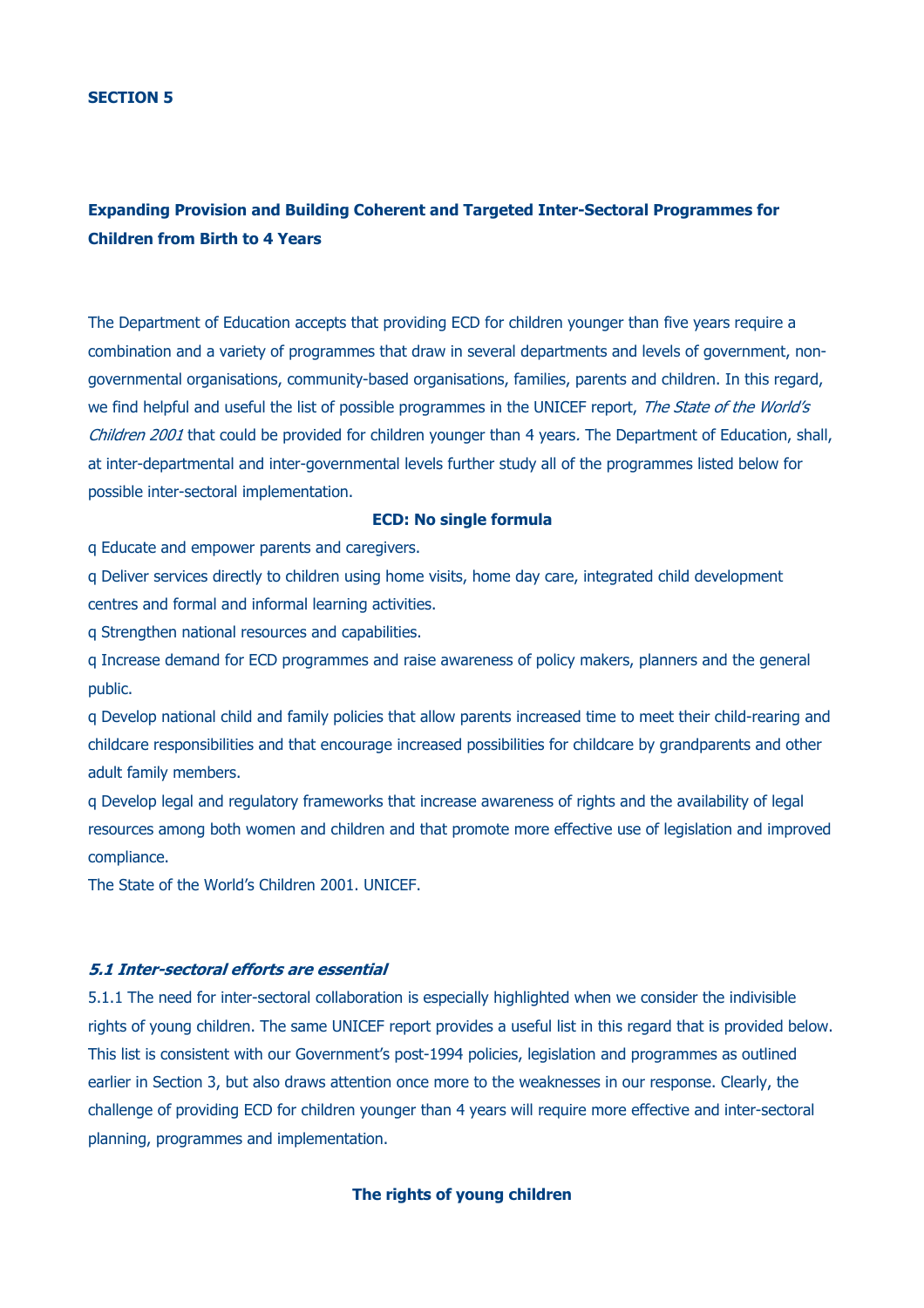## **Very young children (0-3 years)**

- Protection from physical danger.
- Adequate nutrition and health care.
- Appropriate immunisations.
- An adult with whom to form attachment.
- An adult who can understand and respond to their signals.
- Things to look at, touch, hear, smell, taste.
- Opportunities to explore their world.
- Appropriate language stimulation.
- Support in acquiring new motor, language and thinking skills.
- A chance to develop some independence.
- Help in learning how to control their own behaviour.
- Opportunities to begin to learn to care for themselves.
- Daily opportunities to play with a variety of objects.

## **Pre-school aged children, all of the above, plus:**

- Opportunities to develop fine motor skills.
- Encouragement of language through talking, being read to, singing.
- Activities that will develop a sense of mastery.
- Experimentation with pre-writing and pre-reading skills.
- Hands-on exploration for learning through action.
- Opportunities for taking responsibility and making choices.
- Encouragement to develop self-control, cooperation and persistence in completing projects.
- Support for their sense of self-worth.
- Opportunities for self-expression.
- Encouragement of creativity.

The State of the World's Children 2001. UNICEF.

5.1.2 Presently the main governmental role players involved in the service delivery of Pre-Reception Year ECD services are the Departments of Social Development, Health and Local Government, and the Office of the Presidency.

5.1.3 In this regard, the Department of Social Development supports many needy children and families while the Department of Health provides free primary health care for children under six as well as nutrition programmes for needy children. Local government provides childcare facilities and provides grants for these purposes to non-governmental organisations. The Office of the Presidency has responsibility for coordinating Government-wide programmes and for monitoring the achievement of national objectives as outlined in the National Programme of Action for Children.

5.1.4 Accordingly, and within the context of the ECD priority group of the National Programme of Action for Children, and with resource and training organisations in ECD, the Department of Education will co-ordinate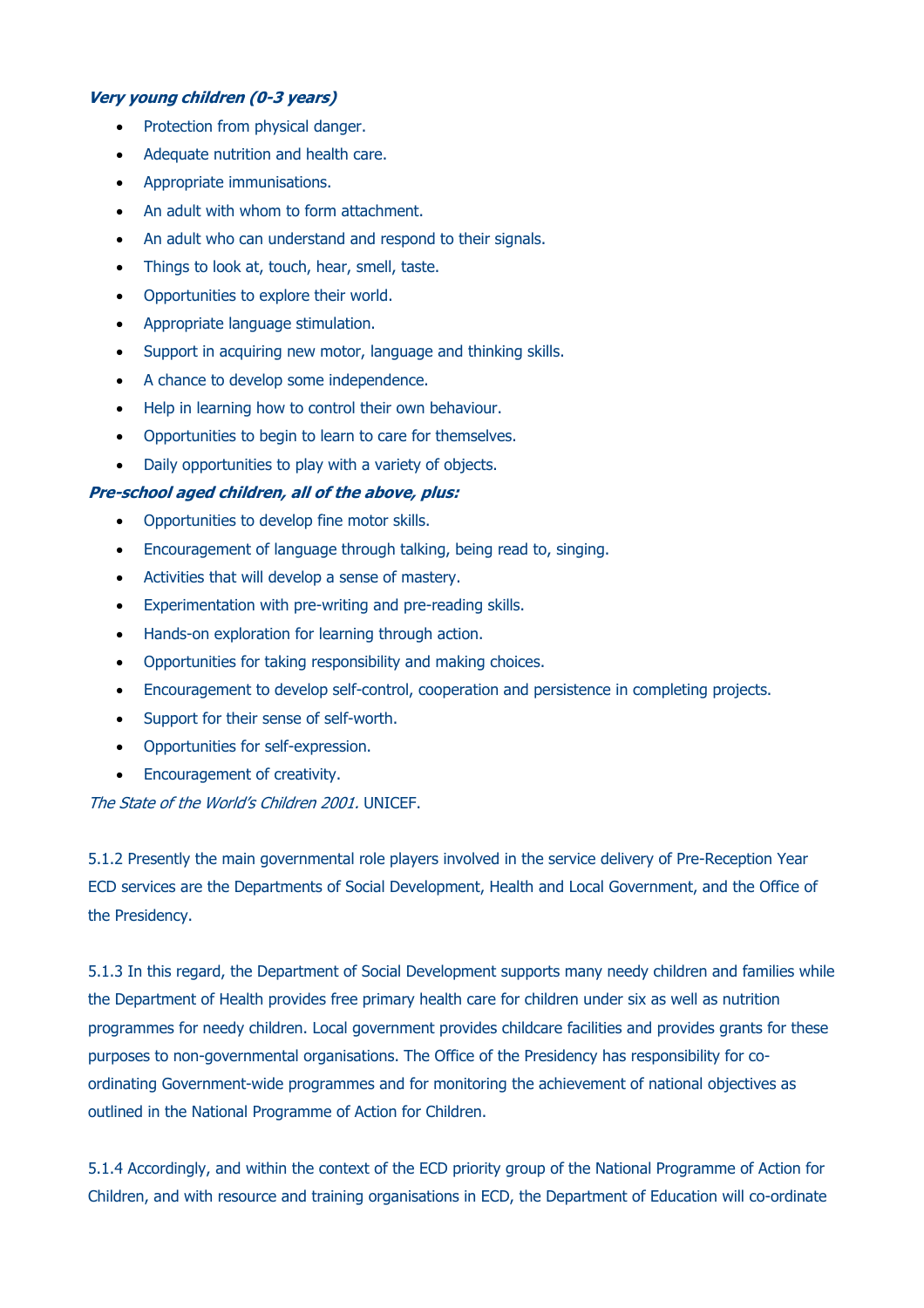and support activities to develop national, provincial and local level strategies and services that are planned in an integrated and comprehensive manner. These strategies and service programmes will be delivered through the effective use of existing resources, institutions and organisations and are focused on our poor and HIV/AIDS infected and affected communities and children with special learning needs.

#### **5.2 Integrated Pre-Grade R programmes for special groups of 4 year olds**

5.2.1 Although there are vast inequities with regard to the nurturing that children younger than 4 years receive, there are no national guidelines for Pre-Reception Year programme development.

5.2.2 As we noted earlier, the early years are characterised by rapid growth and development and whilst some of this occurs spontaneously, most developmental aspects require active nurturing. The delivery of inclusive and integrated Pre-Reception Year programmes can ensure that all children have significantly improved opportunities for growth and development.

5.2.3 In order to impact on the lives of our children in this way, the Department of Education will over the medium-term spearhead the development and implementation of Pre-Reception Year programmes for fouryear old children from poor rural and HIV/AIDS infected and affected families and those with special learning needs.

5.2.4 This the Department will undertake in collaboration with other government departments, nongovernmental and community-based organisations and the private sector.

#### **5.3 Curriculum and practitioner development for pre-Reception Year**

5.3.1 As we noted above, Pre-Grade R programmes that are both inclusive and integrated should provide opportunities to foster children's emotional, social, intellectual, physical, spiritual and moral development and to use play as the primary vehicle for achieving this.

5.3.2 In order for programmes to be truly integrated, a focus on children's nutritional and other health requirements, safety, physical development and water and sanitation needs would also be included.

5.3.3 Particular care will be taken to ensure that when addressing children's intellectual developmental needs, practitioners make use of developmentally appropriate practice. In other words, the kinds of opportunities that children are offered for language and literacy development, the development of numeracy and other mathematical concepts, and the development of critical thinking skills, for example, must meet children's needs at their particular stage of development.

5.3.4 In this regard, the Department of Education undertakes to develop, within the ECD priority group of the National Programme of Action on Children, appropriate curricula for Pre-Reception Year programmes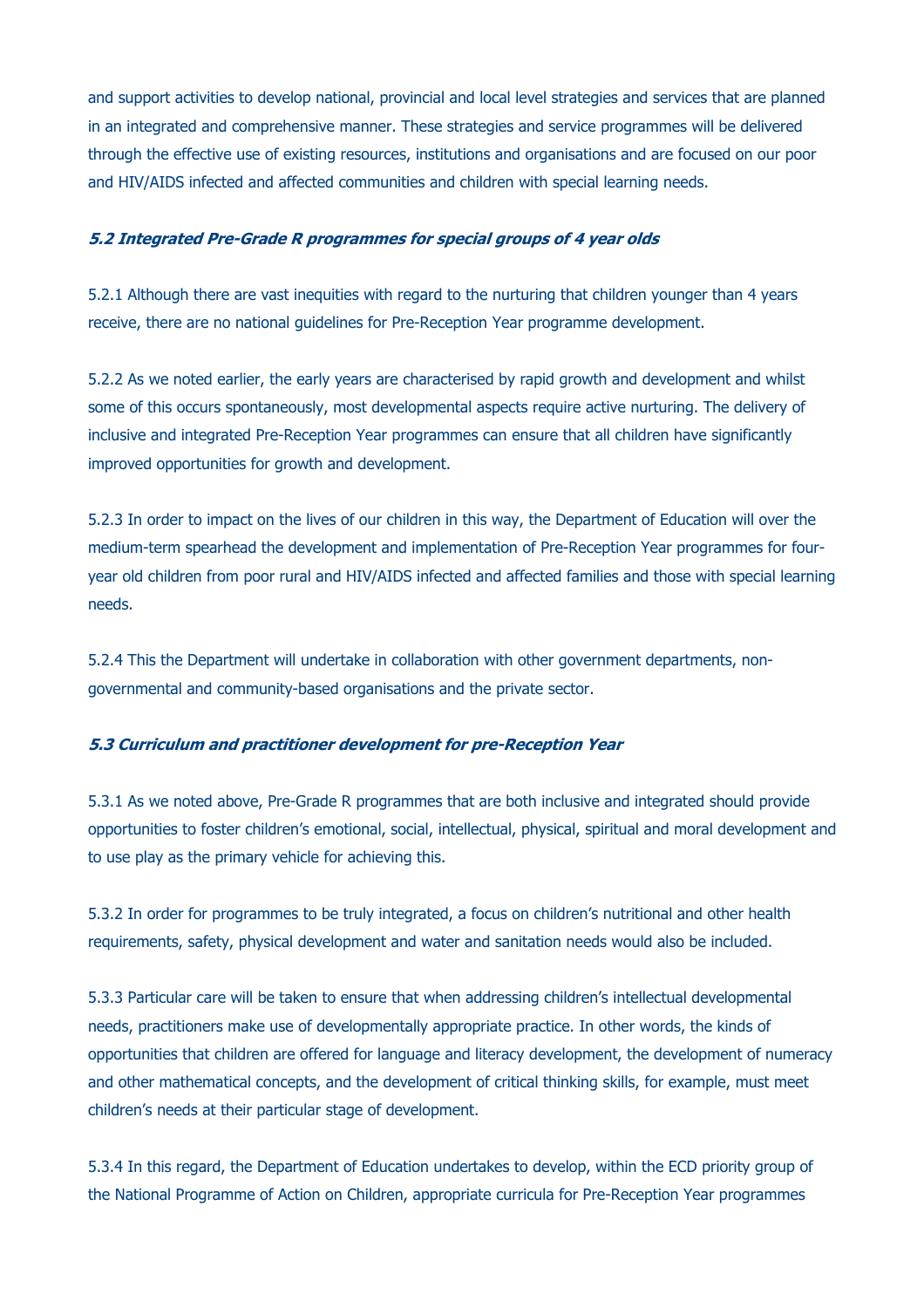with a special emphasis on mathematical literacy, language and life skills. It also undertakes to expand, over the medium term, its work on practitioner development and career pathing for Reception Year practitioners and pre-Reception Year practitioners. It undertakes to develop best practice models for the management and quality development of pre-Reception Year programmes.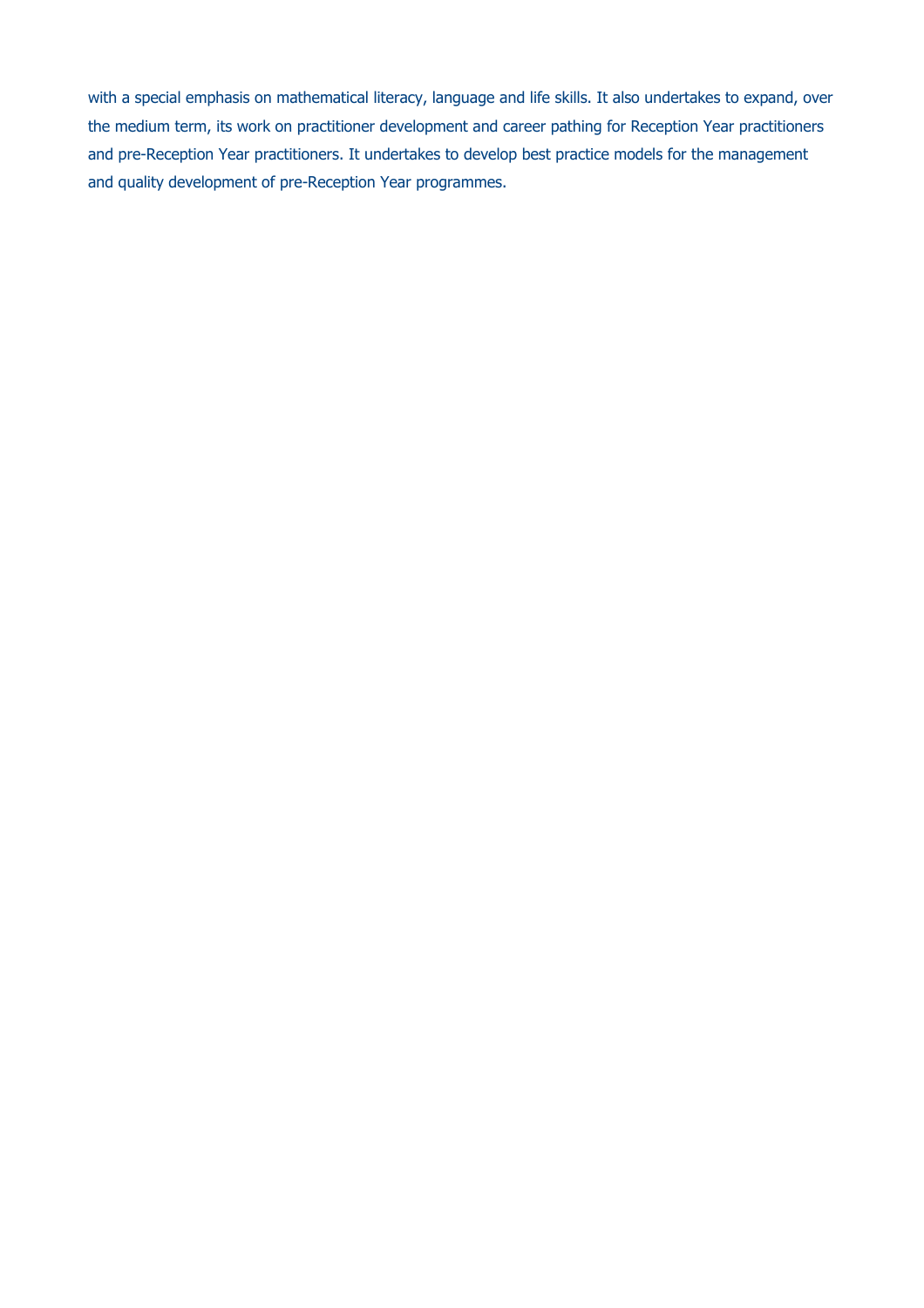#### **A SUMMARY OF ALL THE POLICY PROPOSALS CONTAINED IN THIS WHITE PAPER**

## **6.1 Establishing a national system of Reception Year provision for five year olds**

### **A three-part system**

6.1.1 The Department of Education proposes the establishment of a national system of Reception Year provision that shall comprise of three types, viz., Reception Year programmes within the public primary school system, Reception Year programmes within community-based sites and independent provision of Reception Year programmes.

6.1.2 School governing bodies of public primary schools that respond effectively to the ECD challenge outlined in this White Paper will, on a progressive basis be provided with grants-in-aid by provincial departments of education to establish accredited Reception Year programmes. These grants will be fully poverty targeted and our aim is that the children of the poorest 40 per cent of families will receive the highest per capita level of grants-in-aid.

6.1.3 Our medium-term goal (2010) is that approximately 85 per cent of all 5 year olds, some 810,000, would be accommodated within primary school-based Reception Year programmes.

6.1.4 We propose that some community-based sites become part of the public system and that these sites be provided with an adequate Government subsidy up to the level of 135,000 children. Currently Government's Medium-Term Expenditure Framework fully accommodates this proposal. As will be the case with public primary school-based Reception Year provision, these community-based sites will be required to fulfil national policy and norms and standards on the provision of Reception Year programmes.

6.1.5 Independent pre-primary schools and Reception Year programmes that are attached to independent schools provide an important service and should continue to do so. While these programmes will not receive a Government subsidy, they will be required to adopt and carry out national policy and norms and standards on the provision of Reception Year programmes that are applicable to public providers.

### **Funding the proposals**

6.1.6 Two principal mechanisms of finance are approved. Firstly, conditional grants from the national government, through the provinces, would fund grants to community-based ECD centres on a per-learner basis. These grants are expected to fulfill two missions, viz., to provide ECD care only in areas where other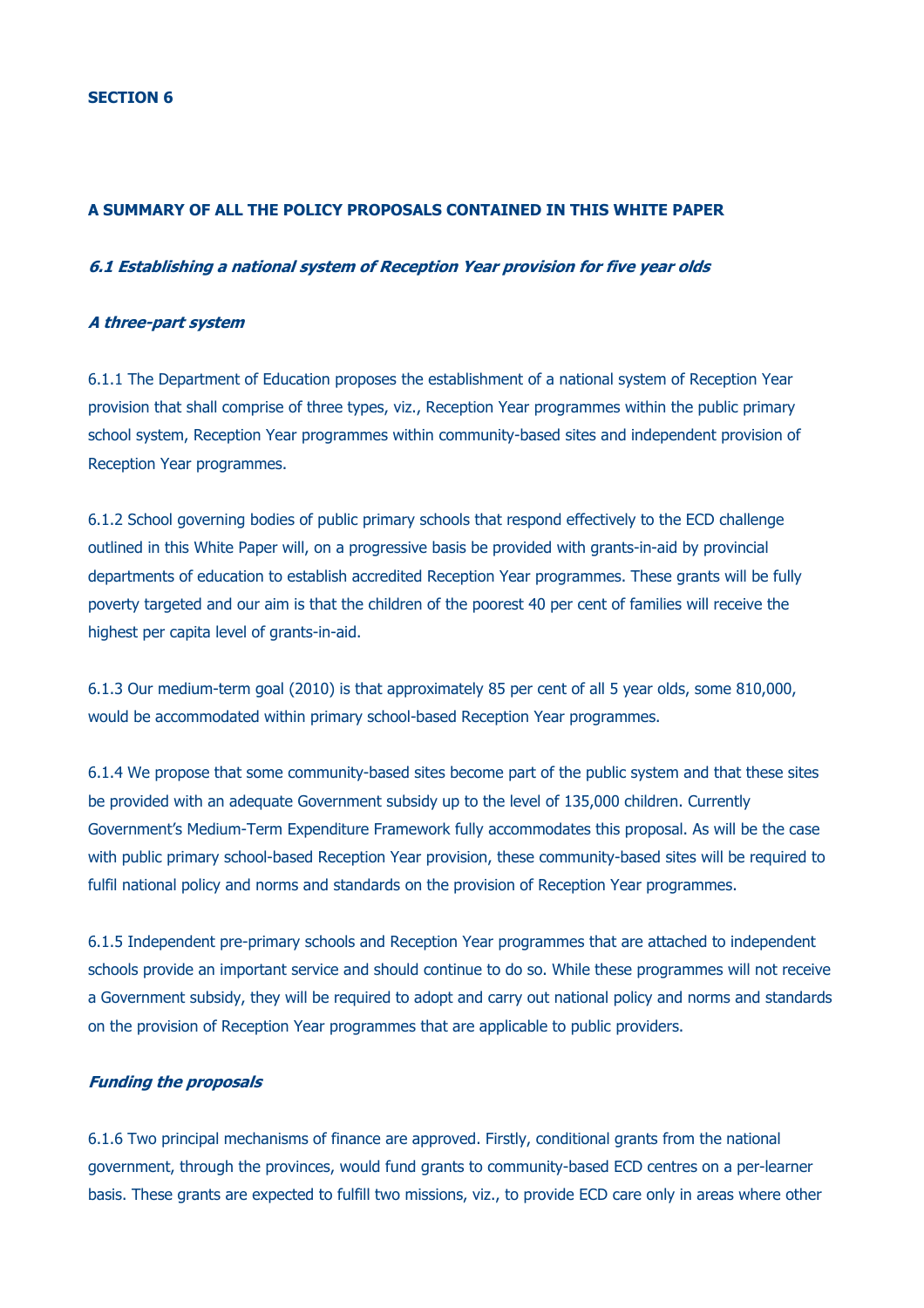options are not available and, importantly, to encourage ongoing experimentation. Provision financed by this mechanism would reach a peak of approximately 135,000 children by 2003 or 2004, and then would grow no further. This provision is fully accommodated within Government's Medium-Term Expenditure Framework (2001/2-2003/4).

6.1.7 Secondly, the Department accepts that the provision of the Reception Year in public primary schools take place via direct grants-in-aid from provincial departments of education to school governing bodies. These grants would flow on a per-learner basis, would cover only children in the Reception Year and would be fully poverty targeted with the same high degree of redress as in the targeting table of the *Norms and* Standards for School Funding. The grants would flow directly to the school governing bodies under the coverage of Section 21 of the South African Schools Act to be specified under an amendment of the Nnational Norms and Standards for School Funding. Free-standing ECD centres as traditionally operated in certain provincial departments of education would continue, but they would be required to operate within the framework of the South African Schools Act, would be required to be managed by a school governing body and funding would flow through these bodies. Care providers would be employees of these bodies. In order to enhance accountability and keep these centres under the administrative reach of the provincial departments of education, we propose that principals or directors of these public sites remain employees of the provincial departments of education.

6.1.8 The combination of poverty-targeted subsidies to places in the Reception Year in public schools, managed by school governing bodies, the continued subsidisation of some community-based sites, improvements of standards in provider training, and improvements in supervision of all providers, in public primary schools or in communities and homes, would all contribute to creating a vibrant and varied ECD sector.

#### **National policy and norms and standards for the Reception Year**

6.1.9 As we take the next steps to establish a reasonably and we hope high quality national system of provision of the Reception Year several areas will receive further attention and will be incorporated within national policy, national norms and standards and national programmes for the provision of the Reception Year. These include the curriculum for the Reception Year, the development of an adequate poverty targeted grants-in-aid system for primary schools and an adequate subsidy system for community-based sites, provincial management and implementation capacity, and ECD expertise, the system of accreditation of ECD providers, norms and standards, a qualifications framework and career paths for ECD practitioners, registration criteria for ECD practitioners with the South African Council of Educators, the representation of ECD practitioners within the Education Labour Relations Council, conditions of service for ECD practitioners who are employed by school governing bodies and publicly subsidised community-based ECD sites, a governance model for the incorporation of publicly subsidised community-based ECD sites within the public system of Reception Year provision, a strengthened policy advisory forum with key social partners and inter